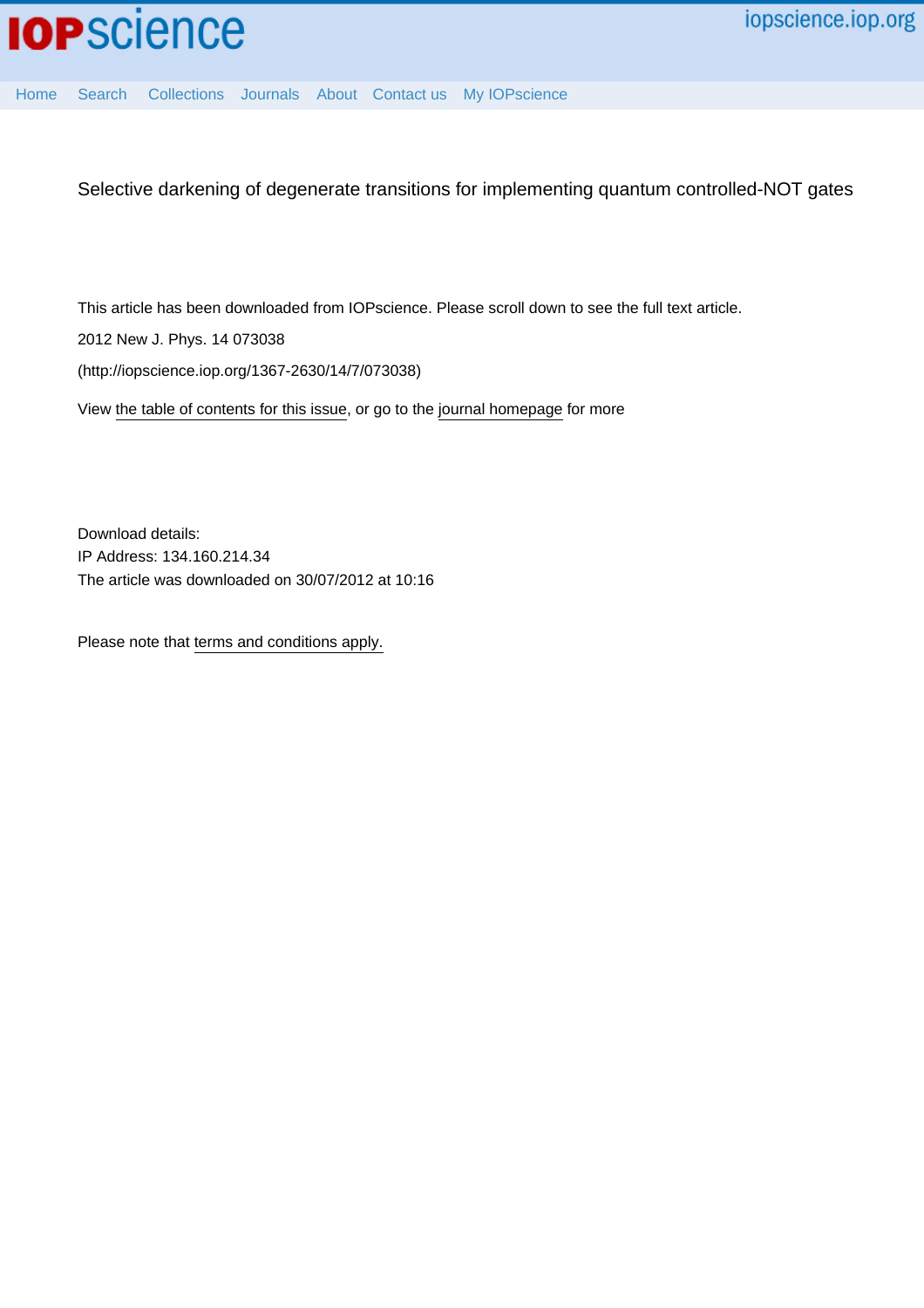# New Journal of Physics

The open-access journal for physic

# **Selective darkening of degenerate transitions for implementing quantum controlled-NOT gates**

**P C de Groot** $^{1,2,6}$ **, S Ashhab** $^{3,4}$ **, A Lupaşcu** $^5$ **, L DiCarlo** $^1$ **, Franco Nori**3,<sup>4</sup> **, C J P M Harmans**<sup>1</sup> **and J E Mooij**<sup>1</sup>

<sup>1</sup> Kavli Institute of Nanoscience, Delft University of Technology, PO Box 5046, 2600 GA Delft, The Netherlands

<sup>2</sup> Max Planck Institute for Quantum Optics, Garching 85748, Munich, Germany

<sup>3</sup> Advanced Science Institute, RIKEN, Wako-shi, Saitama 351-0198, Japan

<sup>4</sup> Department of Physics, University of Michigan, Ann Arbor, MI 48109-1040, USA

<sup>5</sup> Institute for Quantum Computing, Waterloo Institute for Nanotechnology, and Department of Physics and Astronomy, University of Waterloo, Waterloo, N2L 5G7, Canada

E-mail: [pieter.degroot@lmu.de](mailto:pieter.degroot@lmu.de)

*New Journal of Physics* **14** (2012) 073038 (33pp) Received 4 February 2012 Published 17 July 2012 Online at <http://www.njp.org/> doi:10.1088/1367-2630/14/7/073038

Abstract. We present a theoretical analysis of the selective darkening method for implementing quantum controlled-NOT (CNOT) gates. This method, which we have recently proposed and demonstrated, consists of driving two transversely coupled quantum bits (qubits) with a driving field that is resonant with one of the two qubits. For specific relative amplitudes and phases of the driving field felt by the two qubits, one of the two transitions in the degenerate pair is darkened or, in other words, becomes forbidden by effective selection rules. In these driving conditions, the evolution of the two-qubit state realizes a CNOT gate. The gate speed is found to be limited only by the coupling energy *J*, which is the fundamental speed limit for any entangling gate. Numerical simulations show that at gate speeds corresponding to 0.48*J* and 0.07*J* , the gate fidelity is 99% and 99.99%, respectively, and increases further for lower gate speeds. In addition, the effect of higher-lying energy levels and weak anharmonicity is studied, as well as the scalability of the method to systems of multiple qubits. We conclude that in all these respects this method is competitive with existing schemes for creating entanglement, with the added advantages

<sup>6</sup> Author to whom any correspondence should be addressed.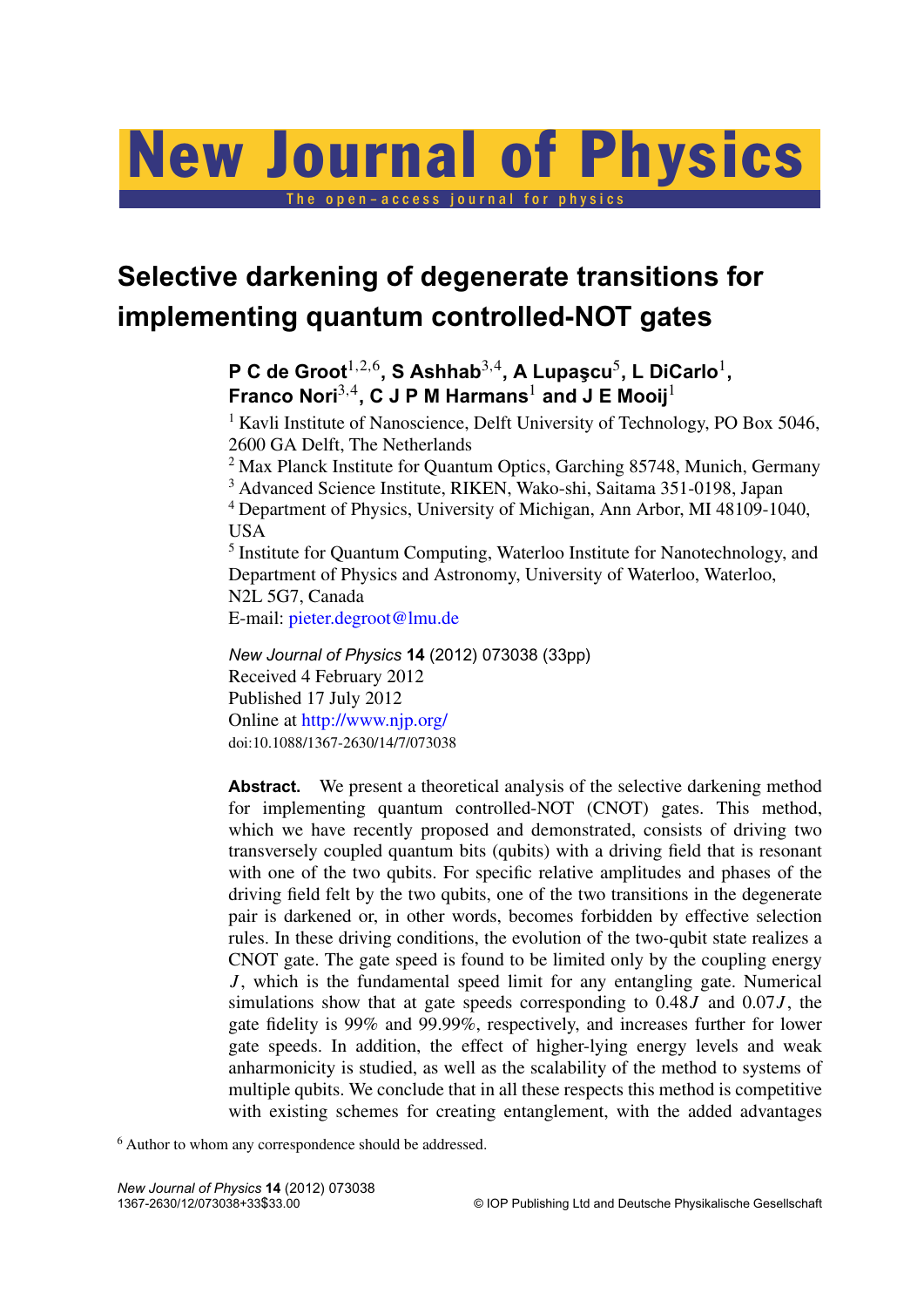of being applicable for qubits operating at fixed frequencies (either by design or for the exploitation of coherence sweet-spots) and having the simplicity of microwave-only operation.

# **Contents**

| 1. Introduction                                                                | $\overline{2}$ |
|--------------------------------------------------------------------------------|----------------|
| 2. Selective darkening                                                         | 3              |
|                                                                                | 3              |
|                                                                                | 7              |
| 3. Relation to other gates                                                     | 8              |
| 4. Time-domain evolution of the gate and spurious driving of other transitions | 9              |
| 4.1. Ideal gate evolution under rotating wave approximation                    | 10             |
| 4.2. Single- and two-qubit errors caused by the ac-Stark effect                | 11             |
| 5. Numerical simulation of gate dynamics for two-level qubits                  | 12             |
| <b>6.</b> Weakly anharmonic qubits                                             | 15             |
| 7. Scalability                                                                 | 19             |
| 8. Conclusion and discussion                                                   | 25             |
| <b>Acknowledgments</b>                                                         | 26             |
| Appendix A. Transformation to rotating frame                                   | 26             |
| Appendix B. Quantum mechanical description of the driving field                | 28             |
| <b>References</b>                                                              | 31             |

# **1. Introduction**

An important step towards the realization of a quantum computer is to implement a set of universal gates from which all other operations can be composed. The quantum controlled-NOT (CNOT) gate is a prominent example of a two-qubit universal gate, requiring only the addition of single-qubit gates to form a complete universal set. The physical implementation of a gate depends on the type of qubit that is used, but even for a specific qubit type a certain gate can often be implemented using a variety of methods. The ideal method delivers a gate that is fast compared to qubit decoherence times, has a high fidelity, is simple to implement and does not introduce constraints that compromise the coherence time of the qubits or the implementation of other gates.

One classification of two-qubit gates is based on the required nature of the interaction between the qubits [\[1\]](#page-31-0). When the interaction term contains diagonal elements in the single-qubit energy eigenbasis, often referred to as longitudinal or *zz*-coupling, the transition frequency of one qubit depends on the state of the other qubit. Although this spectroscopic shift enables simple resonant driving for all operations  $[2, 3]$  $[2, 3]$  $[2, 3]$ , the shift also leads to continuously evolving phases that must be compensated for by refocusing schemes [\[4\]](#page-31-0). In contrast, for transverse coupling the energy splitting of one qubit does not depend on the state of the other qubit. In this respect, the system can be described as a set of effectively uncoupled qubits [\[5,](#page-31-0) [6\]](#page-31-0). The desired entangling evolution can then be induced by dynamic manipulation of the system. Clearly, the degeneracy due to the lack of a spectroscopic splitting forbids any method based on frequency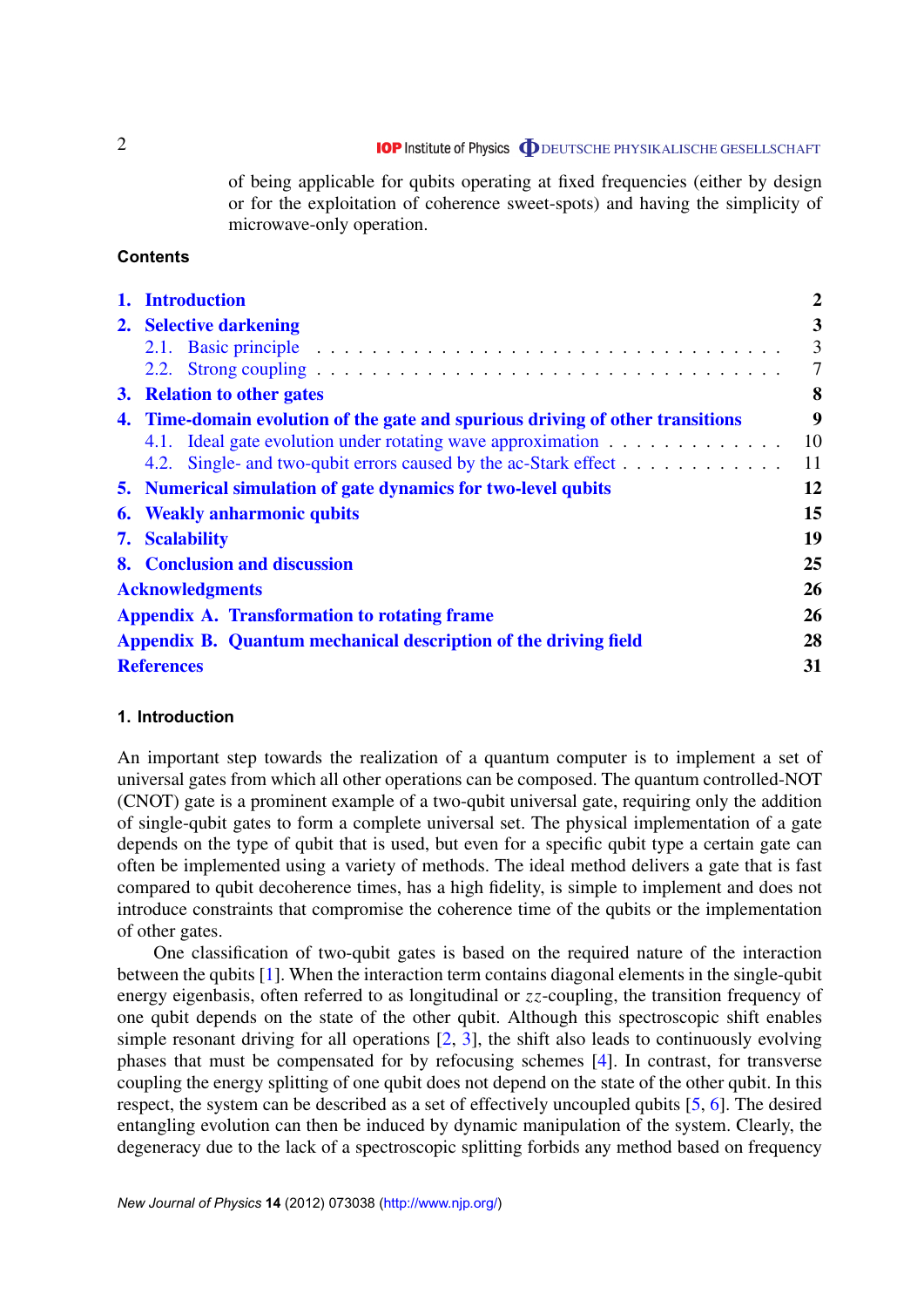<span id="page-3-0"></span>selectivity. Focusing on superconducting qubits [\[7–15\]](#page-31-0), previous methods used either additional coupling elements  $[16–29]$  $[16–29]$ , extra qubit states outside the computational basis  $[25, 30–32]$  $[25, 30–32]$  $[25, 30–32]$  or shifting levels in and out of resonance by dc [\[33–35\]](#page-32-0) or strong ac fields [\[5,](#page-31-0) [36–38\]](#page-32-0).

Another important consideration is that a method can require certain bias conditions of the qubits, which might not always be compatible with optimal coherence time conditions, or the implementation of other gates. This is particularly important for qubits with a so-called sweetspot, an optimal bias point at which the qubit is rendered insensitive to specific noise channels, and coherence times can improve by orders of magnitude. For some qubit types and coupling schemes, these sweet-spots are intrinsically connected to having a transverse coupling. Previous work  $[5, 6, 21, 36, 39-41]$  $[5, 6, 21, 36, 39-41]$  $[5, 6, 21, 36, 39-41]$  $[5, 6, 21, 36, 39-41]$  $[5, 6, 21, 36, 39-41]$  $[5, 6, 21, 36, 39-41]$  $[5, 6, 21, 36, 39-41]$  $[5, 6, 21, 36, 39-41]$  has specifically focused on two-qubit quantum gates that can be fully implemented at sweet-spots.

In this work, we theoretically analyse a CNOT gate based on the selective darkening (SD) method proposed and demonstrated in [\[39\]](#page-32-0). This method is for transversely coupled qubits and requires driving two qubits simultaneously with a single frequency, with specific relative amplitudes and phases. The method was developed in the context of superconducting qubits, but can also be used for any other coupled-qubit system with pure transverse coupling [\[42\]](#page-32-0). The basic principle of the gate is explained in section 2, for both small and large coupling energies. In section [3,](#page-8-0) we briefly discuss the relation of SD to other comparable methods. The time-domain evolution of the gate is investigated in section [4,](#page-9-0) including the possible gate errors caused by ac-Stark shifts due to off-resonant driving of other transitions in the system. A numerical study of the gate evolution, gate errors and gate speed is presented in section [5.](#page-12-0) The influence of possible higher-lying levels is analysed for weakly anharmonic qubits in section [6.](#page-15-0) Lastly, the scalability of the method to systems of multiple qubits is studied in section [7,](#page-19-0) and the paper ends with the conclusions and discussion of the results.

#### **2. Selective darkening**

# *2.1. Basic principle*

SD provides an entangling operation between two coupled qubits. To operate the gate, one drives both qubits with a common frequency, but individually tuned amplitudes and phases. In this section, we first give an intuitive explanation of the method, and for simplicity assume a coupling energy between the qubits that is much smaller than the other energies in the system.

The SD method is suitable for any coupled-qubit system where the effective coupling term is purely transverse, i.e. where the matrix describing the interaction, written in the energy eigenbasis of the uncoupled system, does not contain any diagonal elements. Here, we consider a system of two transversely coupled qubits that is described by the Hamiltonian

$$
\hat{H}_0 = -\frac{1}{2} \left( \Delta_1 \hat{\sigma}_z^{(1)} + \Delta_2 \hat{\sigma}_z^{(2)} \right) + J \hat{\sigma}_x^{(1)} \hat{\sigma}_x^{(2)},\tag{1}
$$

where  $\Delta_i$  is the single-qubit energy splitting of qubit *i*, *J* is the qubit–qubit coupling energy and  $\hat{\sigma}_{x,y,z}^{(i)}$  are the Pauli spin matrices  $(\hat{\sigma}_{x,y,z}^{(1)} = \hat{\sigma}_{x,y,z} \otimes \mathbb{1}, \hat{\sigma}_{x,y,z}^{(2)} = \mathbb{1} \otimes \hat{\sigma}_{x,y,z}^{\mathbb{1}})$ . Note, however, that other (effective) Hamiltonians with pure transverse coupling, i.e. with any combination of  $\hat{\sigma}_{x,y}^{(1)}\hat{\sigma}_{x,y}^{(2)}$  coupling terms, would not change the principle of the method. The same remark holds for systems where the coupling is not direct between the two qubits, but mediated by an extra coupling element such as a harmonic oscillator [\[43\]](#page-32-0) or a superconducting quantum interference device (SQUID)  $[22]$ . In figures [1\(](#page-4-0)a) and (b), two relevant example systems are depicted.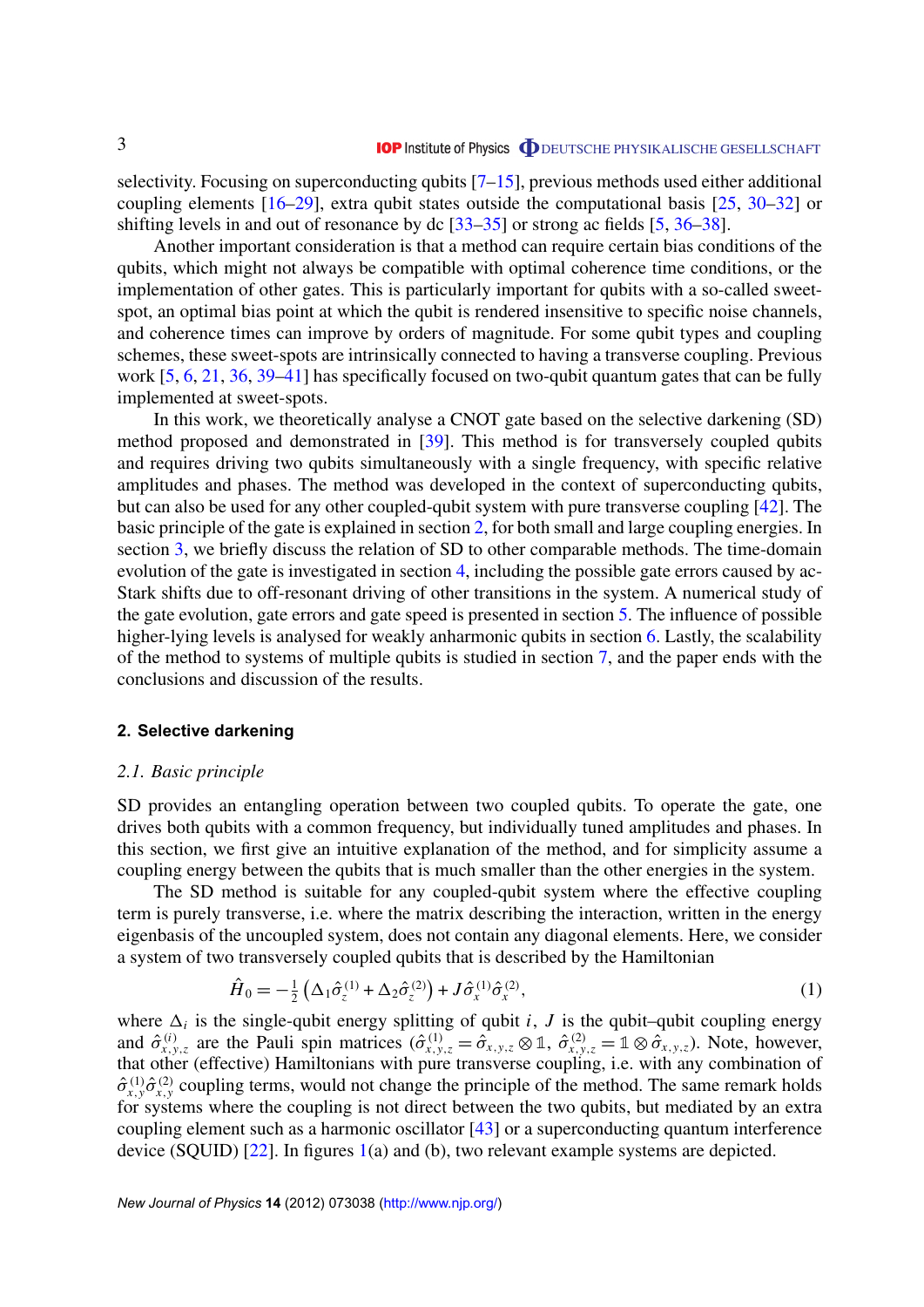<span id="page-4-0"></span>

**Figure 1.** Selective darkening. (a) Schematic diagram of two inductively coupled flux qubits and two antennas for individual driving. (b) Schematic diagram of transmon or charge qubits, coupled via a harmonic oscillator, and with two antennas for individual driving. (c) Energy-level diagram of the coupled qubit system. Arrows of the same colour indicate transitions of the same qubit and are degenerate in frequency. (d) The normalized transition strengths of the four transitions in (c) as a function of the net driving amplitudes  $a_1/(a_1 + a_2)$  for  $\varphi_2 - \varphi_1 = 0$ . For  $\varphi_2 - \varphi_1 = \pi$  the dashed and solid lines are interchanged. The black dotted lines indicate the condition for which the corresponding transition is darkened.

As a first step, we treat the coupling strength *J* as a perturbation, taking  $J \ll |\Delta_1 - \Delta_2|$ . We also assume that  $|\Delta_1 - \Delta_2| \ll \Delta_1$ ,  $\Delta_2$ , so that we can ignore terms containing the ratio  $J/\Delta_j$ . With no loss of generality, we also take  $\Delta_1 > \Delta_2$ . To first order in perturbation theory, the four energy eigenstates are given by

$$
|0\rangle = |00\rangle ,
$$
  
\n
$$
|1\rangle = |01\rangle - \frac{J}{\Delta_1 - \Delta_2} |10\rangle ,
$$
  
\n
$$
|2\rangle = |10\rangle + \frac{J}{\Delta_1 - \Delta_2} |01\rangle ,
$$
  
\n
$$
|3\rangle = |11\rangle .
$$
 (2)

The energies are unaffected by the perturbation to first order. In other words,  $E_2 - E_0 =$  $E_3 - E_1 = \Delta_1$  and  $E_1 - E_0 = E_3 - E_2 = \Delta_2$ . (In the next section it is shown that the relations  $E_2 - E_0 = E_3 - E_1$  and  $E_1 - E_0 = E_3 - E_2$  hold to *any* order.) The energy levels are shown schematically in figure 1(c). The arrows indicate the transitions of interest; the blue and red arrows describe the transitions of qubits 1 and 2, respectively. As mentioned above, each pair of transitions is degenerate, which is typical of transverse coupling<sup>7</sup>. Let us now add a driving term of frequency  $\omega$ , resonant with one of the degenerate pairs of transitions, that couples with

 $\frac{7}{10}$  For simplicity, we label the states as if the qubits were uncoupled, although the single-qubit states are mixed by the coupling. This state mixing is central to the SD method. Note that in the case of fixed coupling, this state mixing needs to be taken into account when defining a suitable readout scheme.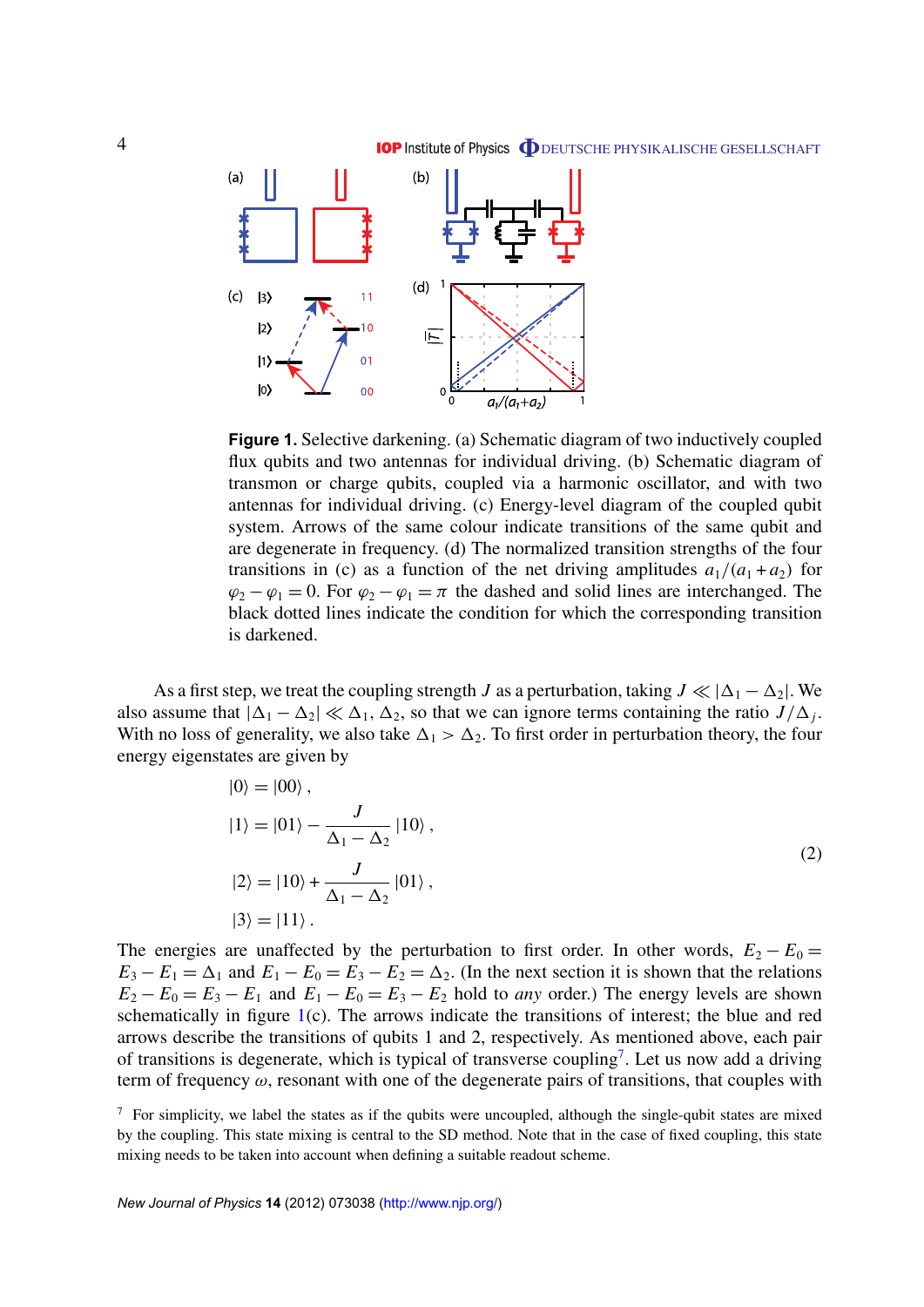<span id="page-5-0"></span>amplitude  $a_1$  and phase  $\varphi_1$  to qubit 1 and  $a_2$  and with  $\varphi_2$  to qubit 2:

$$
\hat{H}_{\text{drive}} = a_1 \cos(\omega t + \varphi_1) \hat{\sigma}_x^{(1)} + a_2 \cos(\omega t + \varphi_2) \hat{\sigma}_x^{(2)} \n= \tilde{H}_{\text{drive}}^+ e^{i\omega t} + \tilde{H}_{\text{drive}}^- e^{-i\omega t},
$$
\n(3)

where

$$
\tilde{H}_{\text{drive}}^{\pm} = \frac{a_1}{2} e^{\pm i\varphi_1} \hat{\sigma}_x^{(1)} + \frac{a_2}{2} e^{\pm i\varphi_2} \hat{\sigma}_x^{(2)}.
$$
\n(4)

The amplitudes  $a_1$  and  $a_2$  are real and positive, and the phases  $\varphi_1$  and  $\varphi_2$  are real. If we choose  $\omega = \Delta_2/\hbar$  (in our first-order approximation), we match the transition frequency for flipping the state of the second qubit, i.e. we should drive the transitions  $|0\rangle \leftrightarrow |1\rangle$  and  $|2\rangle \leftrightarrow |3\rangle$  (corresponding to red arrows in figure [1\(](#page-4-0)c)). We now evaluate the transition strengths  $T_{k \leftrightarrow l} = \langle l | \tilde{H}_{\text{drive}} | k \rangle$  of both transitions, i.e. the matrix elements that govern the Rabi frequencies of the oscillations ( $\omega_R = 2|T|/\hbar$ ). The term  $\tilde{H}_{\text{drive}}$  represents the (time-independent) co-rotating field, meaning that we take the rotating wave approximation, giving  $H_{\text{drive}} = H_{\text{drive}}^+$  for  $k > l$ and  $H_{\text{drive}} = H_{\text{drive}}$  for  $k < l$ . (Derivation of the co- and counter-rotating terms is done in appendix [A.](#page-26-0)) The resulting transition strengths are

$$
\langle 1|\tilde{H}_{\text{drive}}|0\rangle = -\frac{a_1}{2} \frac{J}{\Delta_1 - \Delta_2} e^{-i\varphi_1} + \frac{a_2}{2} e^{-i\varphi_2},\tag{5a}
$$

$$
\langle 3|\tilde{H}_{\text{drive}}|2\rangle = +\frac{a_1}{2}\frac{J}{\Delta_1 - \Delta_2}e^{-i\varphi_1} + \frac{a_2}{2}e^{-i\varphi_2}.
$$
 (5b)

Crucially, the two transition strengths are not equal. Figure [1\(](#page-4-0)d) shows the normalized  $|\overline{T}|$  =  $|T|/(a_1 + a_2)$  as a function of  $a_1/(a_1 + a_2)$  for a fixed phase difference  $\varphi_2 - \varphi_1 = 0$ . The blue lines correspond to the two transitions of qubit 2. The difference in transition strength leads to a different evolution for the two corresponding transitions. This can be conveniently visualized using a Bloch sphere representation, as shown in figure  $2(a)$  $2(a)$ . The black and grey arrows both represent the state of the qubit that is resonantly driven (in our example, qubit 2), where black (grey) indicates that the other qubit is in state  $|0\rangle$  ( $|1\rangle$ ). The transition strength is a complex number and both the amplitude and the phase are relevant for the evolution of the state. Difference in the *amplitudes* of the two transition strengths leads to different Rabi frequencies of the oscillations ( $\omega_{R,1} \neq \omega_{R,2}$ ). Difference in the *phases* of the transition strengths leads to different rotation axes ( $\varphi_{R,1} \neq \varphi_{R,2}$ ).

We now make some simple observations. A single-qubit gate is a gate that changes the state of one qubit with the change being independent of the state of the other qubit(s). In the Bloch sphere picture this means that when a rotation is induced on one qubit, the rotation speed and the orientation of the rotation axis do not depend on the other qubit being in state  $|0\rangle$  or  $|1\rangle$ . This situation is indicated in figure  $2(d)$  $2(d)$ . This occurs only when the driving field couples exclusively to the qubit that is resonant with the driving field; in our case this corresponds to  $a_1 = 0$  (or  $a_1/(a_1 + a_2) = 0$ , see figure [1\(](#page-4-0)c)). All other settings of the driving field lead to *entangling evolution of the system, and can be used to create entangling gates.* Note that if one intends to perform a single-qubit gate, and the drive is not applied exclusively to that qubit, the two-qubit evolution that is aimed at in this work should be taken into account as a possible source of errors, unless the system has a tunable coupling that can be reduced to zero [\[16,](#page-31-0) [24,](#page-32-0) [44\]](#page-32-0).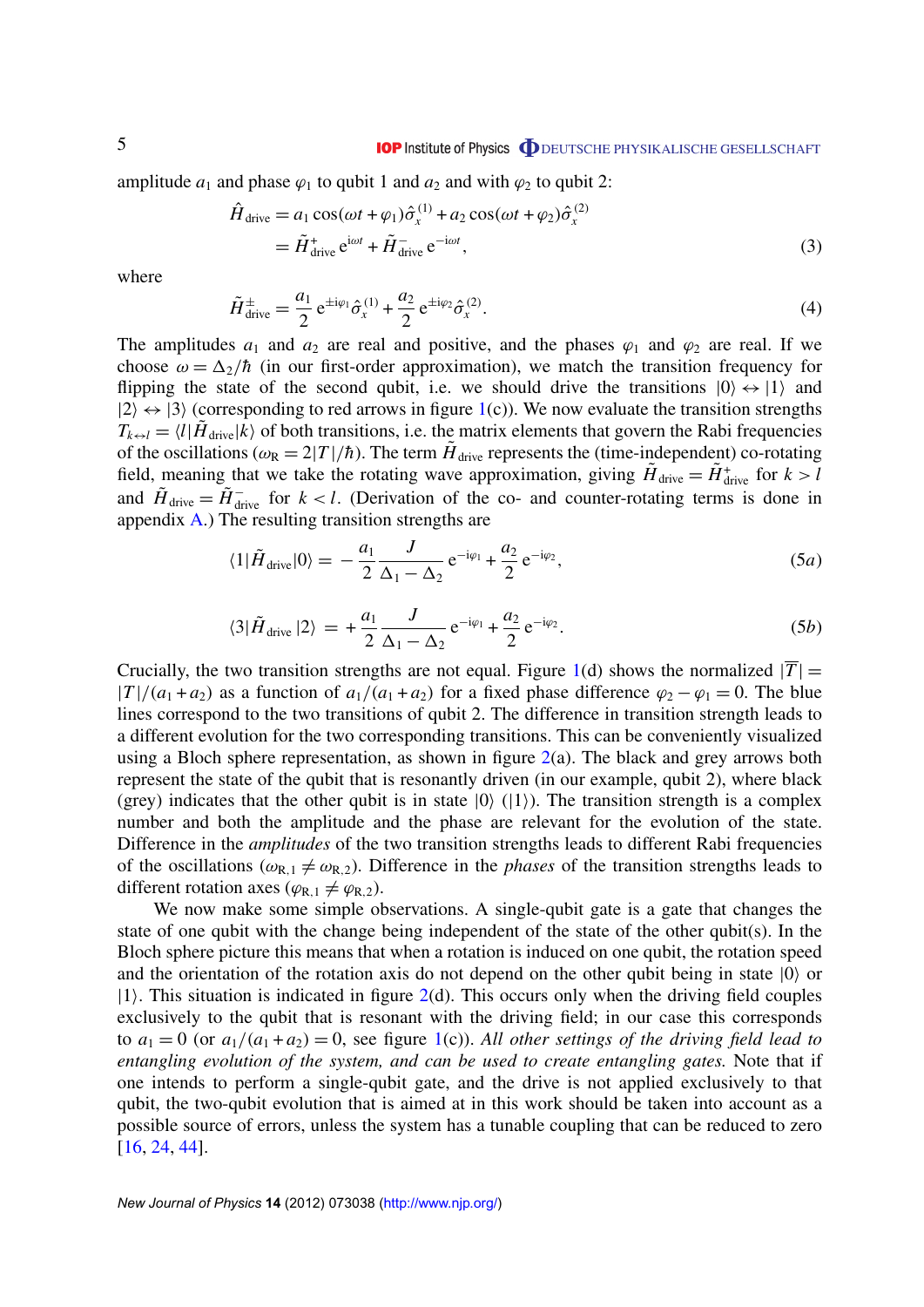

<span id="page-6-0"></span>

**Figure 2.** Bloch sphere representation of the evolution of a resonantly driven degenerate transition for different driving conditions. The black and grey arrows show the evolution of the state of the target qubit, for the control qubit in state  $|0\rangle$ and state  $|1\rangle$ , respectively. (a) The general case. The two state vectors rotate with different Rabi frequencies and around different axes. (b) Selective darkening. Rotation of one of the state vectors is fully suppressed. The other state vector has a non-zero Rabi frequency. (c) Cross resonance. The state vectors rotate around the same axis, with equal Rabi frequency but in opposite directions. (d) Single-qubit gate. The state vectors rotate around the same axis, with equal Rabi frequency and in the same direction.

Even though many different settings of the driving field can be used to create entangling gates, two special cases stand out. The first is where the driving field resonant with one qubit is exclusively applied to the non-resonant qubit  $(a_2 = 0, a_1/(a_1 + a_2) = 1)$ . This driving scenario will lead to equal rotation speed of both state vectors, but opposite direction. This case will be discussed further in section [3.](#page-8-0)

The second special case is the main focus of this paper, where one of the transition strengths is equal to zero (depicted in figure  $1(d)$  $1(d)$  by the black dotted lines). Here one transition is fully suppressed, i.e. darkened, while the other transition has a finite transition strength. Specifically, if we choose

$$
\frac{a_2}{a_1} = \frac{J}{\Delta_1 - \Delta_2},\tag{6}
$$

and  $\varphi_2 - \varphi_1 = 0$ , we find that the Rabi oscillation frequency for the transition  $|0\rangle \leftrightarrow |1\rangle$  is zero, so that we only drive the transition  $|2\rangle \leftrightarrow |3\rangle$ . This condition provides exactly what is required for a CNOT gate: for the appropriate driving duration the state of the second qubit is flipped if the first qubit is in state  $|1\rangle$ , whereas it remains unaffected if the first qubit is in state  $|0\rangle$ . The 0-CNOT gate, where the second qubit is flipped only if the first qubit is in state  $|0\rangle$ , is achieved by taking equation (6) and  $\varphi_1 - \varphi_2 = \pi$ .

The speed of the gate is determined by the transition strength of the non-darkened transition, which is now given by

$$
\langle 3|\tilde{H}_{\text{drive}}|2\rangle = a_2 = a_1 \frac{J}{\Delta_1 - \Delta_2}.\tag{7}
$$

One must take care that both  $a_1$  and  $a_2$  are small enough to not excite other transitions by offresonant excitation. As a simple estimation of the maximum gate speed, we take the driving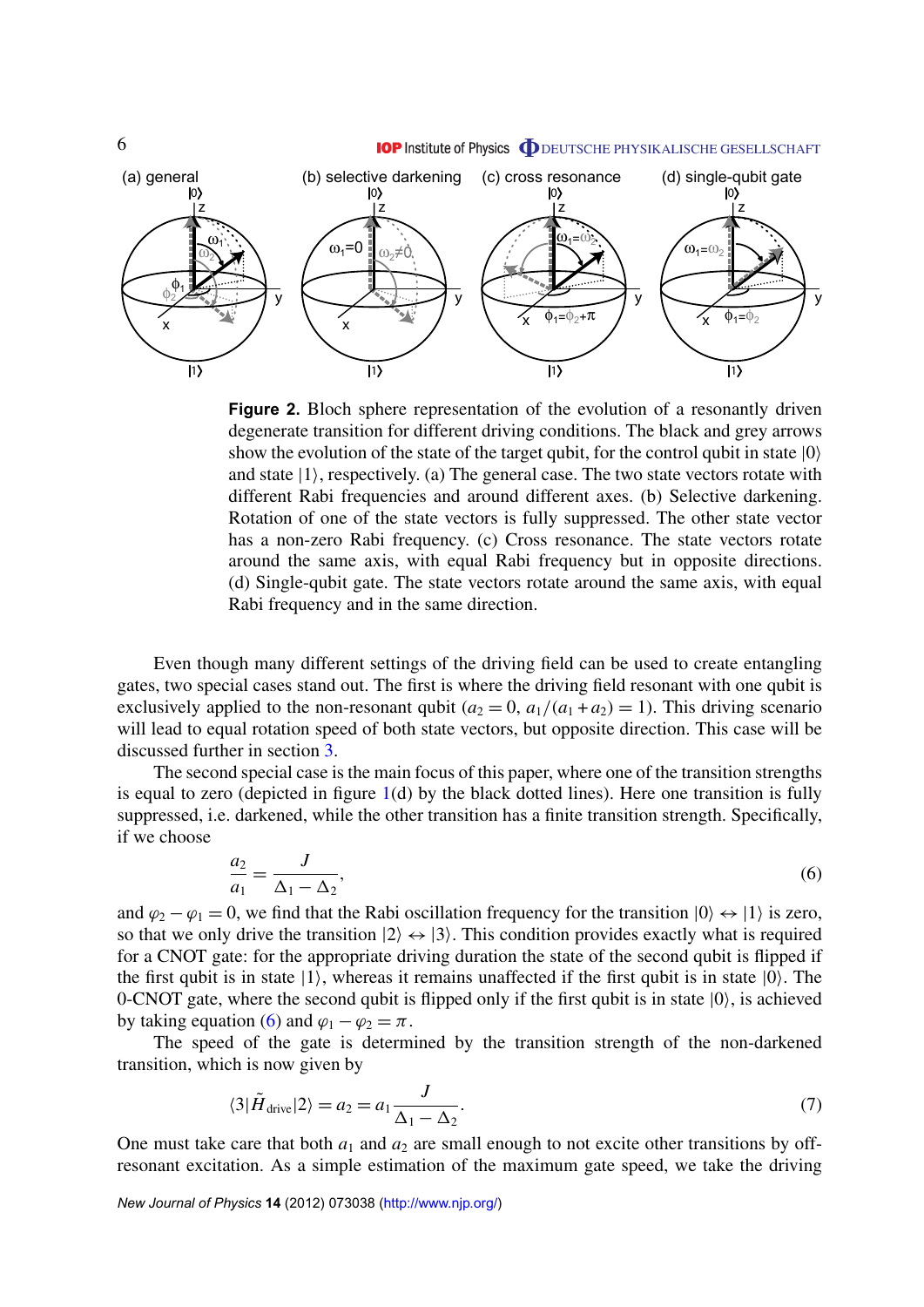<span id="page-7-0"></span>amplitudes such that for all the off-resonant transitions the transition strength is smaller than the detuning of the transition frequency with the driving field:  $\langle l|\tilde{H}_{\text{drive}}|k\rangle < |\hbar\omega - \hbar\omega_{l\leftrightarrow k}|$ . In this case the transitions  $|0\rangle \leftrightarrow |2\rangle$  and  $|1\rangle \leftrightarrow |3\rangle$  provide the tightest restrictions  $(\langle 2|\tilde{H}_{\text{drive}}|0\rangle \approx$  $\langle 3|\tilde{H}_{\text{drive}}|1\rangle \approx a_1/2$ , giving  $a_1/2 < (\Delta_1 - \Delta_2)$ . The resulting estimate for the maximum Rabi frequency of the CNOT transition is

$$
\omega_{R,\max} \sim 4J/\hbar. \tag{8}
$$

This means that the maximum gate speed is determined by *J*, which is the fundamental upper limit on performing a two-qubit gate; a two-qubit gate cannot be faster than the coupling strength in the system [\[45\]](#page-32-0). How close the gate can get to this estimate for the maximum speed (for a given fidelity) is studied numerically in section [5.](#page-12-0)

#### *2.2. Strong coupling*

In the simplified calculations of the previous subsection, the energy eigenstates are easily identifiable as being almost equal to the states of the computational basis. However, the Hamiltonian (equation  $(1)$ ) is simple enough that it can be diagonalized without approximations:

$$
|0\rangle = \cos(\theta_1/2) |00\rangle - \sin(\theta_1/2) |11\rangle,
$$
  
\n
$$
|1\rangle = \cos(\theta_2/2) |01\rangle - \sin(\theta_2/2) |10\rangle,
$$
  
\n
$$
|2\rangle = \cos(\theta_2/2) |10\rangle + \sin(\theta_2/2) |01\rangle,
$$
  
\n
$$
|3\rangle = \cos(\theta_1/2) |11\rangle + \sin(\theta_1/2) |00\rangle,
$$
  
\n(9)

where

$$
\tan \theta_1 = \frac{2J}{\Delta_1 + \Delta_2}, \quad \tan \theta_2 = \frac{2J}{\Delta_1 - \Delta_2}.
$$
\n(10)

For compactness of the following equations, we also define

$$
\theta_{+} = \frac{\theta_1 + \theta_2}{2}, \quad \theta_{-} = \frac{\theta_2 - \theta_1}{2}.
$$
\n<sup>(11)</sup>

We now find that

$$
\langle 1|\tilde{H}_{\text{drive}}|0\rangle = -\frac{a_1}{2} e^{-i\varphi_1} \sin \theta_+ + \frac{a_2}{2} e^{-i\varphi_2} \cos \theta_-, \qquad (12a)
$$

$$
\langle 3|\tilde{H}_{\text{drive}}|2\rangle = +\frac{a_1}{2}e^{-i\varphi_1}\sin\theta_+ + \frac{a_2}{2}e^{-i\varphi_2}\cos\theta_-, \tag{12b}
$$

and

$$
\langle 2|\tilde{H}_{\text{drive}}|0\rangle = \frac{a_1}{2} e^{-i\varphi_1} \cos \theta_+ + \frac{a_2}{2} e^{-i\varphi_2} \sin \theta_-, \qquad (12c)
$$

$$
\langle 3|\tilde{H}_{\text{drive}}|1\rangle = \frac{a_1}{2} e^{-i\varphi_1} \cos \theta_+ - \frac{a_2}{2} e^{-i\varphi_2} \sin \theta_-. \tag{12d}
$$

The condition for SD of qubit 2 transitions is then given by

$$
\frac{a_2}{a_1} = \frac{\sin \theta_+}{\cos \theta_-},\tag{13}
$$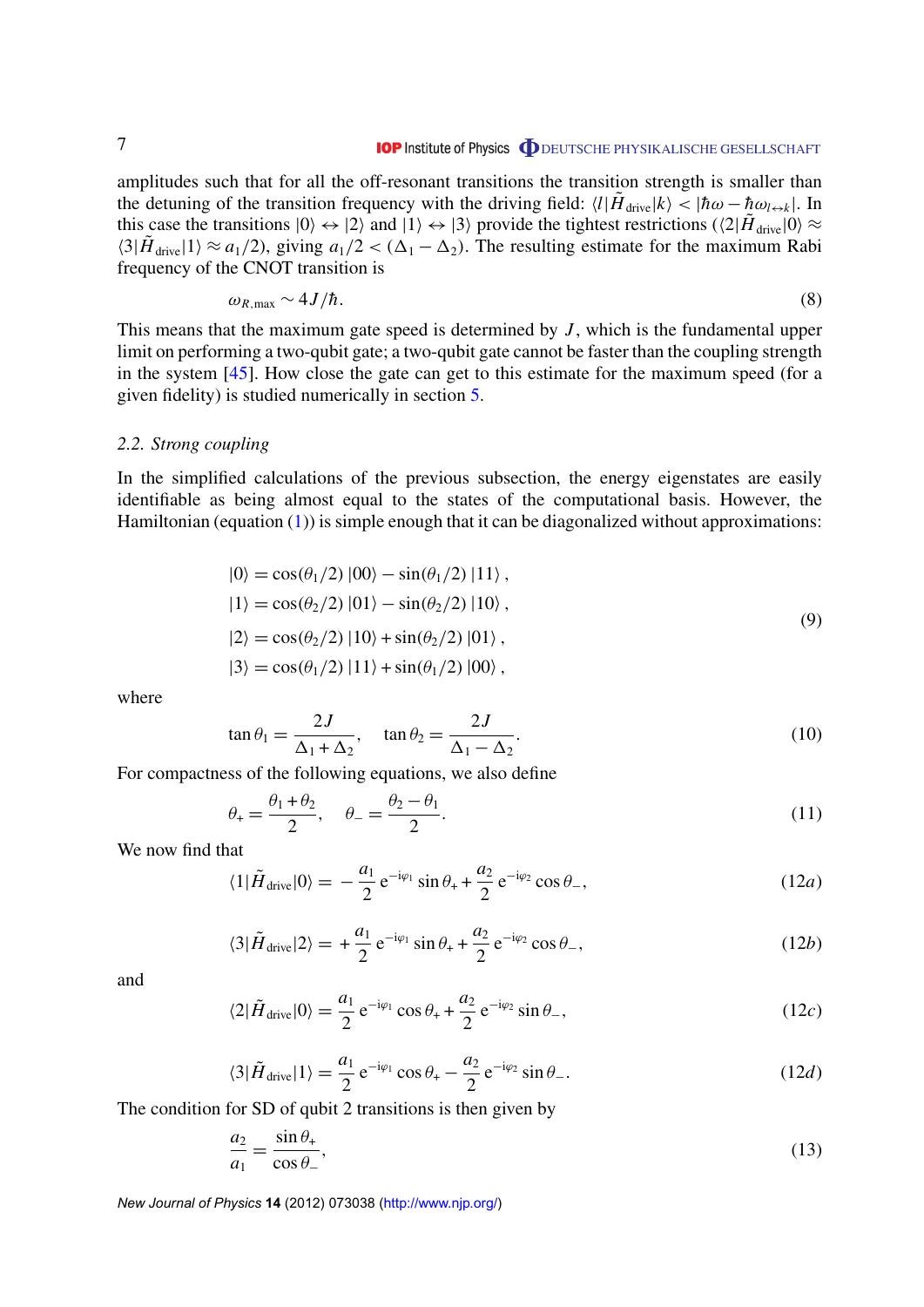<span id="page-8-0"></span>with  $\varphi_2 - \varphi_1 = 0$  for the 1-controlled CNOT gate (1-CNOT) and  $\varphi_2 - \varphi_1 = \pi$  for the 0-CNOT gate. This condition generalizes equation  $(6)$ , which was derived for the weak-coupling limit. The condition for SD of qubit 1 transitions is

$$
\frac{a_2}{a_1} = \frac{\cos \theta_+}{\sin \theta_-},\tag{14}
$$

with  $\varphi_2 - \varphi_1 = \pi$  for the 1-CNOT gate and  $\varphi_2 - \varphi_1 = 0$  for the 0-CNOT gate. In this case (i.e. with arbitrary values of  $\Delta_1$ ,  $\Delta_2$  and *J*), the transition frequencies are given by

$$
E_1 - E_0 = E_3 - E_2 = \frac{1}{2} \left( \sqrt{4J^2 + (\Delta_1 + \Delta_2)^2} - \sqrt{4J^2 + (\Delta_1 - \Delta_2)^2} \right), \qquad (15a)
$$

$$
E_2 - E_0 = E_3 - E_1 = \frac{1}{2} \left( \sqrt{4J^2 + (\Delta_1 + \Delta_2)^2} + \sqrt{4J^2 + (\Delta_1 - \Delta_2)^2} \right).
$$
 (15b)

Note that this derivation shows that the SD gate can also be used when  $\Delta_1 = \Delta_2$ , giving  $a_1 = a_2$ for the required amplitude ratio for both qubit 1 or 2 as the target qubit. In this special case, the SD method is equivalent to the method proposed by Beige *et al* [\[46\]](#page-32-0) and has recently been demonstrated experimentally [\[47\]](#page-32-0).

#### **3. Relation to other gates**

Independently of our work on SD, a cross resonance (CR) scheme for realizing two-qubit gates for transversely coupled qubits was proposed in [\[40\]](#page-32-0). The CR coupling scheme relies on driving one qubit (the control qubit) at the resonance frequency of the other qubit (the target qubit) and has the result of driving Rabi oscillations in the target qubit in one of two opposite directions based on the state of the control qubit. Even though at first sight the driving condition and resulting dynamics might seem to be very different from those of the SD scheme, the two schemes are related by a simple rotation. This relation can be inferred from figures [2\(](#page-6-0)b) and (c) and by noting that in both cases the two-qubit dynamics involve rotations of the target-qubit state about a single axis. As a result, the two-qubit evolution commutes with any single-qubit rotation about the same axis. One can therefore convert any CR-like operation into an SDlike operation by applying a single-qubit rotation designed to cancel one of the two possible CR rotations. Crucially, because the single-qubit and two-qubit rotations commute, they can be applied simultaneously. Starting from the CR scheme as a reference point, one could say that the driving field applied to the target qubit in the SD scheme is designed to oppose one of the two rotations in the CR scheme, thus producing CNOT-gate dynamics.

It is interesting in this context to look further back into the history of coupling schemes for superconducting qubits. After the proposal of the FLICFORQ coupling scheme [\[5\]](#page-31-0), it was shown that this scheme is a special case of a family of coupling schemes using the physics of double resonance [\[36,](#page-32-0) [37\]](#page-32-0). In particular, even though the coupling scheme used in [\[38\]](#page-32-0) might seem very different from FLICFORQ, they are both special cases of the doubleresonance family of coupling schemes. The general condition that needs to be satisfied for double resonance is given by

$$
\pm \sqrt{(\hbar \omega_1 - \Delta_1)^2 + a_1^2} \pm \sqrt{(\hbar \omega_2 - \Delta_2)^2 + a_2^2} = \hbar \omega_1 - \hbar \omega_2.
$$
 (16)

It is interesting to note that the condition for the CR [\[40\]](#page-32-0) and SD gates [\[39\]](#page-32-0), i.e. driving both qubits at the frequency of one of them with small amplitudes, satisfies the double-resonance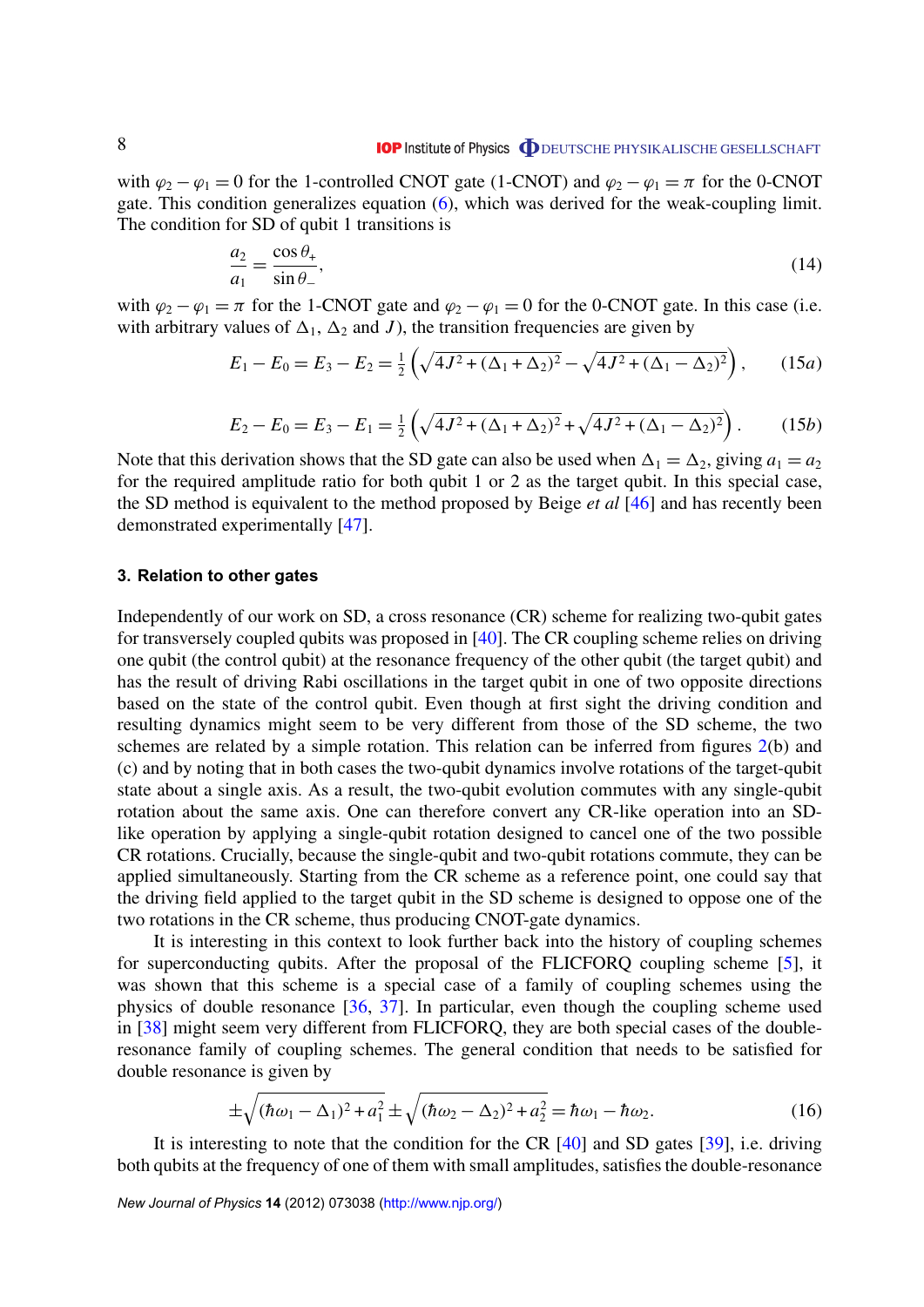<span id="page-9-0"></span>condition. One can then wonder whether these coupling schemes can also be seen as two more (closely related) members of the double-resonance family.

The CR and SD schemes can indeed be seen as special cases of double resonance. However, they also involve some qualitative differences to the previously studied cases, such as the FLICFORQ and ac-Stark-shift-induced resonance, making them more like distant relatives of the conventional double-resonance schemes. (It is worth noting here that another different scheme of the same family was discovered in the numerical results in [\[37\]](#page-32-0)). One difference between the more conventional double-resonance schemes and the CR and SD schemes becomes apparent if one plots the energy-level diagrams of the two driven qubits in the dressedstate picture. In the schemes of [\[5,](#page-31-0) [38\]](#page-32-0), one transition between dressed states of qubit 1 becomes resonant with one transition between dressed states of qubit 2. As a result, a swap-like operation takes place with the two single-qubit transitions driven in opposite directions, such that the total energy is conserved. In the case of CR and SD, two pairs of transitions are resonant and are involved in the gate operation, as can be seen from figures 1 and 4 of [\[40\]](#page-32-0). The result turns out to be a conditional operation: the well-known CNOT-gate dynamics in the SD case and a CNOT gate combined with a single-qubit rotation in the CR case.

Classification of different gates can also be done using the geometric representation of [\[1,](#page-31-0) [48,](#page-32-0) [49\]](#page-32-0). Being related by simple single-qubit gates, the CR and SD-CNOT gates correspond to exactly the same dynamics of the Makhlin parameters. The more conventional doubleresonance class of gates, as well as the gate of [\[50\]](#page-32-0), all exhibit oscillations corresponding to the iSWAP gate. As a result, the Makhlin parameters exhibit similar behaviour for these cases.

In [\[51\]](#page-32-0), a scheme is discussed to control the individual states in degenerate subspaces of three qubits coupled in a loop. That scheme is based on the same principles as the SD and CR methods. The gate proposed in [\[50\]](#page-32-0) is similar to the CR and SD methods in the sense that it also provides a microwave-only entangling gate between two qubits and does not involve shifting the dressed states into resonance by strong driving. This gate, however, requires a coupling type that is at least partially longitudinal. Creating entangling evolution between two coupled qubits by tuning the amplitudes and phases of a driving field is also discussed in [\[52,](#page-32-0) [53\]](#page-32-0).

Another intimately related effect to SD is illustrated by the *dark states* encountered in circuit quantum electrodynamics. When two qubits are both coupled to a harmonic oscillator and the qubits are biased to have equal splitting, the energy levels exhibit an anti-crossing. Some of the transitions are typically found to be forbidden. This effect can be interpreted as SD, as the condition for SD to occur for two qubits of equal splitting is when both the qubits are driven with equal amplitude [\[47\]](#page-32-0) (see section [2.2\)](#page-7-0). Recently, it was proposed and demonstrated that these properties can be exploited further by defining a new logical qubit from two conventional qubits, using only two of the four original states [\[54–56\]](#page-32-0). Within this definition, the coupling to the resonator can be treated as tunable, and the qubit itself can be shielded from decay through the resonator.

# **4. Time-domain evolution of the gate and spurious driving of other transitions**

To compare different methods for creating entangling gates or to design the optimum parameters for a certain experiment, it is important to know the potential sources of errors and how these errors depend on the various parameters in the system. The first potential source of errors that we study is related to the ac-Stark effect, i.e. the energy shift that the driving field can induce on the non-resonant transitions in the system. Specifically, the applied driving field is resonant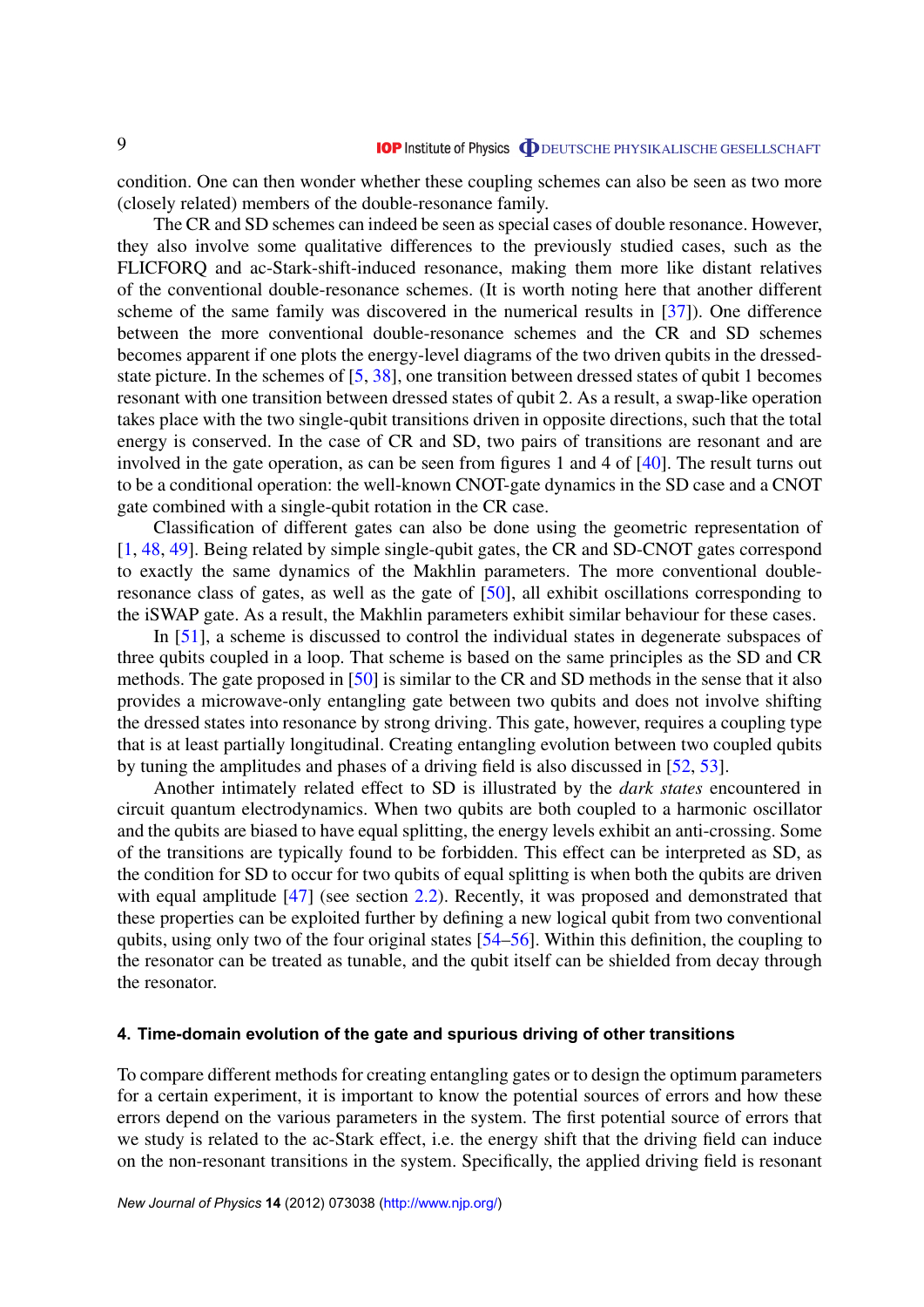<span id="page-10-0"></span>with the qubit that is to be flipped (the target qubit of the CNOT gate), but the same field also drives the control qubit, which typically has a different transition frequency. This off-resonant driving leads to a predictable but unwanted deviation from the pure CNOT-type evolution of the system.

#### *4.1. Ideal gate evolution under rotating wave approximation*

The time evolution of the system is best studied in a suitable rotating frame. In this case, the driving term  $\hat{H}_{\text{drive}}$  in equation [\(3\)](#page-5-0) can be conveniently split into a (time-independent) corotating term  $\tilde{V}$  and a (time-dependent) counter-rotating term  $\tilde{W}$  (see appendix [A\)](#page-26-0). For the corotating term  $\tilde{V}$ , we find the matrix elements given in equations  $(12a)$  $(12a)$ – $(12d)$  with  $\tilde{H}_{\text{drive}} = \tilde{V}$ .

We now make the rotating wave approximation: the counter-rotating term  $\tilde{W}$  oscillates very fast (at frequency  $2\omega$ ) and is therefore approximated by its average value, zero. The gate we would like to perform is the usual CNOT gate, with qubit 2 as the target qubit. We therefore choose

$$
\hbar \omega = E_3 - E_2 = E_1 - E_0
$$
  
=  $\frac{1}{2} \left( \sqrt{(\Delta_1 + \Delta_2)^2 + 4J^2} - \sqrt{(\Delta_1 - \Delta_2)^2 + 4J^2} \right),$  (17*a*)

$$
\frac{a_2}{a_1} = \frac{\sin \theta_+}{\cos \theta_-},\tag{17b}
$$

$$
\varphi_2 - \varphi_1 = 0. \tag{17c}
$$

We are now left with

$$
\tilde{H}_0 = \frac{1}{2}\sqrt{(\Delta_1 - \Delta_2)^2 + 4J^2} \begin{pmatrix} -1 & 0 & 0 & 0 \\ 0 & -1 & 0 & 0 \\ 0 & 0 & 1 & 0 \\ 0 & 0 & 0 & 1 \end{pmatrix},
$$
\n(18)

$$
\langle 1|\tilde{V}|0\rangle = 0,
$$
  
\n
$$
\langle 2|\tilde{V}|0\rangle = \frac{a_1}{2} (\cos \theta_+ + \sin \theta_+ \tan \theta_-) e^{-i\varphi_1},
$$
  
\n
$$
\langle 3|\tilde{V}|2\rangle = a_1 \sin \theta_+ e^{-i\varphi_1},
$$
  
\n
$$
\langle 3|\tilde{V}|1\rangle = \frac{a_1}{2} (\cos \theta_+ - \sin \theta_+ \tan \theta_-) e^{-i\varphi_1},
$$
  
\n
$$
\langle i|\tilde{V}|j\rangle = \langle j|\tilde{V}|i\rangle^*.
$$
\n(19)

In a first approximation, we ignore the matrix elements  $\tilde{V}_{20}$  and  $\tilde{V}_{31}$  (and their Hermitian conjugates). We then find the effective Hamiltonian

$$
\tilde{H} = \tilde{H}_0 + \begin{pmatrix} 0 & 0 & 0 & 0 \\ 0 & 0 & 0 & 0 \\ 0 & 0 & 0 & \tilde{V}_{32} \\ 0 & 0 & \tilde{V}_{32} & 0 \end{pmatrix}.
$$
\n(20)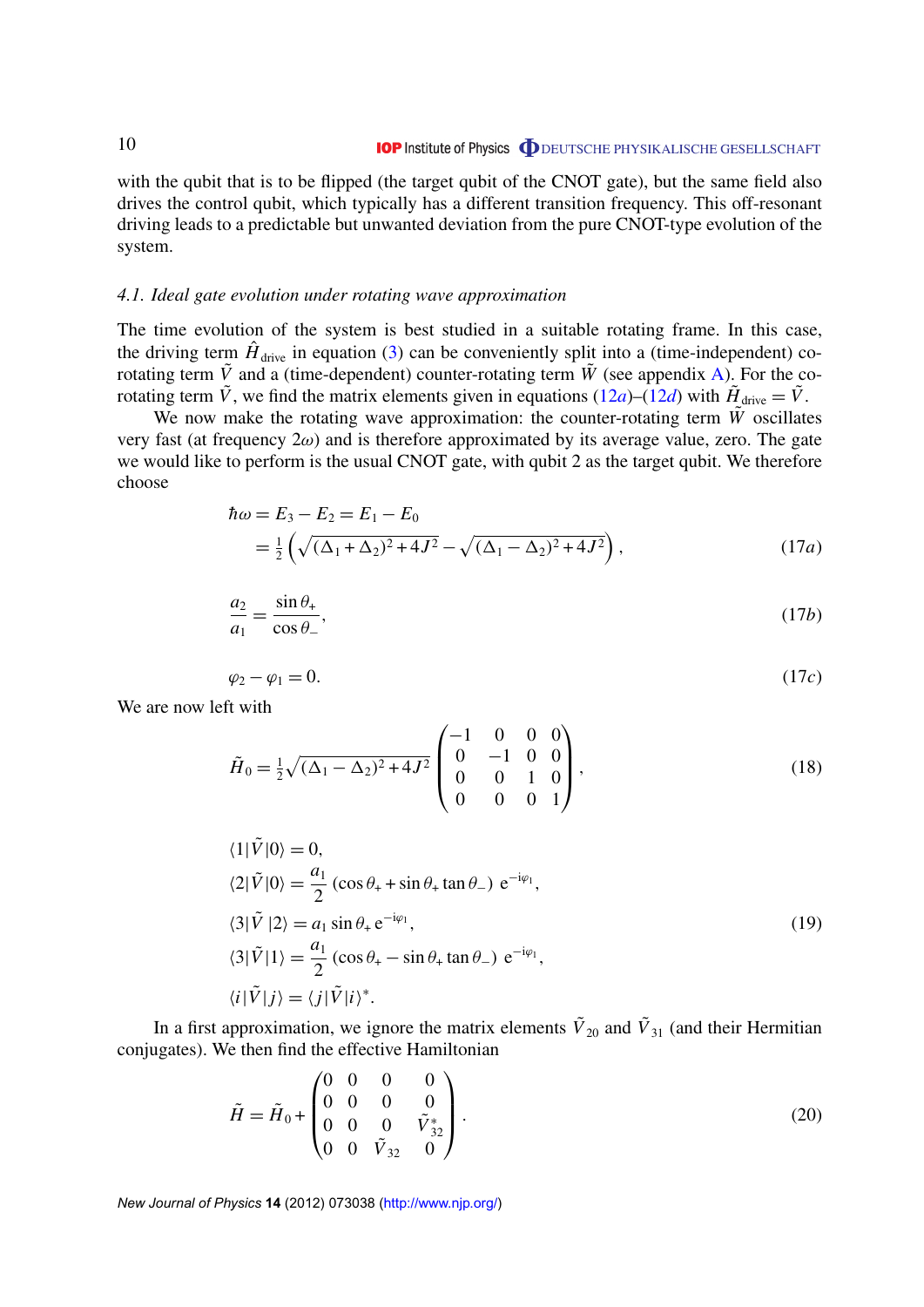#### **IOP** Institute of Physics **ODEUTSCHE PHYSIKALISCHE GESELLSCHAFT**

<span id="page-11-0"></span>These two terms commute, and their effects can be easily superimposed. If the Hamiltonian is allowed to operate for a time  $t = h/(4|\tilde{V}_{32}|) = h/(4a_1 \sin \theta_+)$ , the first term produces the transformation √

$$
\begin{pmatrix}\ne^{i\sqrt{(\Delta_1-\Delta_2)^2+4J^2t}/2} & 0 & 0 & 0 \\
0 & e^{i\sqrt{(\Delta_1-\Delta_2)^2+4J^2t}/2} & 0 & 0 \\
0 & 0 & e^{-i\sqrt{(\Delta_1-\Delta_2)^2+4J^2t}/2} & 0 \\
0 & 0 & 0 & e^{-i\sqrt{(\Delta_1-\Delta_2)^2+4J^2t}/2}\n\end{pmatrix},
$$
\n(21)

and the second term produces the transformation

$$
\begin{pmatrix}\n1 & 0 & 0 & 0 \\
0 & 1 & 0 & 0 \\
0 & 0 & 0 & -ie^{-i\varphi_1} \\
0 & 0 & -ie^{i\varphi_1} & 0\n\end{pmatrix}.
$$
\n(22)

These transformations are given in the rotating frame. They can be transformed back to the laboratory frame to give

$$
\begin{pmatrix} e^{-iE_0t} & 0 & 0 & 0 \ 0 & e^{-iE_1t} & 0 & 0 \ 0 & 0 & e^{-iE_2t} & 0 \ 0 & 0 & 0 & e^{-iE_3t} \end{pmatrix} \begin{pmatrix} 1 & 0 & 0 & 0 \ 0 & 1 & 0 & 0 \ 0 & 0 & 0 & -ie^{-i\varphi_1} \ 0 & 0 & -ie^{i\varphi_1} & 0 \end{pmatrix}.
$$
 (23)

The leftmost matrix represents the Larmor precession of the system in the laboratory frame. Taking  $\varphi_1 = 0$ , the rightmost matrix is exactly the CNOT gate, up to a single-qubit phase gate and a global phase factor (meaning that the Makhlin parameters [\[48\]](#page-32-0) are equal to those of the standard CNOT gate).

#### *4.2. Single- and two-qubit errors caused by the ac-Stark effect*

We now include the two (or four including the conjugate terms) matrix elements that we have ignored in the previous subsection:

$$
\langle 2|\tilde{V}|0\rangle = \frac{a_1}{2} \left(\cos\theta_+ + \sin\theta_+ \tan\theta_-\right) e^{-i\varphi_1},\tag{24a}
$$

$$
\langle 3|\tilde{V}|1\rangle = \frac{a_1}{2} \left(\cos\theta_+ - \sin\theta_+ \tan\theta_-\right) e^{-i\varphi_1}.
$$
 (24*b*)

These matrix elements produce an ac-Stark shift on qubit 1 (the control qubit). If  $\theta_+$  and  $\theta_-$  are small, the above two matrix elements are approximately equal to  $a_1/2$  (up to a phase factor). This matrix element then causes a shift of  $a_1^2/2(E_2 - E_0 - \hbar \omega)$ . This frequency shift can be incorporated easily into the transformation given in equations  $(A.3)$ – $(A.7)$ , simply modifying the energies that enter equation  $(A.1)$ .

Note, however, that the two matrix elements above are slightly different, so that the ac-Stark shift of qubit 1 depends on the state of qubit 2. This situation would induce an unwanted controlled-phase (CPHASE) gate. If we take  $\Delta_1/h = 6$  GHz,  $\Delta_2/h = 5$  GHz and  $J/h = 0.1$  GHz, we find that  $\theta_1 = 0.0058\pi$  and  $\theta_2 = 0.063\pi$ , which gives the ratio between the matrix elements:

$$
\frac{\langle 2|\tilde{V}|0\rangle}{\langle 3|\tilde{V}|1\rangle} = \frac{\cos\theta_{+} + \sin\theta_{+}\tan\theta_{-}}{\cos\theta_{+} - \sin\theta_{+}\tan\theta_{-}} = 1.02.
$$
\n(25)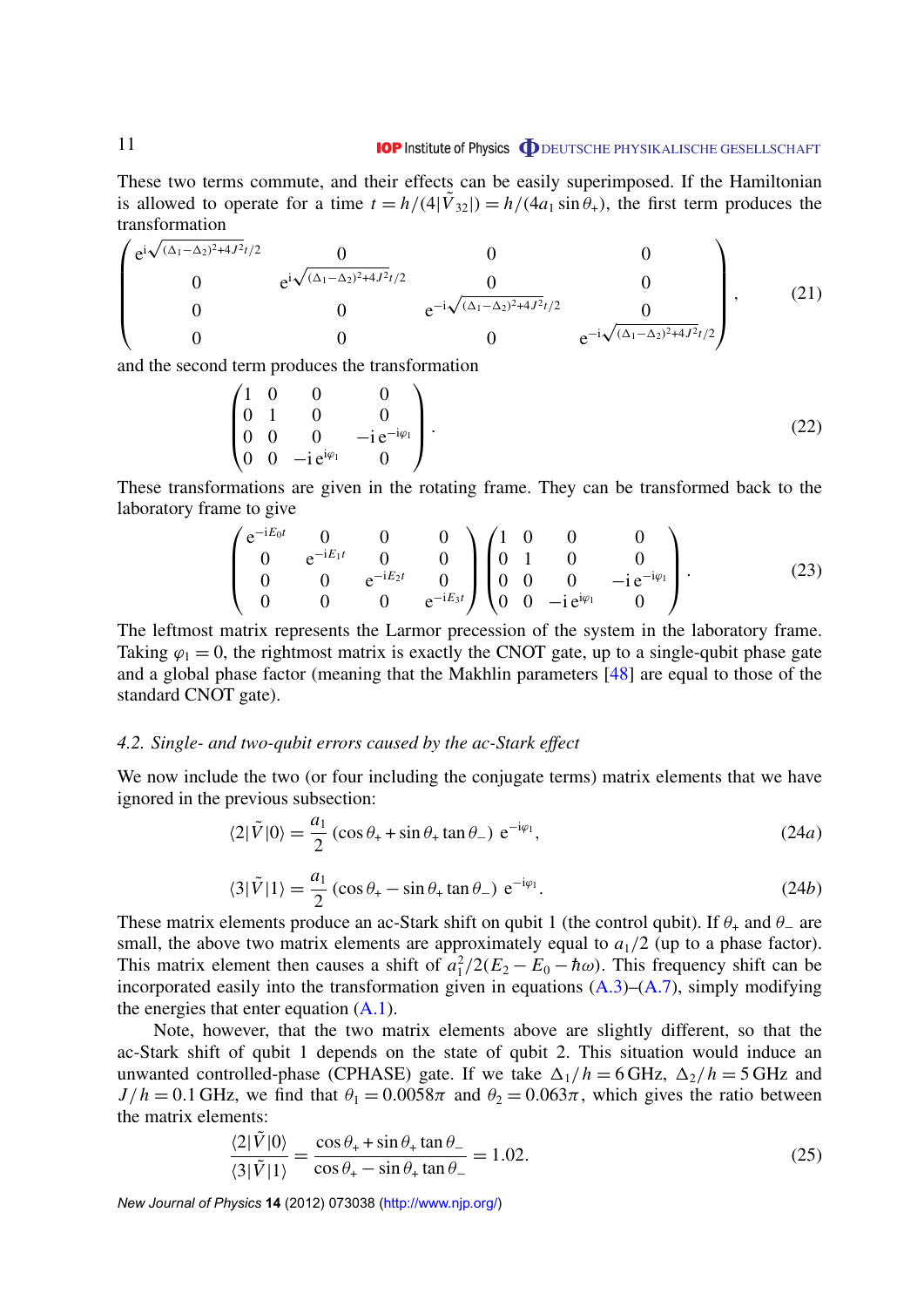<span id="page-12-0"></span>This means that for the given parameters, the two different values for the ac-Stark shift will differ by about 4%. This 4% difference of the frequency shift should therefore be designed such that it causes an overall phase shift much smaller than  $2\pi$  over the gate time of typically a few nanoseconds. It can then be neglected. Otherwise, it could harm the fidelity of the gate. Even for extremely strong driving  $(a_1/h = 1 \text{ GHz})$ , which gives a large ac-Stark shift (about 0.5 GHz), over a gate time of 4 ns, we obtain an unwanted CPHASE rotation by an angle of  $0.16\pi$ . For weaker driving this unwanted angle will be smaller.

Note that in our case, this CPHASE-type error can also be corrected relatively easily using single-qubit gates. In this case the SD-CNOT part of the gate is intentionally made to deviate slightly from a perfect CNOT gate by using a longer or shorter gate time, such that the evolution of the state-vector overshoots or undershoots the normal  $\pi$ -rotation. If the correction to the gate time is chosen appropriately, the combined evolution of the unwanted CPHASE gate and the intentionally driven CNOT gate can be transformed into a perfect CNOT gate using singlequbit gates before and after the two-qubit driving. This effect is related to the well-known fact that a CPHASE gate can be transformed into a CNOT gate using only single-qubit gates [\[57\]](#page-33-0). This type of correction will be demonstrated in section 5.

A more rigorous analysis (see appendix  $\bf{B}$ ), where the driving field is treated quantum mechanically, confirms the single-qubit and two-qubit errors found here. In addition, even though we mostly look at the high driving limit where the classical description of the field gives accurate results, some phenomena can be identified more easily. Specifically, it is shown that for increasing amplitudes of the driving field not only the levels of the control qubit are shifted, but also the transitions of the target qubit are no longer perfectly degenerate. In this case no transition can be fully darkened. The result is a single-qubit-type error on the target qubit. As mentioned above, single-qubit errors can be corrected relatively easily. It should be noted, however, that this error can slow down the CNOT gate. A perfect SD-CNOT gate requires the state vectors in the example of figure [2](#page-6-0) to be on opposite sides of the Bloch sphere at the end of the gate, and co-rotation of the transition that should be darkened leads to a saturation of the effective gate speed. This will also be considered in section 5.

#### **5. Numerical simulation of gate dynamics for two-level qubits**

To quantify the fidelity of the SD-CNOT gate, the evolution of the system was simulated numerically. We take the driving conditions derived from the simple weak driving case given in section [2:](#page-3-0) the frequency of the driving field was chosen to be  $\omega = (E_1 - E_0)/\hbar = (E_3 - E_2)/\hbar$ , and the amplitude ratio as given in equation  $(13)$ . The amplitudes are ramped up and down using the half-sine envelope function  $\sin(\pi t / t_{gate})$ , with *t* running from 0 to the total gate time *t*<sub>gate</sub>. Note that we chose to gradually turn on and off the driving field rather than using step functions, because in many cases the steep edges can lead to undesired excitations in the system. This approach increases the gate time with a factor of  $\pi/2$  compared to the minimum gate time where the driving amplitude is turned on and off abruptly. Other envelope shapes would give similar correction factors.

For a given maximum amplitude  $a_1$ , the evolution of the system was simulated. The evolution operator at the end of the gate was evaluated according to its overlap with the ideal CNOT gate, which is quantified using the fidelity  $\mathcal{F} = Tr(M_{gate}M_{CNOT})/4$ . Here  $M_{gate}$  is the (unitary) matrix of the simulated gate and  $M_{CNOT}$  the ideal CNOT gate from equation [\(23\)](#page-11-0) (which includes the phase factors *i*). This calculation is performed for 20 different gate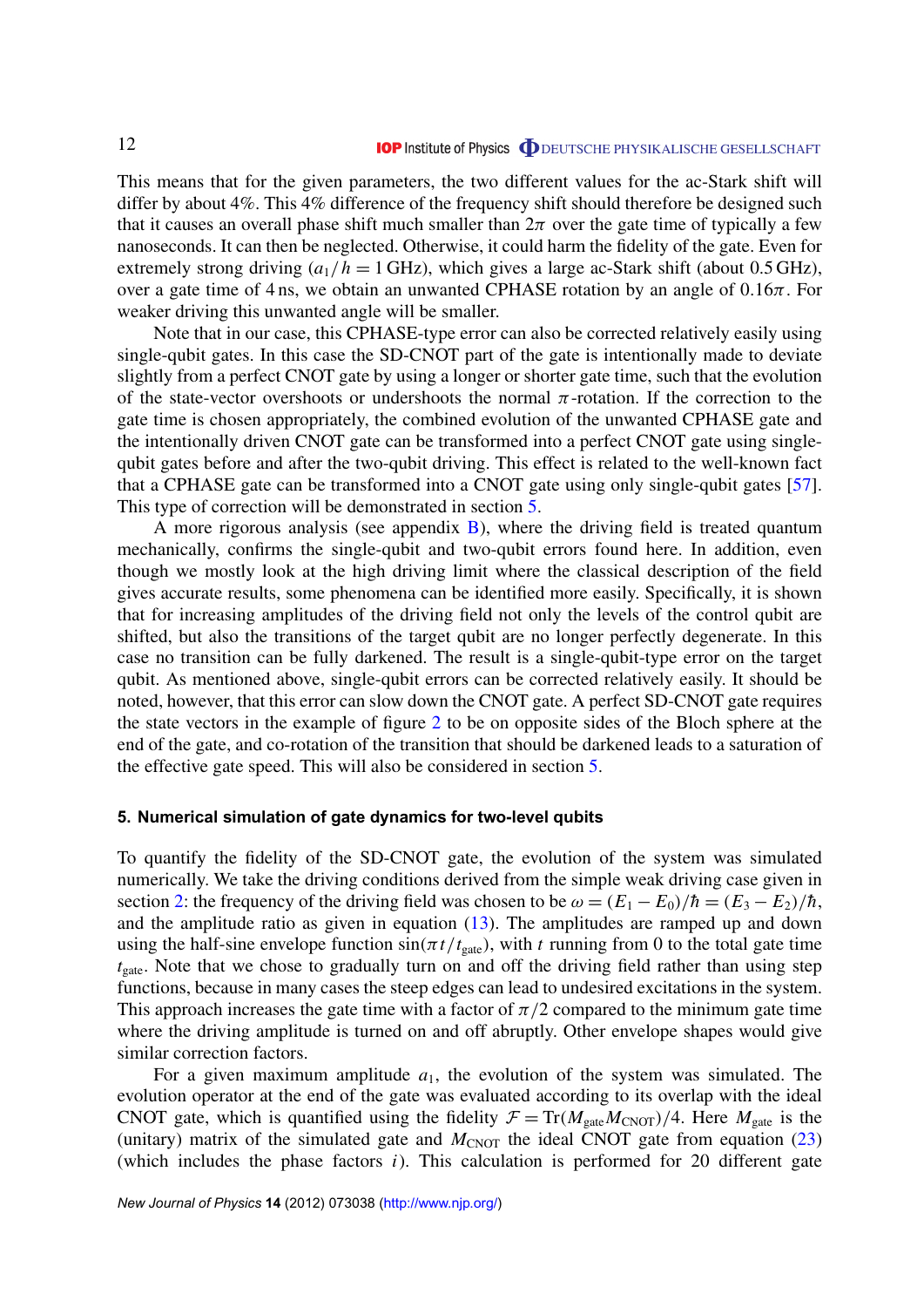<span id="page-13-0"></span>

**Figure 3.** Numerical simulation of an SD-CNOT gate for two-level qubits. Panels (a) and (b) are calculated for coupling strengths of  $J/h = 100 \text{ MHz}$  and (c) and (d) for  $J/h = 25$  MHz. Blue circles represent the results for the SD-CNOT gate, incorporating only corrections for Larmor precession and ac-Stark shift of the control qubit. The other two data sets represent the SD-CNOT gate including error corrections using single-qubit phase gates (black diamonds) and arbitrary single-qubit gates (red squares). In panels (a) and (c), the gate error  $1 - \mathcal{F}$  is plotted against the driving strength. Panels (b) and (d) give the corresponding gate speed, expressed as the effective coupling strength  $J_{\text{eff}}$  divided by the natural coupling strength, for which fidelity  $\mathcal F$  is achieved. The black lines indicate the expected dependence from equations  $(12a)$  $(12a)$ – $(12d)$ . The values used for the qubit splittings are  $\Delta_1/h = 6$  GHz and  $\Delta_2/h = 5$  GHz.

times around an estimated optimum. An interpolating polynomial function was used to fit the dependence of the fidelity on the gate time, providing the final accurate estimate for the optimum gate time. The gate was recalculated using this gate time, giving the final result for the fidelity. This sequence is repeated for different driving amplitudes  $a_1$  (with  $a_2$  adjusted to the ratio given in equation [\(13\)](#page-7-0)). The qubit splittings used are  $\Delta_1/h = 6$  GHz and  $\Delta_2/h = 5$  GHz and the phases of the driving fields are  $\varphi_1 = \varphi_2 = 0$ .

The results of the simulations are shown in figure  $3$ . Figures  $3(a)$  and (b) were calculated for a coupling strength  $J/h = 100 \text{ MHz}$ , and figures 3(c) and (d) for  $J/h = 25 \text{ MHz}$ . The blue circles give the result of the procedure as described above, using the lowest number of corrections. We only take into account the Larmor precession and for the control qubit the ac-Stark and Bloch–Siegert shift due to the (off-resonant) driving, disregarding for the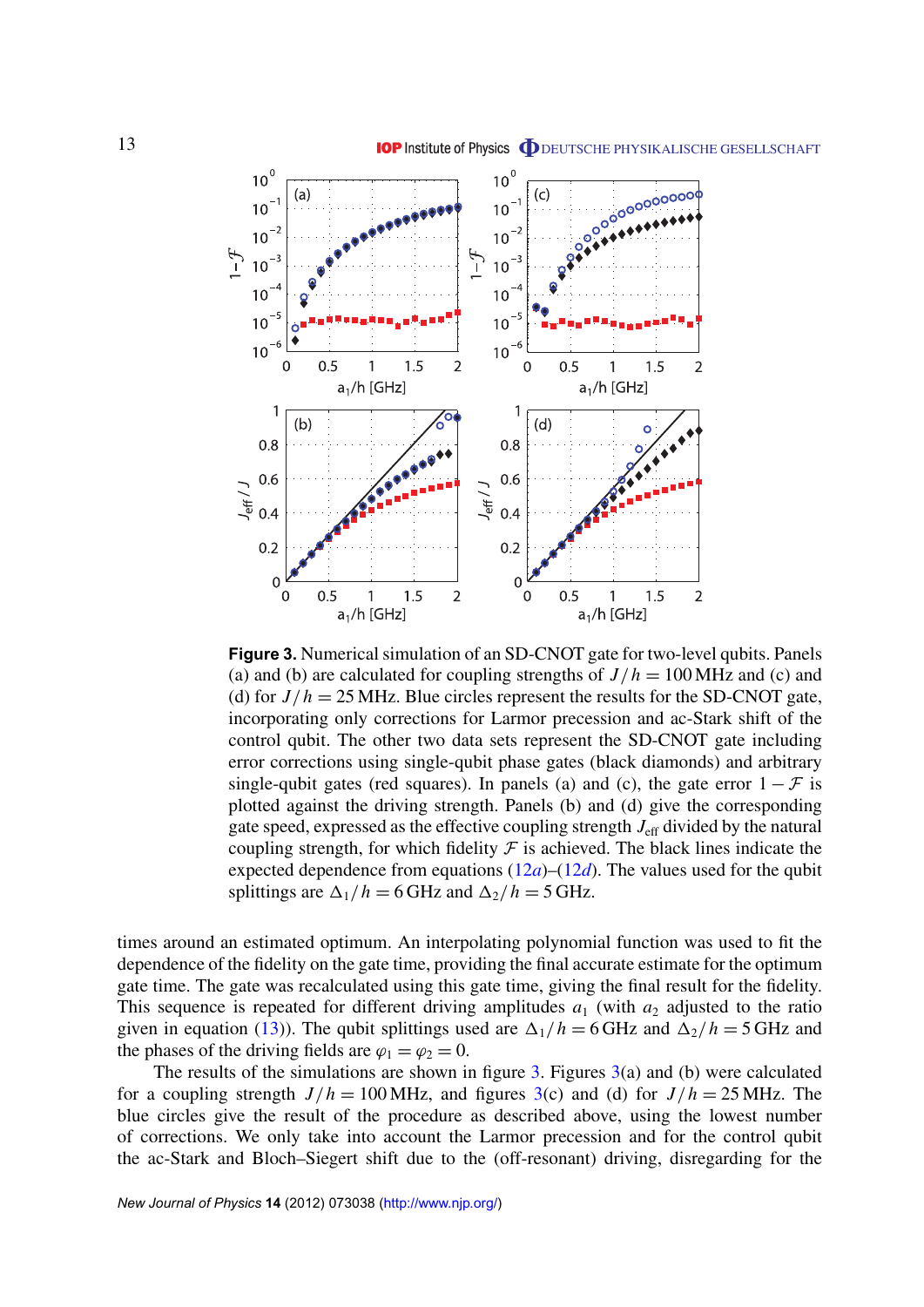level shifts any effects related to the coupling. The bare SD-CNOT gate is calculated first and the corrections are applied afterwards as phase gates. The required phase for the ac-Stark and Bloch–Siegert shift corrections is calculated analytically from the energy shifts  $\delta E_{\text{ac}-\text{Stark}} = a_1^2/2(E_2 - E_0 - \hbar \omega)$  and  $\delta E_{\text{Bloch}-\text{Siegert}} = a_1^2/2(E_2 - E_0 + \hbar \omega)$  and the gate time  $t_{\text{gate}}$ , taking into account the envelope shape. The correction for the Larmor precession is given by the conjugate of the leftmost matrix in equation  $(23)$ . Note, however, that all these corrections often do not have to be implemented physically in an experiment. The internal phase evolution of a microwave source that is set to the resonance frequency will automatically follow the Larmor precession of the qubit, and a single-qubit phase gate can often be incorporated easily in the preceding or following single-qubit gates.

For the black diamonds and red squares we performed the same procedure, but in addition we allowed single-qubit phase gates (black diamonds) or arbitrary single-qubit rotations (red squares) before and after the two-qubit gate. For each simulation of the two-qubit gate an optimization algorithm is used to find the single-qubit gates that optimize the fidelity of the gate. This approach allows for correcting certain error types, such as the CPHASE-type error discussed in section [4.2.](#page-11-0) Note that in all three cases, the corrections influence not only the maximum fidelity of the gate, but also for which  $t_{gate}$  the maximum is found.

We characterized the gate speed as the effective coupling strength  $J_{\text{eff}} = h/t_{\text{gate}} \cdot \pi/2$ , where the factor  $\pi/2$  takes into account the envelope function of the driving field. In figures [3\(](#page-13-0)b) and (d), the black lines represent the expected gate speed as given in equations  $(12a)$  $(12a)$ – $(12d)$ . For low driving strengths the gate speed follows exactly the linear behaviour as expected from the transition strength. The gate error (given by  $1 - \mathcal{F}$ ), increases monotonically with driving strength, except for the case with arbitrary single-qubit corrections where the error is  $\sim 10^{-5}$ throughout the whole range and is limited only by the accuracy of the numerical calculation. The low error in the latter case shows that the errors in the SD-CNOT gate are either single-qubit errors or two-qubit errors that can be incorporated into the combined evolution to form a perfect CNOT gate, such as the CPHASE-type errors discussed in section [4.2.](#page-11-0) Also, in experiment this would be an attractive way to enhance the gate performance.

The slowdown of the gate for the results with arbitrary single-qubit gates (red squares) at higher driving frequencies can be explained by the error types discussed in the previous sections. If the transition  $|0\rangle \leftrightarrow |1\rangle$  is not fully darkened and the state vector rotates in the same direction as the  $|2\rangle \leftrightarrow |3\rangle$  (CNOT) transition, a longer gate time is required to achieve maximum separation of the two state vectors (to achieve a perfect CNOT gate the alignment of the two state vectors should be exactly opposite). Alternatively, a CPHASE-type error can require a slight overshoot of the CNOT gate evolution to achieve the best fidelity when including the single-qubit gates. Both processes are likely to contribute to the observed slowdown of the gate.

At higher driving strengths the gate speed starts to deviate from the linear dependence of the weak-driving limit. In particular, where the error is larger than 0.1, the gate fidelity becomes less well behaved. For  $J = 25$  MHz, the effective coupling strength even seems to exceed the natural coupling strength, but this can be explained simply by the fact that the performed gate is no longer close to the desired gate. Also for  $J = 25$  MHz, we see an improvement when using the single-qubit phase corrections (black diamonds).

Even without the extra gate optimizations (blue circles), we find a high fidelity at relatively high gate speeds. For the coupling strength of  $J = 100 \text{ MHz}$ , gate speeds corresponding to 0.48*J* and 0.07*J* give a gate fidelity of 99% and 99.99% respectively. The exact numbers will depend on the system parameters. Note that these results were obtained using a fixed driving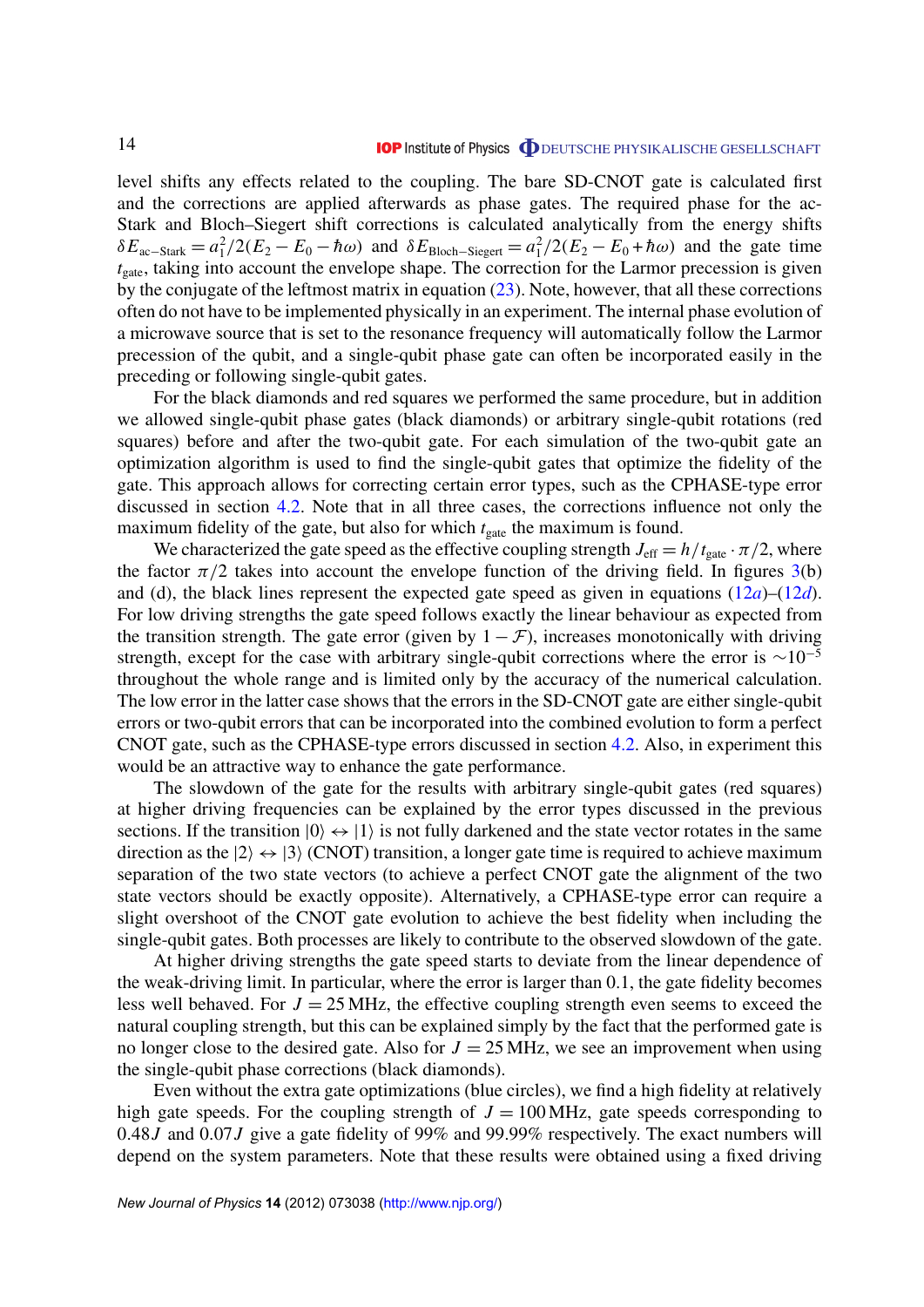<span id="page-15-0"></span>frequency and amplitude ratio, obtained from simple analytic equations, and using a fixed pulse shape. Using more advanced optimization schemes, for example using the derivative removal by adiabatic gate (DRAG) method [\[58,](#page-33-0) [59\]](#page-33-0), these numbers can probably be enhanced further.

#### **6. Weakly anharmonic qubits**

The above analysis of the SD-CNOT gate and the possible errors is accurate for true two-level qubits. However, many qubit implementations are in fact multi-level systems. In this case, a nonlinear level structure allows the system to be used as an *effective* two-level system, where only two out of a manifold of levels are used as the (computational) qubit states. When dealing with weakly anharmonic qubits, i.e. qubits where the transition frequencies between consecutive energy levels differ only slightly, the additional energy levels have to be taken into account, as they can significantly influence the dynamics of the system. For example, one obvious complication that arises in this case is the leakage to these additional states.

We take the computational basis to be formed by the lowest two energy states of the qubits, labelled  $|00\rangle$ ,  $|01\rangle$ ,  $|10\rangle$  and  $|11\rangle$ , and the states outside the computational basis are labelled  $|02\rangle$ ,  $|20\rangle$ , etc. Taking into account the third level of each qubit, and making the approximation of weak coupling ( $J \ll \Delta_1 - \Delta_2$ ) and weak anharmonicity ( $\delta_i \equiv \hbar \omega_{1 \leftrightarrow 2; j} - \hbar \omega_{0 \leftrightarrow 1; j} \ll \Delta_1 - \Delta_2$ ; note that under this definition  $\delta_j$  is negative for phase and transmon qubits and positive for capacitively shunted flux qubits), we find the following approximate expressions for the energy eigenstates:

$$
|0\rangle = |00\rangle,
$$
  
\n
$$
|1\rangle = |01\rangle - \frac{J}{\Delta_1 - \Delta_2} |10\rangle,
$$
  
\n
$$
|2\rangle = |10\rangle + \frac{J}{\Delta_1 - \Delta_2} |01\rangle,
$$
  
\n
$$
|3\rangle = |11\rangle + \frac{\sqrt{2}J}{\Delta_1 - \Delta_2 - \delta_2} |02\rangle - \frac{\sqrt{2}J}{\Delta_1 - \Delta_2 + \delta_1} |20\rangle,
$$
  
\n
$$
|4\rangle = |02\rangle - \frac{\sqrt{2}J}{\Delta_1 - \Delta_2 - \delta_2} |11\rangle,
$$
  
\n
$$
|5\rangle = |20\rangle + \frac{\sqrt{2}J}{\Delta_1 - \Delta_2 + \delta_1} |11\rangle,
$$
  
\n
$$
|6\rangle = |12\rangle + \frac{2J}{\Delta_1 - \Delta_2 - \delta_1 - \delta_2} |21\rangle,
$$
  
\n
$$
|7\rangle = |21\rangle + \frac{2J}{\Delta_1 - \Delta_2 + \delta_1 - \delta_2} |12\rangle,
$$
  
\n
$$
|8\rangle = |22\rangle.
$$
 (8) = 22).

The respective approximate energies are given by

$$
E_0 = -\frac{\Delta_1}{2} - \frac{\Delta_2}{2},
$$
  
\n
$$
E_1 = -\frac{\Delta_1}{2} + \frac{\Delta_2}{2} - \frac{J^2}{\Delta_1 - \Delta_2},
$$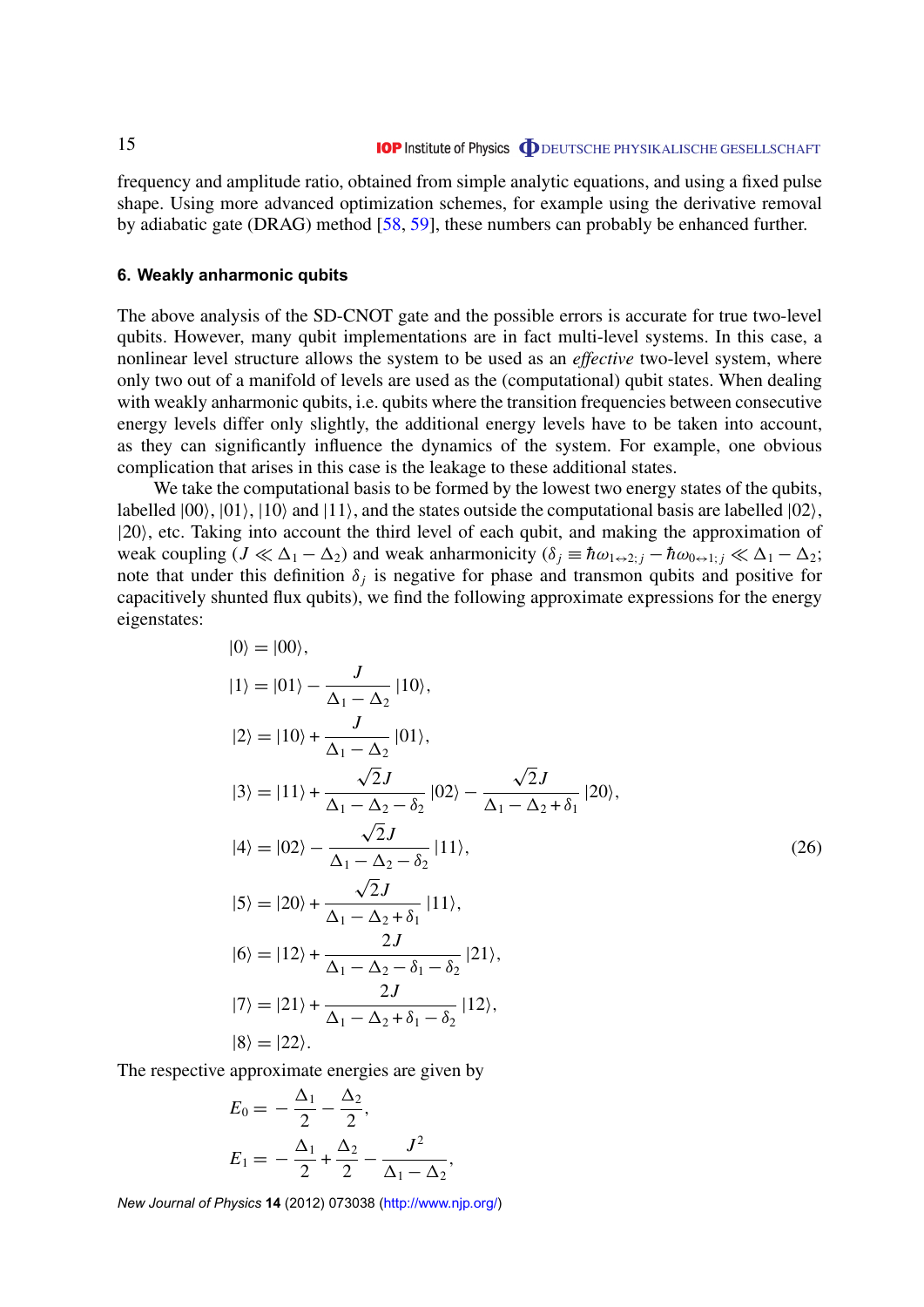**IOP** Institute of Physics **ODEUTSCHE PHYSIKALISCHE GESELLSCHAFT** 

<span id="page-16-0"></span>
$$
E_2 = +\frac{\Delta_1}{2} - \frac{\Delta_2}{2} + \frac{J^2}{\Delta_1 - \Delta_2},
$$
  
\n
$$
E_3 = +\frac{\Delta_1}{2} + \frac{\Delta_2}{2} + \frac{2J^2}{\Delta_1 - \Delta_2 - \delta_2} - \frac{2J^2}{\Delta_1 - \Delta_2 + \delta_1},
$$
  
\n
$$
E_4 = -\frac{\Delta_1}{2} + \frac{3\Delta_2}{2} + \delta_2 - \frac{2J^2}{\Delta_1 - \Delta_2 - \delta_2},
$$
  
\n
$$
E_5 = +\frac{3\Delta_1}{2} - \frac{\Delta_2}{2} + \delta_1 + \frac{2J^2}{\Delta_1 - \Delta_2 + \delta_1},
$$
  
\n
$$
E_6 = +\frac{\Delta_1}{2} + \frac{3\Delta_2}{2} + \delta_2 - \frac{4J^2}{\Delta_1 - \Delta_2 + \delta_1 - \delta_2},
$$
  
\n
$$
E_7 = +\frac{3\Delta_1}{2} + \frac{\Delta_2}{2} + \delta_1 + \frac{4J^2}{\Delta_1 - \Delta_2 + \delta_1 - \delta_2},
$$
  
\n
$$
E_8 = +\frac{3\Delta_1}{2} + \frac{3\Delta_2}{2}.
$$
  
\n(27)

Note that the labels are ordered for increasing energy of the states, except for the interchange of labels 3 and 4. This interchange causes states 0–3 to correspond to the two-level qubit case and makes it easier to compare the two cases.

Let us consider the CNOT gate with qubit 2 being the target qubit. In the qubit basis, this means that the  $|0\rangle \rightarrow |1\rangle$  transition is to be darkened, and the  $|2\rangle \rightarrow |3\rangle$  transition provides the CNOT gate dynamics. The required relation between the driving amplitudes is again given by equation [\(6\)](#page-6-0) and  $\varphi_2 - \varphi_1 = 0$ . For simplicity, in the expressions we also take  $\varphi_1 = \varphi_2 = 0$ . The transition strengths of the darkened and CNOT-gate transition are now given by

$$
\langle 1|\frac{a_1}{2}\hat{\sigma}_x^{(1)} + \frac{a_2}{2}\hat{\sigma}_x^{(2)}|0\rangle \approx \frac{a_1}{2}\left(-\frac{J}{\Delta_1 - \Delta_2} + \frac{J}{\Delta_1 - \Delta_2}\right) = 0,
$$
\n(28*a*)

$$
\langle 3|\frac{a_1}{2}\hat{\sigma}_x^{(1)} + \frac{a_2}{2}\hat{\sigma}_x^{(2)}|2\rangle \approx \frac{a_1}{2}\left(\left[-\frac{2J}{\Delta_1-\Delta_2+\delta_1} + \frac{J}{\Delta_1-\Delta_2}\right] + \frac{J}{\Delta_1-\Delta_2}\left[1 + \frac{2J^2}{(\Delta_1-\Delta_2)^2}\right]\right)
$$

$$
\approx a_1 \frac{J}{\Delta_1-\Delta_2}\left(\frac{\delta_1}{\Delta_1-\Delta_2} + \frac{J^2}{(\Delta_1-\Delta_2)^2}\right),\tag{28b}
$$

where  $\hat{\sigma}_x^{(1)} = \hat{\sigma}_x \otimes \mathbb{1}$  and  $\hat{\sigma}_x^{(2)} = \mathbb{1} \otimes \hat{\sigma}_x$  are redefined using

$$
\hat{\sigma}_x = \begin{pmatrix} 0 & 1 & 0 \\ 1 & 0 & \sqrt{2} \\ 0 & \sqrt{2} & 0 \end{pmatrix} . \tag{29}
$$

From these equations we can recognize the first consequence of the additional levels: the transition strength of the  $|3\rangle \leftrightarrow |2\rangle$  (CNOT) transition is reduced by a potentially significant factor. This reduction is a consequence of the mixing between the states  $|11\rangle$  and  $|20\rangle$ , which introduces a new term into the matrix element  $\langle 3 | \frac{a_1}{2} \rangle$  $\frac{a_1}{2}\hat{\sigma}_x^{(1)} + \frac{a_2}{2}$  $\frac{a_2}{2}\hat{\sigma}_x^{(2)}$  |2). For systems where both the anharmonicity and the coupling energy are small compared to the detuning between the qubits, the speed of the gate will be greatly suppressed. So in order to achieve large gate speeds with weakly anharmonic qubits, one must design the system with one or both of these two factors relatively large.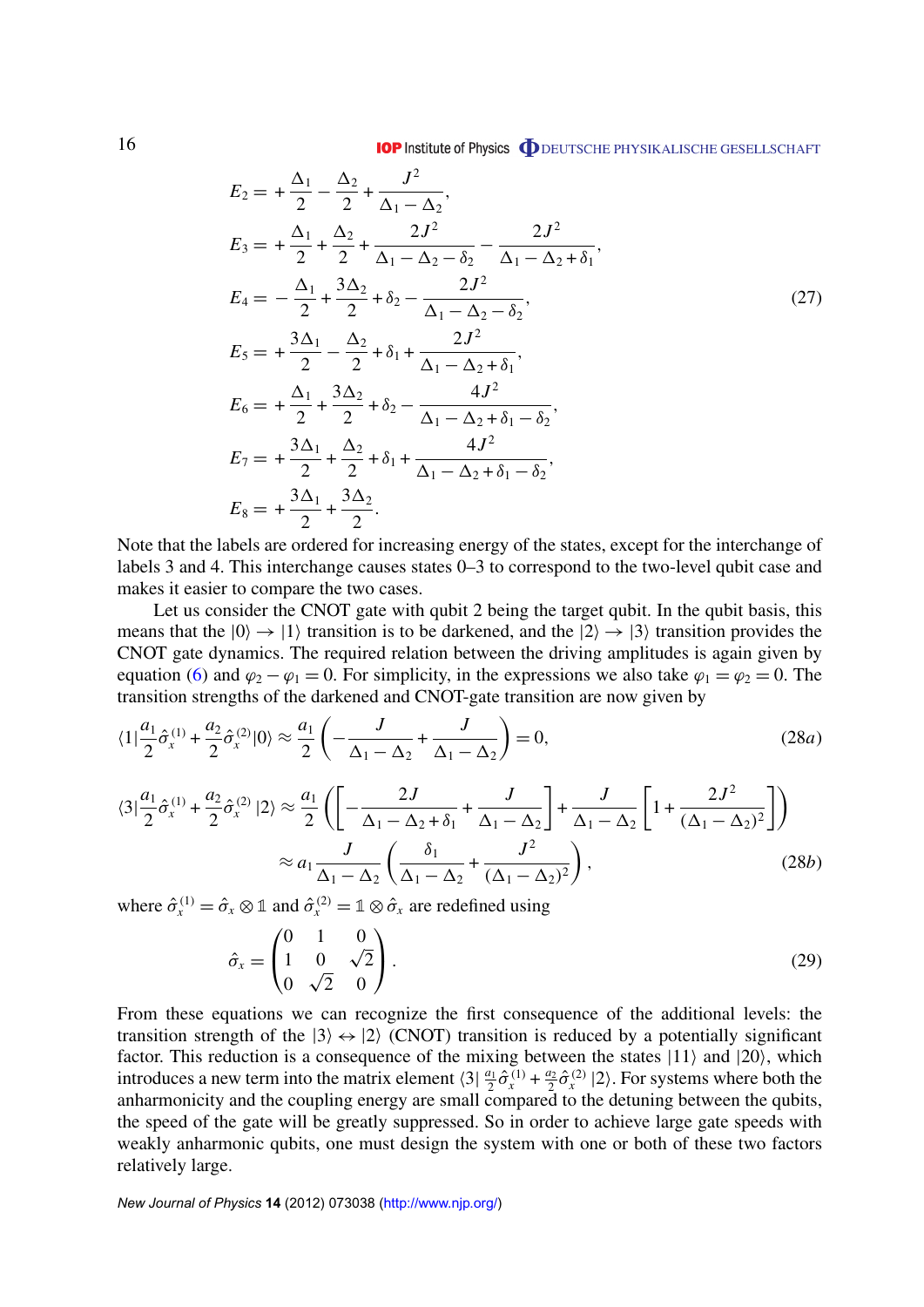#### **IOP** Institute of Physics **ODEUTSCHE PHYSIKALISCHE GESELLSCHAFT**

Next we analyse the leakage to the states outside the computational basis. The largest leakage arises from the transitions  $|1\rangle \rightarrow |4\rangle$  and  $|3\rangle \rightarrow |6\rangle$ , because qubit 1 (the control qubit) is driven the strongest. The corresponding matrix elements and energy detunings are given by

$$
\langle 4|\frac{a_1}{2}\hat{\sigma}_x^{(1)} + \frac{a_2}{2}\hat{\sigma}_x^{(2)}|1\rangle \approx a_1 \frac{J}{\Delta_1 - \Delta_2} \frac{1}{\sqrt{2}} \left( -\frac{\delta_2}{(\Delta_1 - \Delta_2)} + \frac{J^2}{(\Delta_1 - \Delta_2)^2} \right), \quad (30a)
$$

$$
\langle 6|\frac{a_1}{2}\hat{\sigma}_x^{(1)} + \frac{a_2}{2}\hat{\sigma}_x^{(2)}|3\rangle \approx a_1 \frac{J}{\Delta_1 - \Delta_2} \left(1 + \frac{\sqrt{2}}{4}\right),\tag{30b}
$$

and

$$
(E_4 - E_1) - (E_1 - E_0) \approx \delta_2 - \frac{2J^2 \delta_2}{(\Delta_1 - \Delta_2)^2}
$$
\n(31*a*)

$$
(E_6 - E_3) - (E_3 - E_2) = \delta_2 - \frac{3J^2}{\Delta_1 - \Delta_2}.
$$
\n(31b)

To avoid leakage, the transition strengths of the unwanted transitions should be lower (possibly much lower) than the detuning with the driving fields (similarly to section [2.1\)](#page-3-0):  $\langle l | \hat{H}_{\text{drive}} | k \rangle$  <  $|\hbar\omega - \hbar\omega_{l \leftrightarrow k}|$ . Both leakage transitions have approximately equal energy splitting ( $\approx \delta_2$ ). The  $|3\rangle \leftrightarrow |6\rangle$  transition clearly has the highest transition strength. Using this transition, we find the estimate for the maximum allowed Rabi frequency of the CNOT transition:

$$
\omega_{R,\max} = \frac{\delta_2}{2 + \sqrt{2}/2} \left[ \frac{\delta_1}{(\Delta_1 - \Delta_2)} + \frac{J^2}{(\Delta_1 - \Delta_2)^2} \right].
$$
\n(32)

How close one can get to this estimated maximum is simulated numerically, and will be discussed soon.

A third issue that one needs to keep in mind when dealing with weakly anharmonic qubits is that the additional energy levels cause frequency shifts that break the symmetry  $E_3 - E_2 = E_1 - E_0$ . In particular, the energies of state 4 ( $\approx$  |02)) and state 5 ( $\approx$  |20)) will be close to the energy of state 3 ( $\approx$  |11)). Fortunately, they cause shifts in opposite directions and almost cancel. The net shift is given by (see the expressions for the energies above)

$$
\delta E_3 = \frac{2J^2}{\Delta_1 - \Delta_2 - \delta_2} - \frac{2J^2}{\Delta_1 - \Delta_2 + \delta_1} \approx \frac{2J^2(\delta_1 + \delta_2)}{(\Delta_1 - \Delta_2)^2}.
$$
(33)

This frequency shift is not specific to the SD method, but is typical of weakly anharmonic qubits, and it results in an always-on interaction that drives a CPHASE gate.

We again perform numerical simulations to determine the total fidelity of all the combined errors. First we start with simulations where we vary the anharmonicity in order to see its effect on the gate speed and fidelity. We use three different combinations of anharmonicity:  $(\delta_1/h = -400 \text{ MHz}, \delta_2/h = -360 \text{ MHz}, (\delta_1/h = -200 \text{ MHz}, \delta_2/h =$  $-180$  MHz) and  $(\delta_1/h = -100$  MHz,  $\delta_2/h = -90$  MHz). The other qubit parameters are  $\Delta_1/h = 6$  GHz,  $\Delta_2/h = 5$  GHz and  $J/h = 25$  MHz.

The results are shown in figure [4.](#page-18-0) At low driving strength, the gate speeds have good correspondence with the expected dependence from the transition strength (equation [\(28](#page-16-0)*b*)), confirming the slowdown of the SD-CNOT gate for decreasing anharmonicity. This implies that for weakly anharmonic qubits it is recommended to design the detuning between the qubits to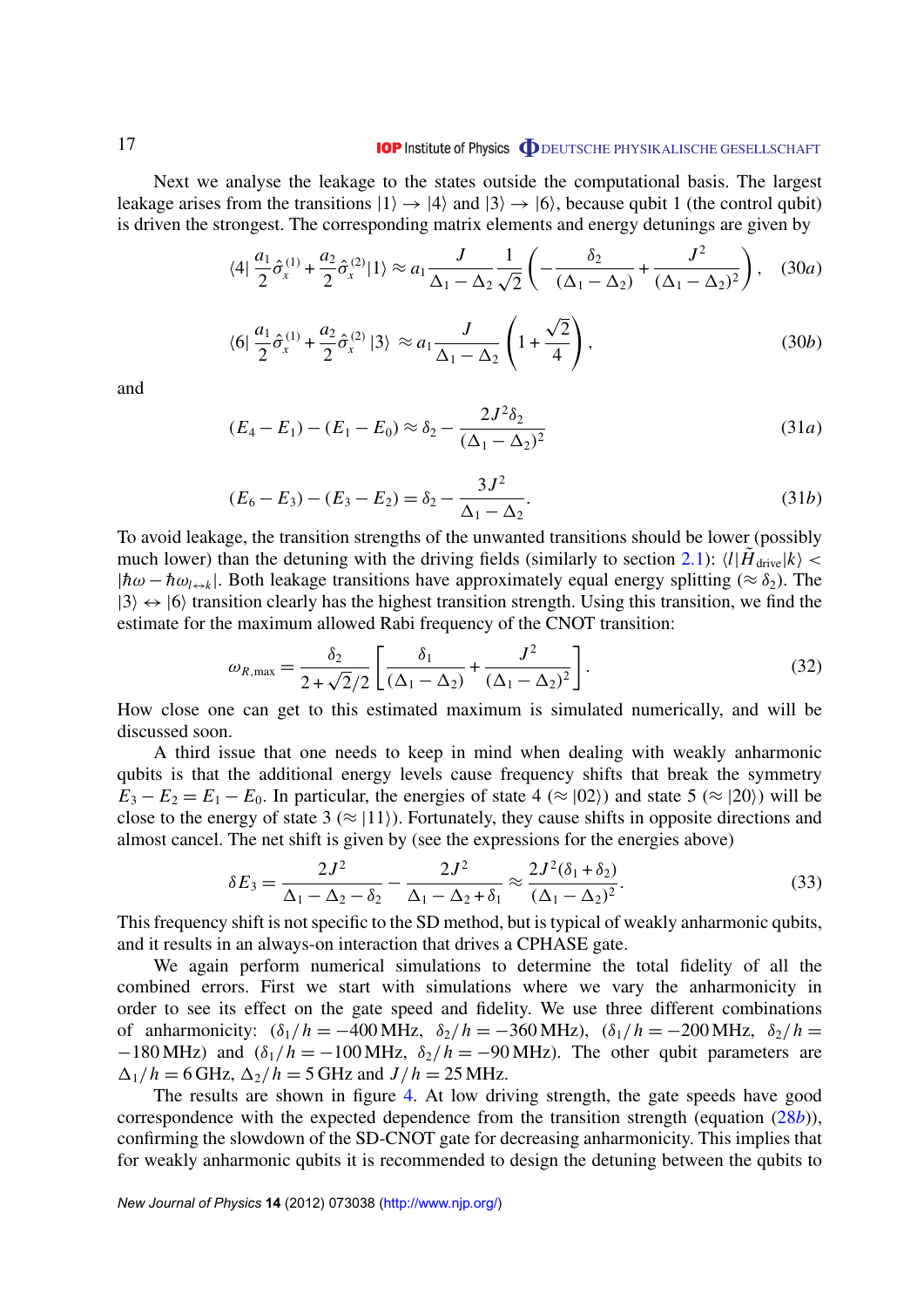<span id="page-18-0"></span>

**Figure 4.** Numerical simulation of an SD-CNOT gate for three-level qubits with weak anharmonicity. Black diamonds represent the SD-CNOT gate including single-qubit phase gate corrections and the red squares represent the SD-CNOT gate including arbitrary single-qubit gates. Panels (a), (b) are calculated for anharmonicities of  $\delta_1/h = -400$  MHz,  $\delta_2/h = -360$  MHz, (c), (d) for  $\delta_1/h =$  $-200$  MHz,  $\delta_2/h = -180$  MHz and (e), (f) for  $\delta_1/h = -100$  MHz,  $\delta_2/h =$  $-90$  MHz. In panels (a), (c), (e) the gate error  $1 - \mathcal{F}$  is plotted against the driving strength  $a_1$ . Panels (b), (d), (f) give the corresponding gate speed  $J_{\text{eff}}/J$  for which fidelity is achieved. Dashed lines indicate the expected dependence from equation [\(28](#page-16-0)*b*). The qubit parameters used are  $\Delta_1/h = 6$  GHz,  $\Delta_2/h = 5$  GHz and  $J/h = 25$  MHz.

be relatively small, so the negative impact on the gate speed due to weak anharmonicity can be minimized. Due to the low gate speeds, all the energy shifts induced by the driving and the higher-lying levels are also more significant. For this reason, the simple analytical calculation of the ac-Stark and Bloch–Siegert shifts of the control qubit (as was used for the calculation of the data represented by the blue circles in figure [3\)](#page-13-0) no longer gives useful results. Therefore we do not plot the corresponding results in figure 4.

Another prominent feature is the decrease of the gate speed at high driving amplitudes. One possible explanation for this effect is a competition between the SD-CNOT gate and an ac-Stark-induced CPHASE gate. For figure 4(d) a plateau is observed at low driving strength. This plateau is related to the CPHASE evolution caused by level shifts induced by the higher energy levels of the qubits, and is therefore independent of the driving amplitude. As mentioned before, a CPHASE-type error can be corrected by altering the duration of the two-qubit driving and using single-qubit rotations. The plateau indicates that the CPHASE contribution to the final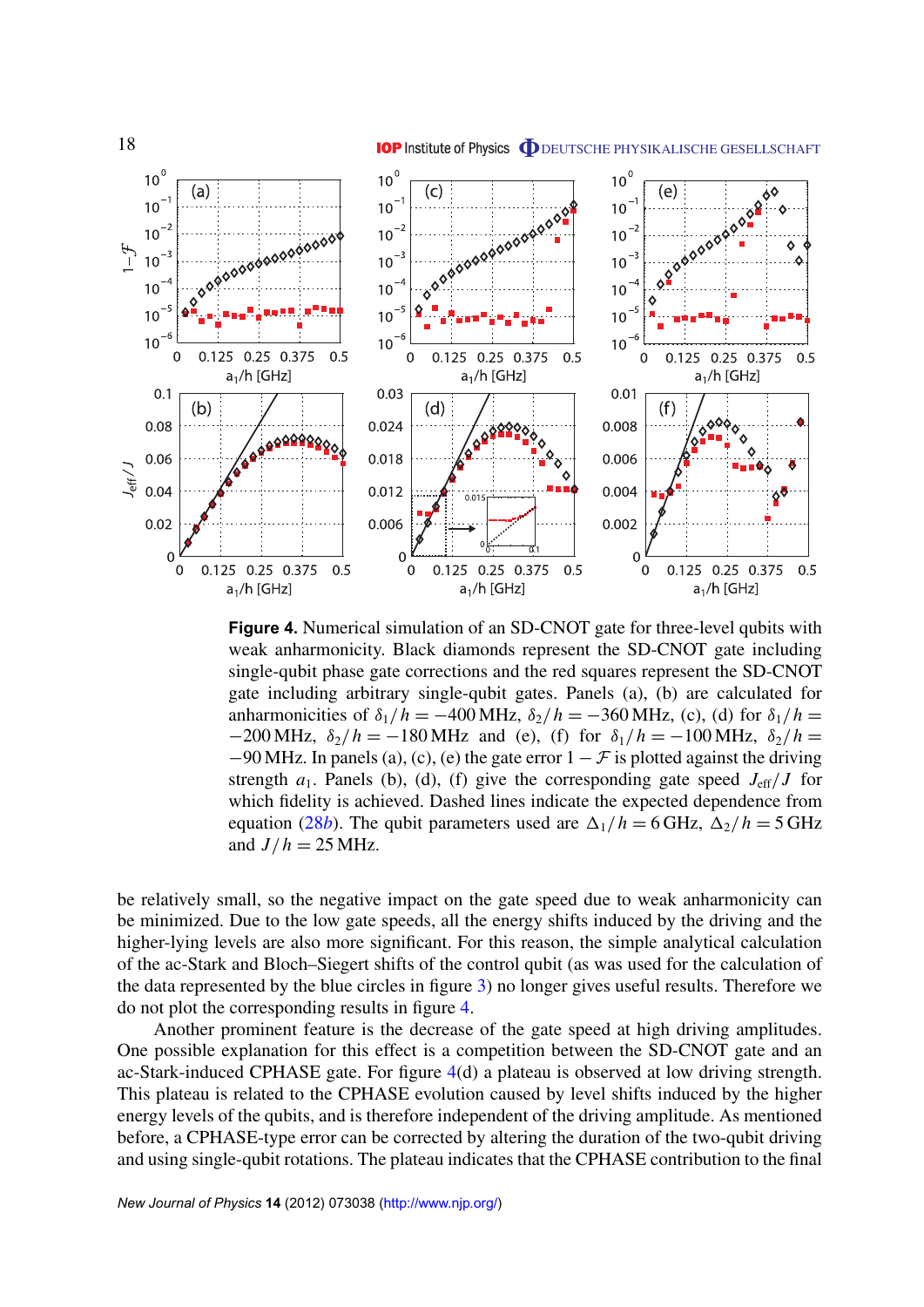<span id="page-19-0"></span>CNOT gate even dominates over the SD contribution. The origin of the plateaus in panels (d) and (f) at high driving power is not known. The same holds for the sharp sudden increase in error. Note, however, that at these points the driving strength is already higher than would be advisable given the anharmonicity of the qubits.

A common approach to improving the gate speed and fidelity for weakly anharmonic qubits is to use pulse shaping (see, for example, the DRAG method [\[58,](#page-33-0) [59\]](#page-33-0)). This approach could lead to improved gate speed and fidelity, but will not be discussed here.

In the experiment described in [\[41\]](#page-32-0), a CR gate is performed. Given the close relationship between the SD and CR methods, we calculate, for comparison, the SD performance for the described system. The qubit parameters in this case are  $\Delta_1/h = 5.854 \text{ GHz}, \Delta_2/h =$ 5.528 GHz,  $\delta_1/h = 225$  MHz,  $\delta_2/h = 255$  MHz and  $J/h = 6$  MHz. The coupling *J* is estimated from the values provided in [\[41\]](#page-32-0). Figure [5](#page-20-0) shows the result of the simulations. The gate speed in the simulations is in good agreement with the typical gate speeds in the experiment. With these system parameters one achieves a relatively high effective coupling, primarily thanks to the small detuning between the qubits. At very low driving strength we see a similar plateau as that in the previous parameter set and attribute this again to the level shifts due to the states outside the computational basis. From the fidelity data in figure  $5(a)$  $5(a)$ , we conclude that the leakage to these states is negligible at these driving strengths: if there were significant leakage to these levels, the results obtained using the arbitrary single-qubit corrections, represented by red squares, could not lead to the gate improvement observed, because the single-qubit corrections we apply in the calculations cannot transfer back any state population that is lost during the SD gate. The increase of gate error for the results with arbitrary single-qubit gate corrections at  $a_1/h = 0.1$  GHz has not yet been understood. Also we do not see significant slowdown of the gate at high driving strength as was measured in the experiment. A possible explanation for this is that different pulse shapes were used, that in the experiment DRAG-type [\[58,](#page-33-0) [59\]](#page-33-0) pulses were also applied or that the presence of the resonator has an additional influence that is not covered by our direct coupling model. Nevertheless, the calculation illustrates that a similar performance can be expected for both the SD and CR methods.

#### **7. Scalability**

Let us now consider the scalability of the SD-CNOT gate to systems of more than two qubits. We take a system composed of a one-dimensional (1D) chain of N transversely coupled qubits and use the Jordan–Wigner transformation to turn it into a system of fermions occupying a 1D lattice with *N* sites. The transformation is given by

$$
\hat{\sigma}_{+}^{(i)} = \prod_{j < i} (1 - 2\hat{c}_{j}^{\dagger} \hat{c}_{j}) \hat{c}_{i},\tag{34a}
$$

$$
\hat{\sigma}_{-}^{(i)} = \prod_{j < i} (1 - 2\hat{c}_j^{\dagger} \hat{c}_j) \hat{c}_i^{\dagger},\tag{34b}
$$

$$
\hat{\sigma}_z^{(i)} = 1 - 2\hat{c}_i^{\dagger} \hat{c}_i,\tag{34c}
$$

where  $\hat{c}$  and  $\hat{c}^{\dagger}$  are annihilation and creation operators,

$$
\hat{\sigma}_+ = \begin{pmatrix} 0 & 1 \\ 0 & 0 \end{pmatrix}, \quad \hat{\sigma}_- = \begin{pmatrix} 0 & 0 \\ 1 & 0 \end{pmatrix}, \tag{35}
$$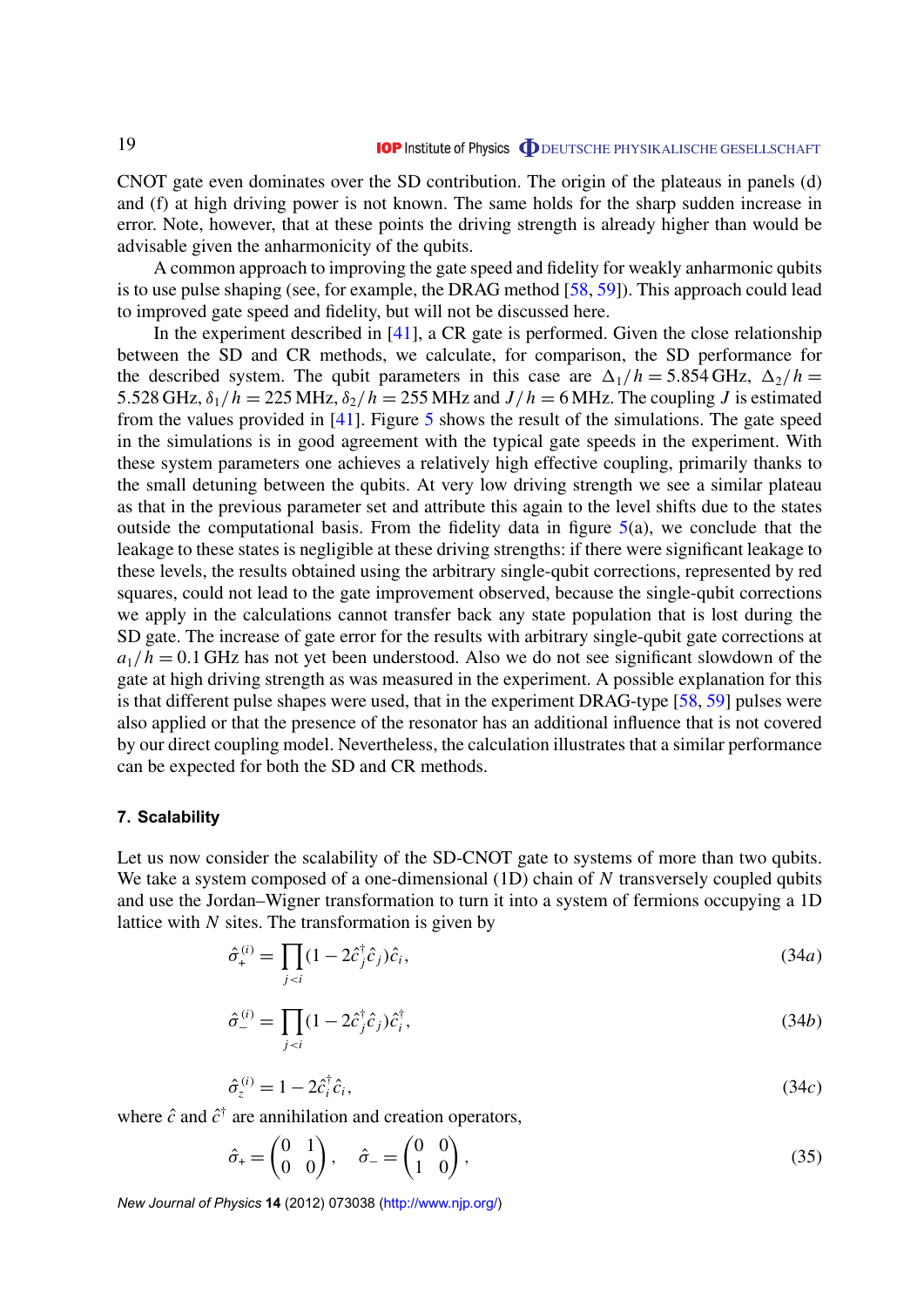<span id="page-20-0"></span>

**Figure 5.** Numerical simulation of an SD-CNOT gate for three-level qubits with parameters similar to these of the experiment in [\[41\]](#page-32-0). The qubit parameters used are  $\Delta_1/h = 5.854 \text{ GHz}, \Delta_2/h = 5.528 \text{ GHz}, \delta_1/h = 225 \text{ MHz}, \delta_2/h =$ 255 MHz and  $J/h = 6$  MHz. Black diamonds represent the SD-CNOT gate including single-qubit phase gate corrections and the red squares represent the SD-CNOT gate including arbitrary single-qubit gates. In panel (a) the gate error 1 –  $\mathcal F$  is plotted against the driving strength  $a_1$ . Panel (b) gives the corresponding gate speed  $J_{\text{eff}}/J$  for which fidelity is achieved. The black line indicates the expected dependence from equation [\(28](#page-16-0)*b*).

and  $\hat{\sigma}_{x,z,+,-}^{(i)} = \mathbb{1}^{[1]} \otimes \mathbb{1}^{[2]} \dots \otimes \hat{\sigma}_{x,z,+,-}^{[i]} \dots \otimes \mathbb{1}^{[N]}$ . This transformation transforms our original Hamiltonian, i.e.

$$
\hat{H} = \sum_{i=1}^{N} -\frac{\Delta_i}{2} \hat{\sigma}_z^{(i)} + \sum_{i=1}^{N-1} J_{i,i+1} \hat{\sigma}_x^{(i)} \hat{\sigma}_x^{(i+1)},
$$
\n(36)

into

$$
\hat{H} = \sum_{i=1}^{N} \Delta_i \hat{c}_i^{\dagger} \hat{c}_i + \sum_{i=1}^{N-1} J_{i,i+1} (\hat{c}_i^{\dagger} \hat{c}_{i+1} + \hat{c}_{i+1}^{\dagger} \hat{c}_i + \hat{c}_i^{\dagger} \hat{c}_{i+1}^{\dagger} + \hat{c}_{i+1} \hat{c}_i) + \text{const.}
$$
 (37)

This Hamiltonian does not look much simpler than the original one. In order to obtain something simple out of it, we now write the Hamiltonian as

$$
\hat{H} = (\hat{c}_1^{\dagger}, \dots, \hat{c}_N^{\dagger}, \hat{c}_1 \dots, \hat{c}_N) M (\hat{c}_1, \dots, \hat{c}_N, \hat{c}_1^{\dagger}, \dots, \hat{c}_N^{\dagger})^{\text{transpose}} + \text{const},
$$
(38)

where *M* is a  $2N \times 2N$  matrix. It is always possible to define new operators  $\hat{\gamma}_i$  (with  $i =$ 1, 2, . . . , *N*) that also obey Fermi statistics and for which the Hamiltonian takes the simple form

$$
\hat{H} = (\hat{\gamma}_1^{\dagger}, \dots, \hat{\gamma}_N^{\dagger}, \hat{\gamma}_1, \dots, \hat{\gamma}_N) \tilde{M}(\hat{\gamma}_1, \dots, \hat{\gamma}_N, \hat{\gamma}_1^{\dagger}, \dots, \hat{\gamma}_N^{\dagger})^{\text{transpose}} + \text{const},
$$
\n(39)

with a diagonal matrix  $\tilde{M}$  (note that this step can be carried out by diagonalizing the matrix M). In other words,

$$
\hat{H} = \sum_{i=1}^{N} E_i \hat{\gamma}_i^{\dagger} \hat{\gamma}_i + \text{const.}
$$
\n(40)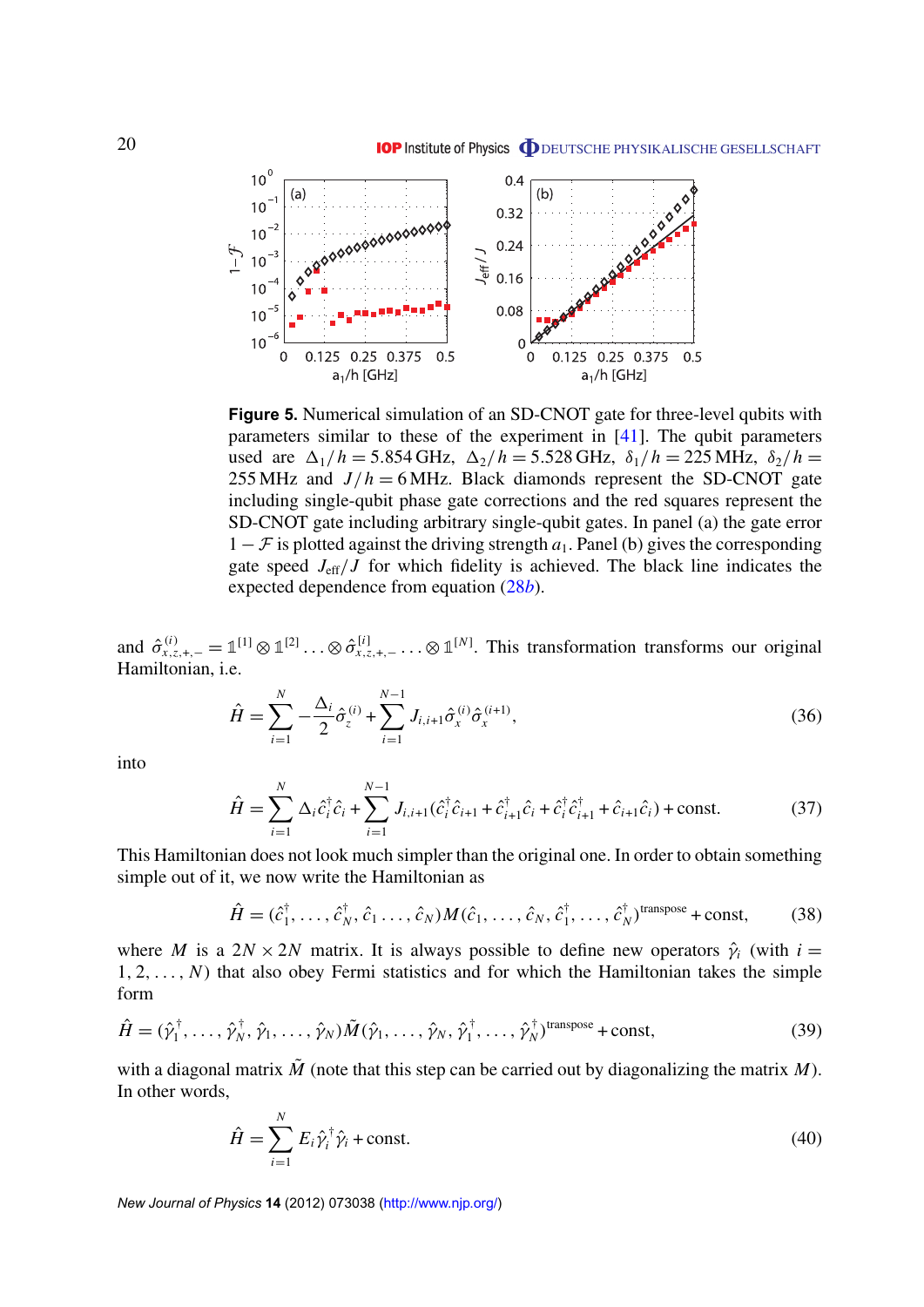The physical meaning of the above Hamiltonian is the following. We have defined new creation and annihilation operators, which are combinations of the creation and annihilation operators for the original fermions. With the new definition, the Hamiltonian has turned into a Hamiltonian of non-interacting fermions. By diagonalizing the matrix *M*, we therefore obtain the available single-particle energy levels for these newly defined particles. This transformation can be interpreted as going from a description using the bare qubit states to a picture where the states are dressed by the qubit–qubit coupling energies. For a system with fixed qubit–qubit couplings, the dressed states are the most natural and physically relevant states to describe the dynamics [\[60\]](#page-33-0).

The total energy of the entire system is obtained by identifying which single-particle energy levels are occupied and taking the sum of the energies of these levels. In other words, any energy eigenstate can be expressed as  $\hat{\gamma}_i^{\dagger}$ *i* γˆ †  $\hat{\gamma}^{\dagger} \cdots \hat{\gamma}^{\dagger}_k$  $\mathbf{z}_k^{\dagger}$  |G), where *i*, *j*, ..., *k* denote the occupied singleparticle states and  $|G\rangle$  is the ground state of the system. This derivation provides a somewhat intuitive explanation to the result of  $[61]$ , namely that the Larmor frequency of a given qubit is independent of the states of the other qubits. Since the original Hamiltonian is equivalent to a Hamiltonian that describes non-interacting fermions, it is natural that the change in energy induced by the addition of one particle into a certain energy level is independent of whether the other energy levels are occupied or not. This statement is independent of the strength of the coupling: even for strong coupling, where the energy eigenstates of the spin system are very involved (which corresponds to the fermion energy eigenstates having a large extension in space), the symmetric energy-level structure is still preserved. The only requirement is a 1D chain with a Hamiltonian of the form given in equation [\(36\)](#page-20-0).

Now let us turn to the eigenstates of the Hamiltonian. In general, determining these eigenstates is harder than determining the eigenvalues, because even the ground state has a complicated form. The ground state  $|G\rangle$  is defined by the set of conditions

$$
\hat{\gamma}_i \left| G \right\rangle = 0 \tag{41}
$$

for all values of *i*. In other words, there are no  $\hat{\gamma}$  fermions in the ground state. However, in the language of the  $\hat{c}$  fermions, the above set of equations are not transparent at all and do not have any simple solution in general. This difficulty could make calculations complicated. However, we are mostly interested in the practical situation where the typical scale of the coupling energies (*J* ) is small compared to the typical energy scale of the difference between different qubit splittings ( $\delta\Delta$ ). We can therefore perform perturbation-theory calculations where we start by considering the case  $J = 0$  first and then analyse the effect of adding a small coupling term.

In the case of zero coupling  $(J = 0)$ , the matrix *M* is already diagonal, which means that the  $\hat{\gamma}$  fermions coincide with the  $\hat{c}$  fermions. This means that each (single-particle) energy level is localized at one lattice site with no tunnelling between these sites. The state of the entire system is defined simply by specifying the occupation (0 or 1) of the different lattice sites. We now add a small coupling term ( $J \neq 0$ ). For simplicity, we first consider the condition that the coupling strength is very small compared to the qubit Larmor frequencies ( $J \ll \Delta$ ; note that here we use  $\Delta$ , not  $\delta\Delta$ ) and make a rotating wave approximation, meaning that the terms in equation  $(37)$  that create or annihilate two  $\hat{c}$  fermions are ignored:

$$
\hat{H} \approx \sum_{i=1}^{N} \Delta_i \hat{c}_i^{\dagger} \hat{c}_i + \sum_{i=1}^{N-1} J_{i,i+1} (\hat{c}_i^{\dagger} \hat{c}_{i+1} + \hat{c}_{i+1}^{\dagger} \hat{c}_i) + \text{const.}
$$
\n(42)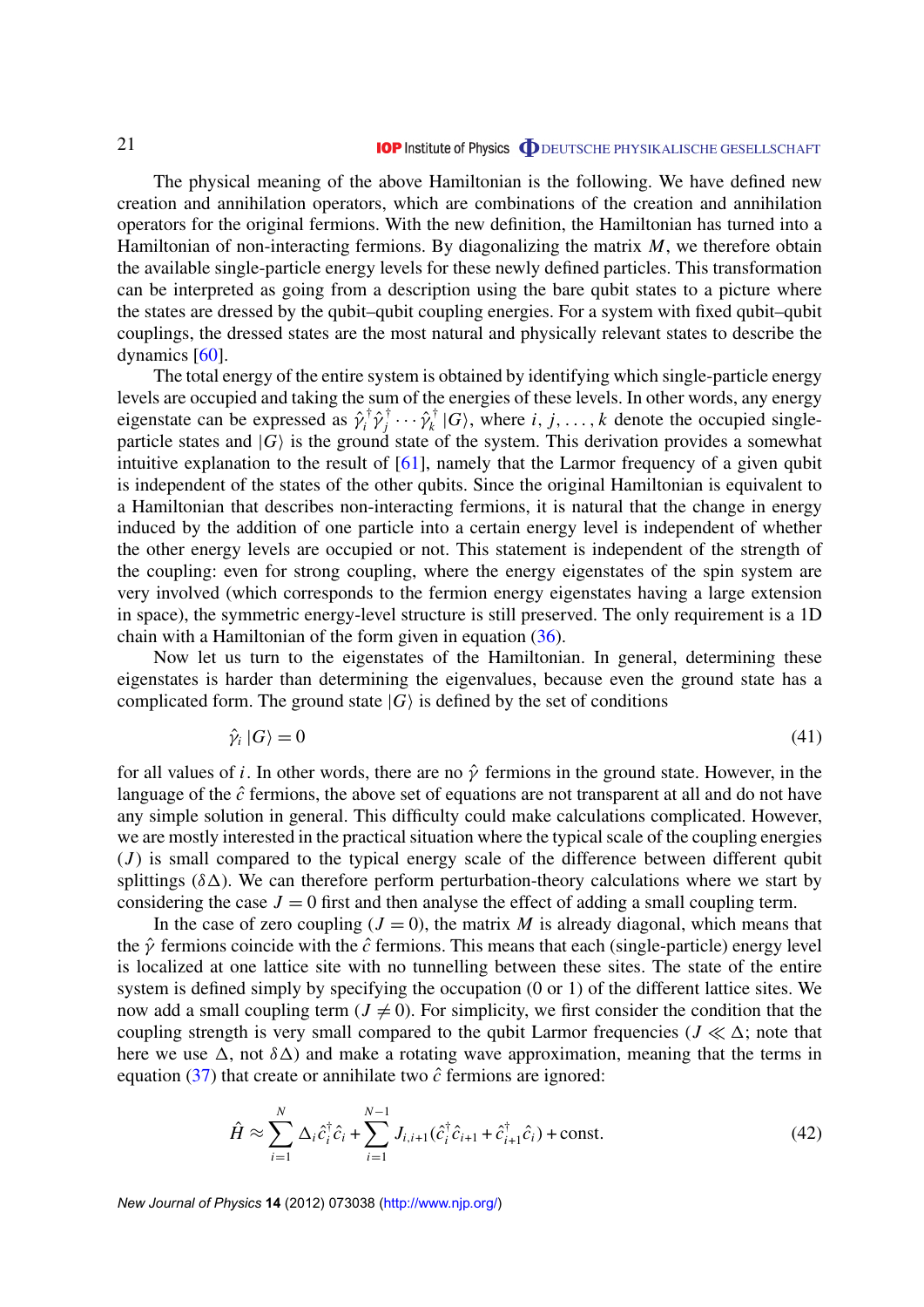This approximation leads to a conceptual simplification, because we now know that creating a γˆ fermion in a given energy level corresponds to creating a *c*ˆ fermion in a quantum state that is (in general) spread over the entire lattice, with no involved mixing between creation and annihilation operators. Another important result of the above approximation is that the ground state reduces to a very simple form. Regardless of the exact form of the operators  $\hat{\gamma}_i$  in terms of the operators  $\hat{c}_i$ , the set of conditions  $\hat{\gamma}_i |G\rangle = 0$  leads to the set of conditions  $\hat{c}_i |G\rangle = 0$ , such that the ground state corresponds to zero occupation of all the single-particle states in both languages. Note that the number of particles is also the same for any state in both languages  $(\sum \hat{c}^{\dagger} \hat{c} = \sum \hat{\gamma}^{\dagger} \hat{\gamma}).$ 

With the above approximation, we have turned the Hamiltonian into a Hamiltonian that conserves the number of particles (even in the language of the  $\hat{c}$  operators). Note also that there are no interaction terms in the Hamiltonian. We can therefore proceed to calculate the form of the operators  $\hat{\gamma}_i$  by considering a single-particle problem. (This is allowed because in the absence of interactions the form of the different single-particle wave functions will be insensitive to whether other wave functions are occupied or not.) For this purpose we imagine that there is only one particle in the system, and this particle can hop (i.e. tunnel) between the different lattice sites.

When calculating the form of the single-particle wave functions, we use the condition  $J \ll \delta \Delta$ . This condition implies that although the  $\hat{c}$  fermions can hop between different lattice sites, the hopping matrix elements are small compared to the detuning between neighbouring sites. As a result, the different single-particle states (i.e. those described by the  $\hat{\gamma}$  fermions) will each be concentrated around one lattice site (recall that when  $J = 0$  the states are completely localized at individual lattice sites). One can calculate the spread of the states using perturbation theory. Writing

$$
\hat{\gamma}_i = \sum_{j=1}^N \psi_i(j)\hat{c}_j,\tag{43}
$$

we find that

$$
\psi_i(i) = 1 + O\left(\frac{J}{\delta\Delta}\right)^2,
$$
  
\n
$$
\psi_i(i \pm 1) = \frac{J_{i,i\pm 1}}{\Delta_i - \Delta_{i\pm 1}} + O\left(\frac{J}{\delta\Delta}\right)^3,
$$
  
\n
$$
\psi_i(i \pm 2) = \frac{J_{i,i\pm 1}J_{i\pm 1,i\pm 2}}{(\Delta_i - \Delta_{i\pm 1})(\Delta_i - \Delta_{i\pm 2})} + O\left(\frac{J}{\delta\Delta}\right)^4,
$$
  
\n
$$
\vdots
$$
  
\n
$$
\psi_i(j) \sim \left(\frac{J}{\delta\Delta}\right)^{|i-j|} \quad \text{when } |i - j| \gg 1.
$$
\n(44)

Note that the above relation can be inverted straightforwardly:

$$
\hat{c}_i = \sum_{j=1}^N \psi_j(i)\hat{\gamma}_j.
$$
\n(45)

*New Journal of Physics* **14** (2012) 073038 [\(http://www.njp.org/\)](http://www.njp.org/)

. . .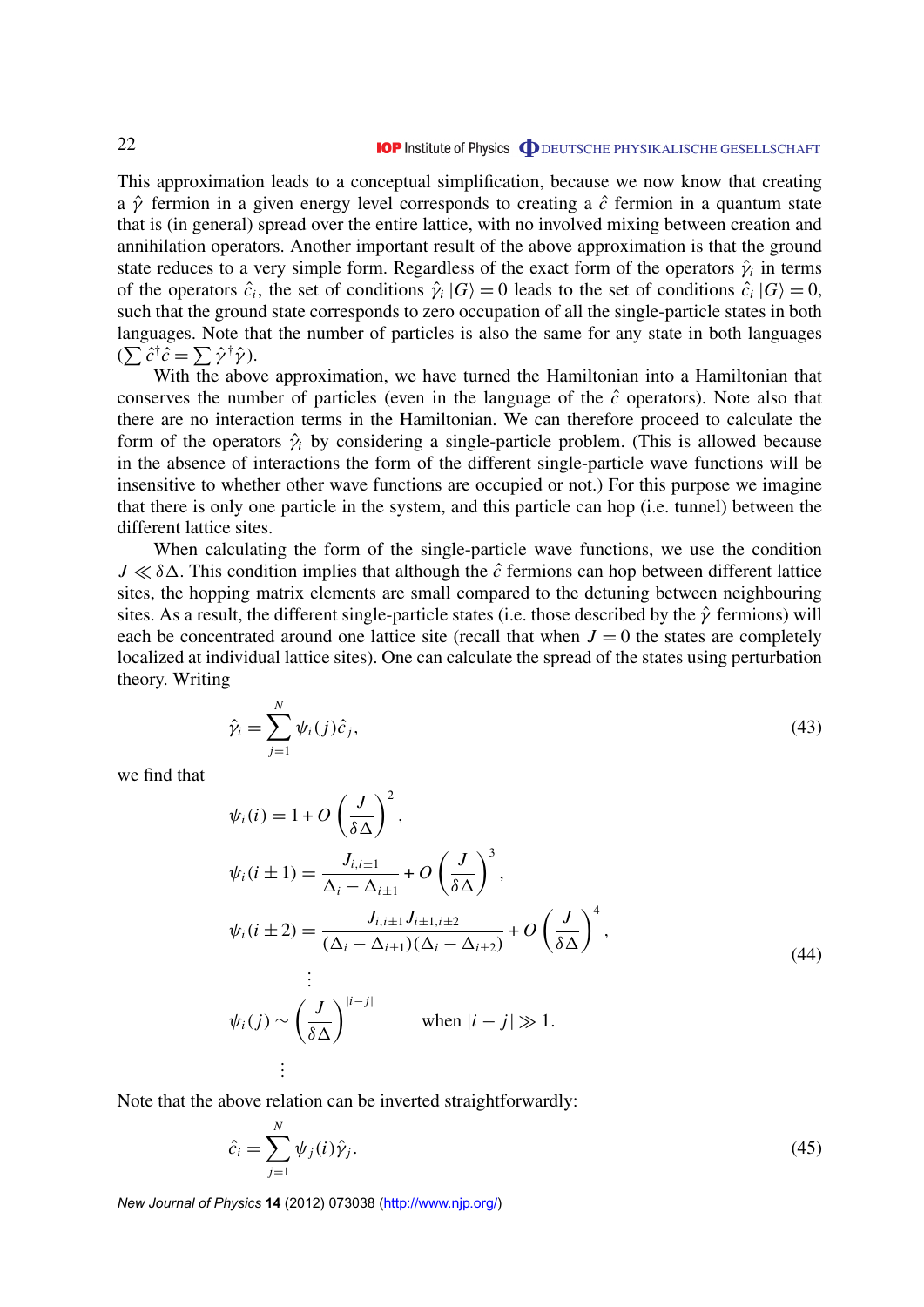In principle, the localization situation changes when two or more lattice sites are degenerate. For example, in the case of twofold degeneracy and an otherwise symmetric environment, the (single-particle) energy eigenstates will be symmetric and antisymmetric superpositions of the particle being at one of the two sites. However, provided that these degeneracies occur only for largely separated lattice sites, the effective tunnelling matrix element will be exponentially small at the distance between the two sites in question: (assuming  $j > i$ )

$$
J_{ij,\text{effective}} \sim \frac{J_{i,i+1}}{\Delta_i - \Delta_{i+1}} \times \frac{J_{i+1,i+2}}{\Delta_i - \Delta_{i+2}} \times \cdots \times \frac{J_{j-2,j-1}}{\Delta_i - \Delta_{j-1}} \times J_{j-1,j}.\tag{46}
$$

We can therefore ignore such long-range tunnelling and focus on the practically relevant case when the  $\hat{\gamma}$  fermions and the  $\hat{c}$  fermions are almost equal, with exponentially decaying tails describing the spread of the  $\hat{\gamma}$  fermions. This situation is related to the phenomenon of Anderson localization, where disorder causes the single-particle states to be localized with exponentially decaying tails.

We can now start performing the calculations for the Rabi frequencies. Before going into long expressions, we make the following observation. If a driving signal is applied to qubit *i*, the driving term in the Hamiltonian can be expressed in the language of fermions as

$$
\hat{H}_{\text{drive}} = \prod_{j < i} (1 - 2\hat{c}_j^{\dagger} \hat{c}_j)(\hat{c}_i + \hat{c}_i^{\dagger}) \cos(\omega t). \tag{47}
$$

The relevant matrix elements for the purposes of evaluating the Rabi frequency of qubit *k* therefore have the form

$$
\langle 0|\hat{\gamma}_m\hat{\gamma}_n\cdots\hat{\gamma}_p\left[\hat{\gamma}_k\prod_{j
$$

where the index *i* represents the driven qubit and the operators on the far right and far left (i.e. those with indices  $m, n, \ldots, p$ ) describe the state of the surrounding qubits. Let us now assume that *i* and *m* are separated by a large distance. From the above localization argument, we know that the fermion created by the operator  $\hat{\gamma}_m^{\dagger}$  is concentrated mostly on one side of site *i* (i.e. to the right if  $m > i$  and to the left if  $m < i$ ), with only a very small probability of occupying site *i* or crossing to the opposite side. As mentioned above, this probability decreases exponentially with the distance between *i* and *m*. We can therefore make the approximation that the operators  $(\hat{c}_i + \hat{c}_i^{\dagger})$ <sup>†</sup><sub>*i*</sub>) and  $\hat{\gamma}_m^{\dagger}$  anti-commute and that the operators  $\prod_{j \lt i} (1 - 2\hat{c}_j^{\dagger})$  $j \hat{c}_j$ ) and  $\hat{\gamma}_m^{\dagger}$  either commute or anti-commute, depending on whether  $m > i$  or  $m < i$ . Note that here the operator  $\prod_{j < i} (1 - 2\hat{c}_j^{\dagger})$  $\phi_j^{\dagger}$  $\hat{c}_j$ ) counts the number of particles to the left of site *i* and produces a sign factor  $\pm 1$  depending on that number. This approximation, along with the anti-commutation relations between the different  $\hat{\gamma}$  operators, allow us to move the operator  $\hat{\gamma}_m^{\dagger}$  from the far right of the above expression to just right of the operator  $\hat{\gamma}_m$ , with only a minus sign appearing whenever *m* < *i*. The combination  $\hat{\gamma}_m \hat{\gamma}_m^{\dagger}$  applied to  $\langle 0 |$  does not affect the state, and these two operators can be ignored. We conclude therefore that the effect of occupation of a distant single-particle state is exponentially small and can be ignored. We now have to decide where to draw the line between the states we will consider and the states we will ignore. Since we are interested in the lowest-order corrections, we shall consider only the effect of the nearest-neighbour states, which will produce the lowest-order corrections.

As a first step, let us consider the Rabi frequency of qubit *i* when driving only that qubit. Since under our approximation we consider only the effect of occupation of the two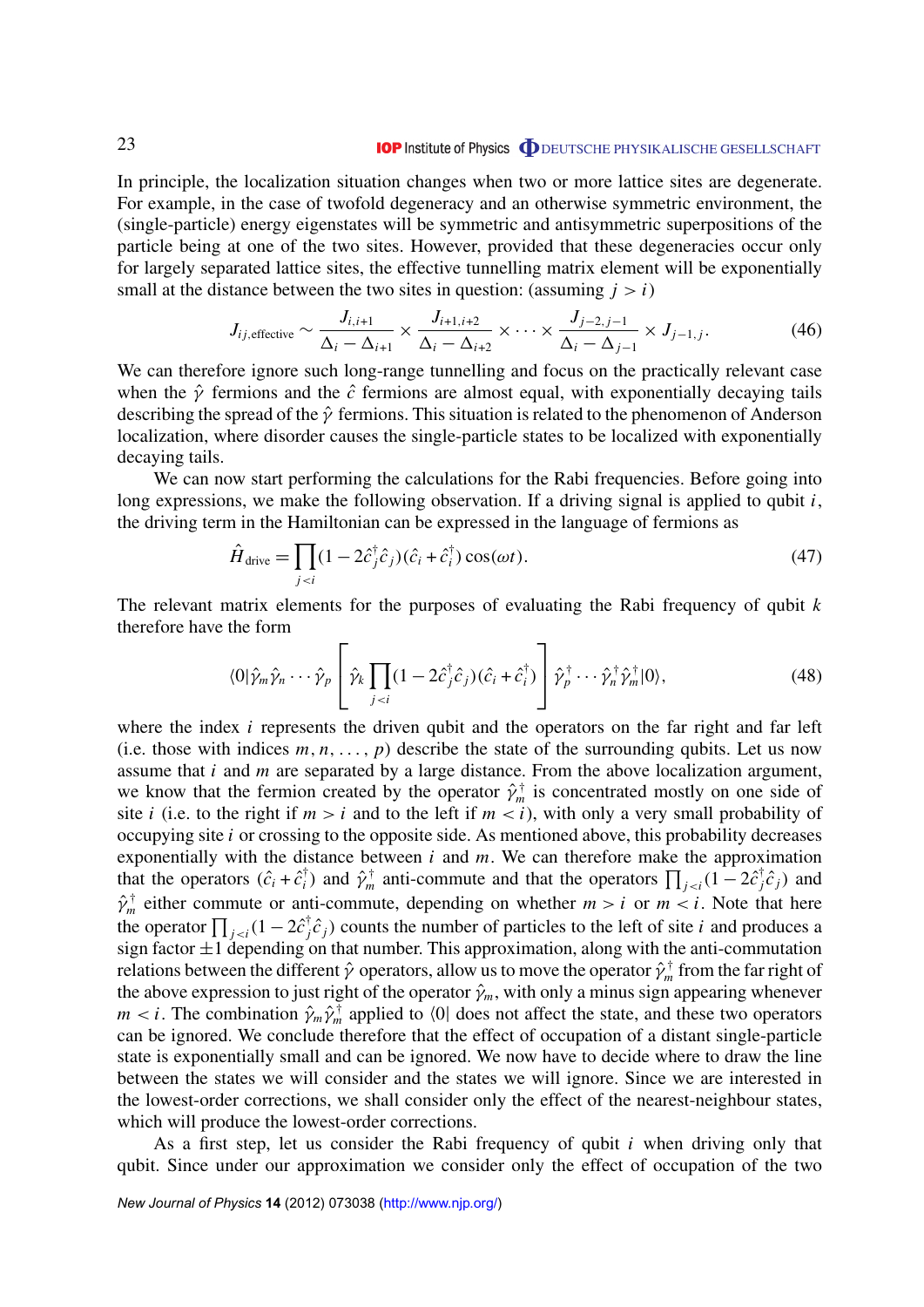neighbouring sites, we only need to consider a three-qubit system (the algebra can be easily generalized to longer chains). It is straightforward to show that for driving qubit 1, we have

$$
\langle 0|\hat{\gamma}_1(\hat{c}_1 + \hat{c}_1^{\dagger})|0\rangle = \langle 0|\hat{\gamma}_2\hat{\gamma}_1(\hat{c}_1 + \hat{c}_1^{\dagger})\hat{\gamma}_2^{\dagger}|0\rangle = \langle 0|\hat{\gamma}_3\hat{\gamma}_1(\hat{c}_1 + \hat{c}_1^{\dagger})\hat{\gamma}_3^{\dagger}|0\rangle
$$
  
=  $\langle 0|\hat{\gamma}_2\hat{\gamma}_3\hat{\gamma}_1(\hat{c}_1 + \hat{c}_1^{\dagger})\hat{\gamma}_3^{\dagger}\hat{\gamma}_2^{\dagger}|0\rangle = \psi_1(1),$  (49)

and a similar relation applies to driving qubit 3. For driving qubit 2 we have

$$
\langle 0|\hat{\gamma}_2(1 - 2\hat{c}_1^{\dagger}\hat{c}_1)(\hat{c}_2 + \hat{c}_2^{\dagger})|0\rangle = \psi_2(2),\tag{50a}
$$

$$
-\langle 0|\hat{\gamma}_1\hat{\gamma}_2(1-2\hat{c}_1^{\dagger}\hat{c}_1)(\hat{c}_2+\hat{c}_2^{\dagger})\hat{\gamma}_1^{\dagger}|0\rangle \approx \psi_2(2)\left[1+\frac{2J_{12}^2J_{23}^2}{(\Delta_1-\Delta_2)(\Delta_2-\Delta_3)(\Delta_1-\Delta_3)^2}\right],\tag{50b}
$$

$$
\langle 0|\hat{\gamma}_3\hat{\gamma}_2(1-2\hat{c}_1^{\dagger}\hat{c}_1)(\hat{c}_2+\hat{c}_2^{\dagger})\hat{\gamma}_3^{\dagger}|0\rangle \approx \psi_2(2)\left[1+\frac{2J_{12}^2J_{23}^2}{(\Delta_1-\Delta_2)(\Delta_2-\Delta_3)(\Delta_1-\Delta_3)^2}\right],
$$
 (50*c*)

$$
-\langle 0|\hat{\gamma}_1\hat{\gamma}_3\hat{\gamma}_2(1-2\hat{c}_1^{\dagger}\hat{c}_1)(\hat{c}_2+\hat{c}_2^{\dagger})\hat{\gamma}_3^{\dagger}\hat{\gamma}_1^{\dagger}|0\rangle = \psi_2(2). \tag{50d}
$$

Therefore the Rabi frequencies of qubits 1 and 3 (which are at the end of the chain) do not depend on the state of the other qubits (this result holds even for longer chains and can be shown rigorously using Wick's theorem), while the Rabi frequency of qubit 2 shows some dependence on the states of the surrounding qubits, with a spread that is of the order of  $(J/\delta\Delta)^4$ . These results agree with the numerically derived results of [\[61\]](#page-33-0).

We now turn to the Rabi frequencies when driving two qubits simultaneously in order to implement the SD-CNOT gate. We now have driving terms applied to two qubits. As a result, in addition to the expressions calculated above, we need to evaluate expressions of the form

$$
\langle 0|\hat{\gamma}_m\hat{\gamma}_n\cdots\hat{\gamma}_p\left[\hat{\gamma}_i\prod_{j\leqslant i}(1-2\hat{c}_j^{\dagger}\hat{c}_j)(\hat{c}_{i+1}+\hat{c}_{i+1}^{\dagger})\right]\hat{\gamma}_p^{\dagger}\cdots\hat{\gamma}_n^{\dagger}\hat{\gamma}_m^{\dagger}|0\rangle. \tag{51}
$$

As above, we ignore all the distant qubits. We consider a four-qubit chain with the driving applied to qubit 3 such that qubit 2 changes its state (i.e.  $i = 2$  in equation (51)). Here we take a chain of length four, to incorporate also the influence of the nearest neighbour of the driven qubit. The relevant matrix elements are given by

$$
\langle 0|\hat{\gamma}_2 \prod_{j\leq 2} (1 - 2\hat{c}_j^{\dagger} \hat{c}_j)(\hat{c}_3 + \hat{c}_3^{\dagger})|0\rangle = \psi_2(3),
$$
\n
$$
-\langle 0|\hat{\gamma}_1 \hat{\gamma}_2 \prod_{j\leq 2} (1 - 2\hat{c}_j^{\dagger} \hat{c}_j)(\hat{c}_3 + \hat{c}_3^{\dagger})\hat{\gamma}_1^{\dagger}|0\rangle = \psi_2(3) + 2\psi_1(4)
$$
\n
$$
\times \frac{J_{12} J_{23}^2 J_{34}}{(\Delta_1 - \Delta_3)(\Delta_2 - \Delta_3)(\Delta_2 - \Delta_4)(\Delta_1 - \Delta_4)},
$$
\n(52*b*)

$$
\langle 0|\hat{\gamma}_4\hat{\gamma}_2\prod_{j\leq 2}(1-2\hat{c}_j^{\dagger}\hat{c}_j)(\hat{c}_3+\hat{c}_3^{\dagger})\hat{\gamma}_4^{\dagger}|0\rangle \approx \psi_2(3) + 2\psi_4(2)\psi_4(3)\psi_2(2),\tag{52c}
$$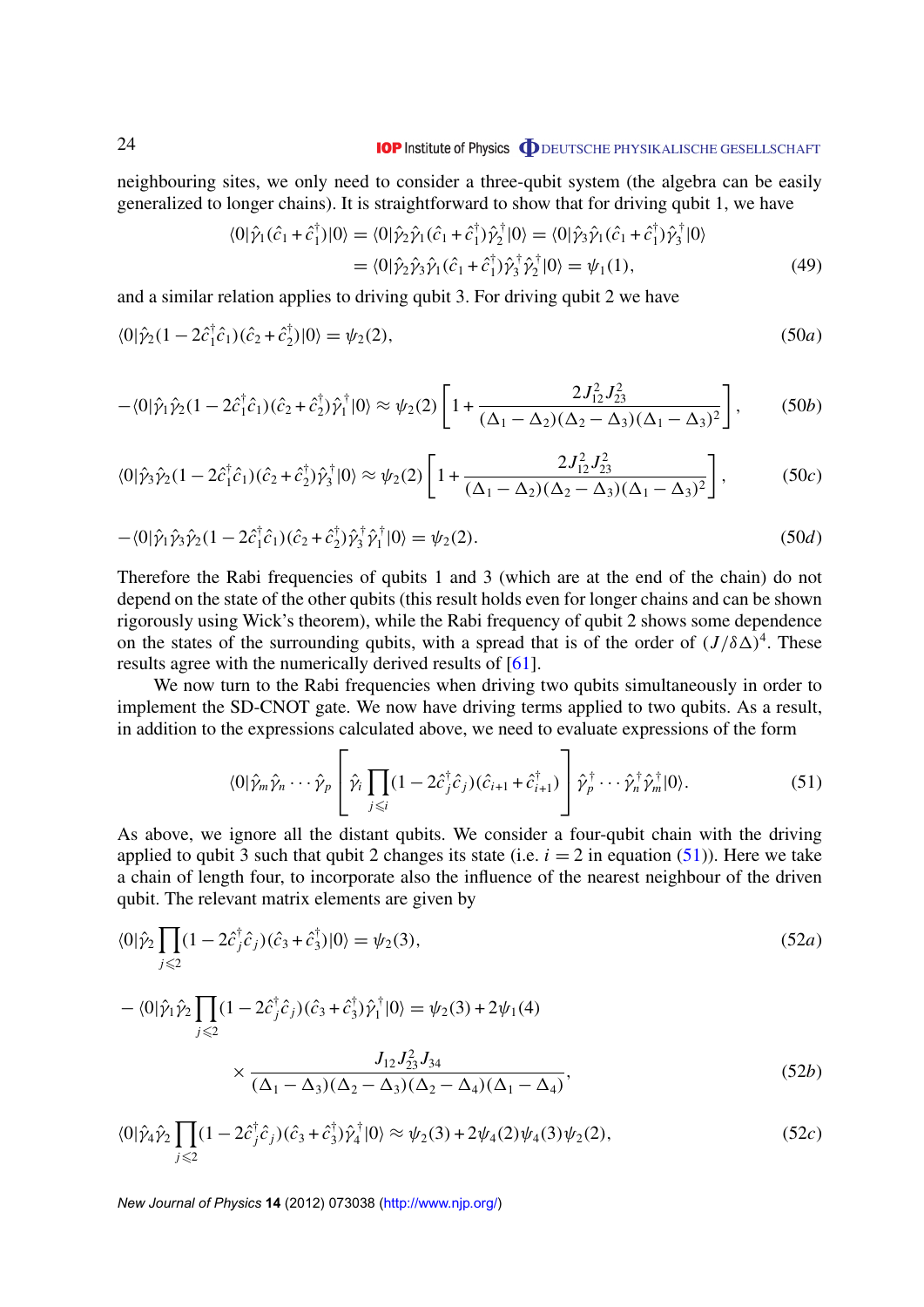<span id="page-25-0"></span>
$$
-\langle 0|\hat{\gamma}_1\hat{\gamma}_4\hat{\gamma}_2\prod_{j\leq 2}(1-2\hat{c}_j^{\dagger}\hat{c}_j)(\hat{c}_3+\hat{c}_3^{\dagger})\hat{\gamma}_4^{\dagger}\hat{\gamma}_1^{\dagger}|0\rangle \approx \psi_2(3) + 2\psi_4(2)\psi_4(3)\psi_2(2),
$$
\n(52*d*)

and similar expressions for the case when the operator  $\hat{\gamma}_3$  appears, e.g.

$$
-\langle 0|\hat{\gamma}_1\hat{\gamma}_3\hat{\gamma}_4\hat{\gamma}_2\prod_{j\leqslant 2}(1-2\hat{c}_j^{\dagger}\hat{c}_j)(\hat{c}_3+\hat{c}_3^{\dagger})\hat{\gamma}_4^{\dagger}\hat{\gamma}_3^{\dagger}\hat{\gamma}_1^{\dagger}|0\rangle = \psi_2(3). \tag{53}
$$

We therefore arrive at the main result of this section:

$$
\langle 0|\hat{\gamma}_2 \prod_{j \le 2} (1 - 2\hat{c}_j^{\dagger} \hat{c}_j)(\hat{c}_3 + \hat{c}_3^{\dagger}) |0\rangle = \psi_2(3),\tag{54a}
$$

$$
-\langle 0|\hat{\gamma}_1\hat{\gamma}_2\prod_{j\leqslant 2}(1-2\hat{c}_j^{\dagger}\hat{c}_j)(\hat{c}_3+\hat{c}_3^{\dagger})\hat{\gamma}_1^{\dagger}|0\rangle = \psi_2(3)\left(1+O\left(\frac{J}{\delta\Delta}\right)^6\right),\tag{54b}
$$

$$
\langle 0|\hat{\gamma}_4\hat{\gamma}_2\prod_{j\leqslant 2}(1-2\hat{c}_j^{\dagger}\hat{c}_j)(\hat{c}_3+\hat{c}_3^{\dagger})\hat{\gamma}_4^{\dagger}|0\rangle = \psi_2(3)\left(1+O\left(\frac{J}{\delta\Delta}\right)^2\right),\tag{54c}
$$

$$
-\langle 0|\hat{\gamma}_1\hat{\gamma}_4\hat{\gamma}_2\prod_{j\leq 2}(1-2\hat{c}_j^{\dagger}\hat{c}_j)(\hat{c}_3+\hat{c}_3^{\dagger})\hat{\gamma}_4^{\dagger}\hat{\gamma}_1^{\dagger}|0\rangle = \psi_2(3)\left(1+O\left(\frac{J}{\delta\Delta}\right)^2\right),\tag{54d}
$$

and similar expressions for the case when the operator  $\hat{\gamma}_3$  appears.

The relative error in the CNOT gate will therefore be of the order of  $(J/\delta\Delta)^2$ . This result is in agreement with the numerical calculations in [\[61\]](#page-33-0), where also a spread of  $(J/\delta\Delta)^2$  is found in the matrix elements for flipping qubit *i* when driving qubit  $i + 1$ , depending on the states of the surrounding qubits.

The scaling of the error with  $(J/\delta\Delta)^2$  is comparable to the other schemes for implementing entangling of two-qubit gates. The SD-CNOT gate has, however, the added advantage that the qubit level splittings need not be shifted. The shifting of energy levels gets increasingly complicated in multi-qubit systems, where the multitude of levels makes it harder to avoid crossing resonances that lead to unwanted evolution and entanglement. Also the freedom that the qubits do not have to be nearest neighbour in frequency can make the design of a multi-qubit system simpler.

#### **8. Conclusion and discussion**

We have theoretically analysed all the properties of the SD-CNOT gate that are important for its implementation in experiments. In the weak-driving limit and in the absence of decoherence, the fidelity of the gate is 100%. For increasing driving strength the fidelity of the gate decreases due to the off-resonant driving of other transitions in the system. The off-resonant driving can induce spurious excitation of these transitions and ac-Stark shifts of the levels, inducing an undesired single-qubit and (entangling) two-qubit evolution. We analysed the strength of these effects analytically, and in addition performed a full numerical simulation of the time evolution of the system. For the SD-CNOT gate without extra optimizations, the numerical simulations show a fidelity of 99% and 99.99% for gate speeds corresponding to 0.48*J* and 0.07*J* , respectively. At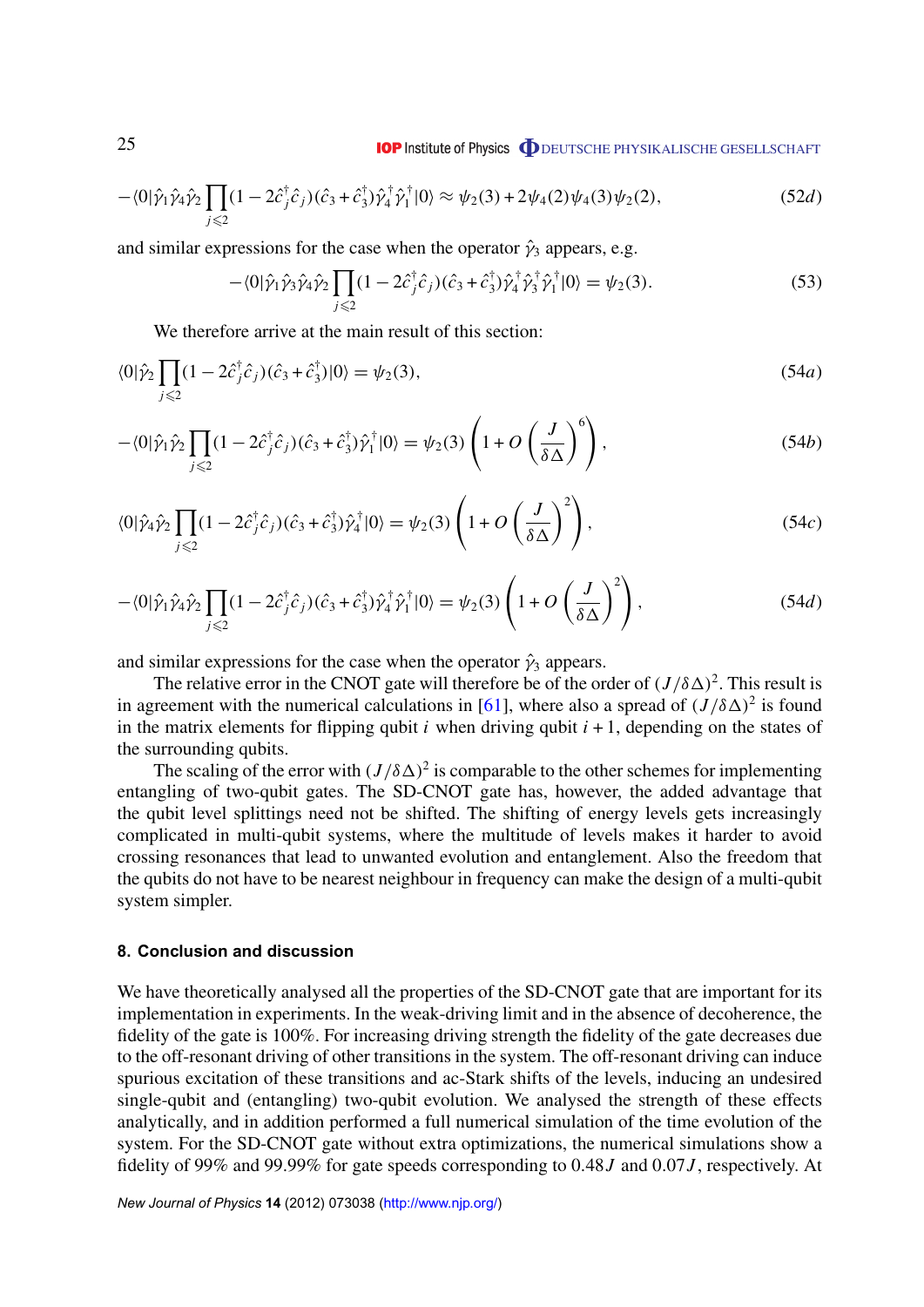<span id="page-26-0"></span>high gate speeds the fidelity can be boosted by employing single-qubit correction pulses before and after the two-qubit driving.

The gate performance was also analysed for multi-level qubits with weak anharmonicity of the energy splittings. As expected, it was found that the gate speed for a specified fidelity goes down for decreasing anharmonicity of the qubits. The energy shifts of the computational states due to the higher levels and leakage to these higher levels can both play an important role. We determined fidelities of 99% and 99.99% for gate speeds corresponding to 0.08δ and 0.02δ (for  $\delta \approx 200$  MHz). The gate speed can be increased by designing a relatively large coupling strength or low detuning between the qubits, or both. Another possible route for increasing the gate speed and/or fidelity for weakly anharmonic qubits is by using pulse shaping of the driving field.

The scalability of the SD-CNOT gate was also studied. For a 1D array of qubits the error in the gate scales as  $(J/\delta\Delta)^2$ , which is comparable to the other schemes for implementing entangling two-qubit gates. The SD-CNOT gate has, however, the favourable properties that the qubit level splittings need not be shifted, and neither is it required that the qubits be nearest neighbour in frequency. These properties can make a significant difference to the design of multi-qubit systems. We conclude that, in terms of fidelity, gate speed and potential for scalability, the SD-CNOT gate is a valuable addition to the existing range of entangling gates.

# **Acknowledgments**

We thank D Ristè for discussions. PCdG, CJPMH and JEM were supported by NanoNed and FOM and the EU projects EuroSQIP and CORNER. SA and FN were partially supported by ARO, NSF grant no. 0726909, JSPS-RFBR contract no. 12-02-92100, Grant-in-Aid for Scientific Research (S), MEXT Kakenhi on Quantum Cybernetics and the JSPS via its FIRST program. AL was supported by NSERC. LDC was partially funded by NWO.

# **Appendix A. Transformation to rotating frame**

We start from the Hamiltonian and driving term as given by equations [\(1\)](#page-3-0) and [\(3\)](#page-5-0). For this calculation we use the energy eigenbasis in the absence of the driving term (i.e. the states  $|0\rangle$ ,  $|1\rangle$ ,  $|2\rangle$  and  $|3\rangle$  in equations [\(9\)](#page-7-0)). The Hamiltonian without the driving term takes the form:

$$
\hat{H}_0 = \frac{1}{2} \begin{pmatrix}\n-\sqrt{(\Delta_1 + \Delta_2)^2 + 4J^2} & 0 & 0 & 0 \\
0 & -\sqrt{(\Delta_1 - \Delta_2)^2 + 4J^2} & 0 & 0 \\
0 & 0 & \sqrt{(\Delta_1 - \Delta_2)^2 + 4J^2} & 0 \\
0 & 0 & 0 & \sqrt{(\Delta_1 + \Delta_2)^2 + 4J^2}\n\end{pmatrix},
$$
\n(A.1)

and the matrix elements of the driving term  $\hat{H}_{\text{drive}}$  (equation [\(3\)](#page-5-0)) are given by

$$
\langle 1|\hat{H}_{\text{drive}}|0\rangle = -a_1 \sin \theta_+ \cos(\omega t + \varphi_1) + a_2 \cos \theta_- \cos(\omega t + \varphi_2),
$$
  
\n
$$
\langle 2|\hat{H}_{\text{drive}}|0\rangle = +a_1 \cos \theta_+ \cos(\omega t + \varphi_1) + a_2 \sin \theta_- \cos(\omega t + \varphi_2),
$$
  
\n
$$
\langle 3|\hat{H}_{\text{drive}}|2\rangle = +a_1 \sin \theta_+ \cos(\omega t + \varphi_1) + a_2 \cos \theta_- \cos(\omega t + \varphi_2),
$$
  
\n
$$
\langle 3|\hat{H}_{\text{drive}}|1\rangle = +a_1 \cos \theta_+ \cos(\omega t + \varphi_1) - a_2 \sin \theta_- \cos(\omega t + \varphi_2),
$$
  
\n
$$
\langle i|\hat{H}_{\text{drive}}|j\rangle = \langle j|\hat{H}_{\text{drive}}|i\rangle.
$$
 (A.2)

All other matrix elements vanish.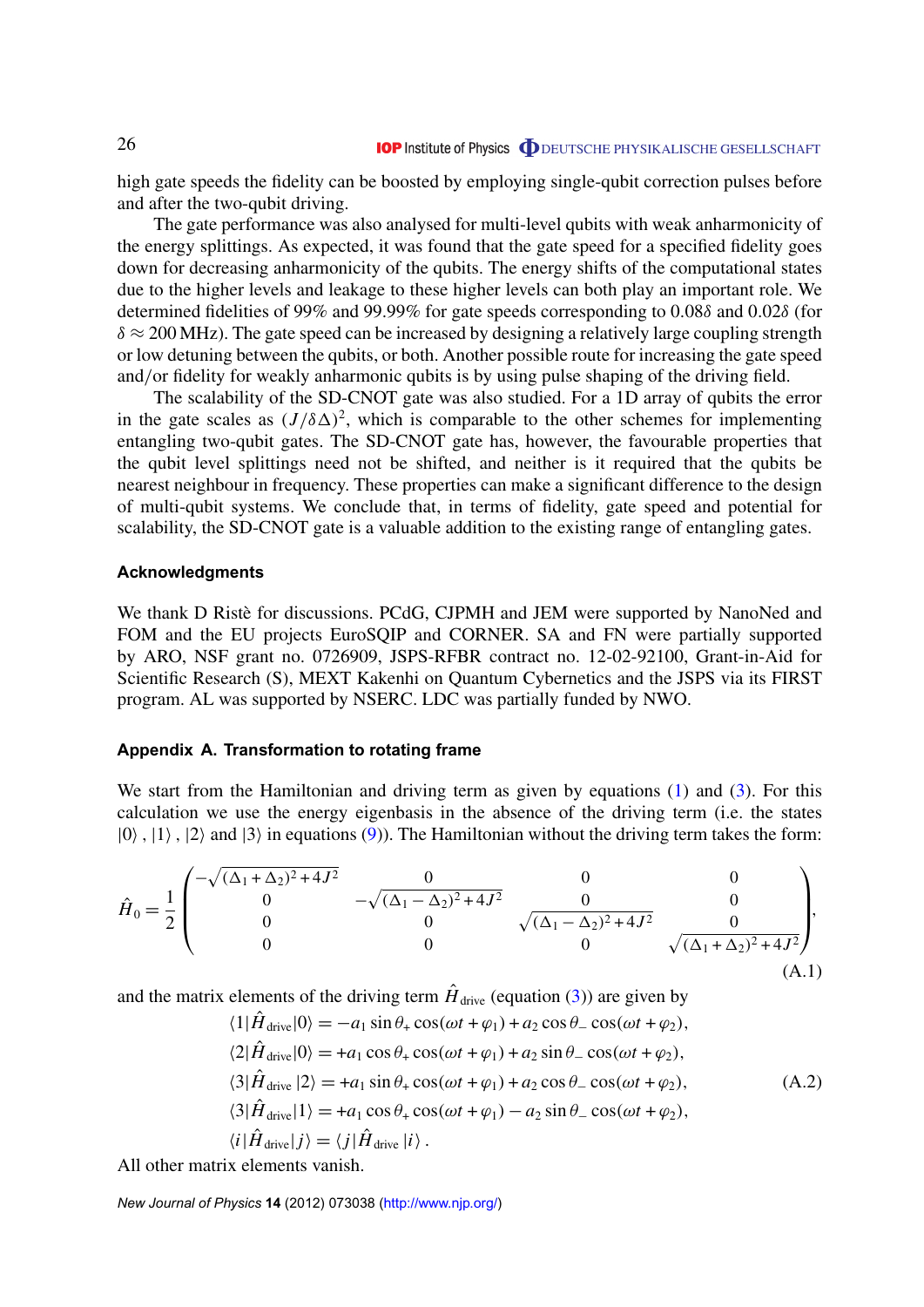# **IOP** Institute of Physics **ODEUTSCHE PHYSIKALISCHE GESELLSCHAFT**

We now make a transformation to a convenient rotating frame. This means that instead of solving the Schrödinger equation for  $|\psi\rangle$ , we solve an equation for

$$
\left|\widetilde{\psi}\right\rangle = \hat{U}(t)|\psi\rangle,\tag{A.3}
$$

where

$$
\hat{U}(t) = e^{iut/\hbar}, \quad u = \begin{pmatrix} -\hbar\omega & 0 & 0 & 0 \\ 0 & 0 & 0 & 0 \\ 0 & 0 & 0 & 0 \\ 0 & 0 & 0 & \hbar\omega \end{pmatrix}.
$$
\n(A.4)

Note that *u* is not the only possible choice that could serve our purpose here. Other transformations will lead to the same result.

The laboratory-frame state  $|\psi\rangle$  satisfies the Schrödinger equation: in  $\frac{d}{dt}$  $\frac{d}{dt} |\psi\rangle = \hat{H} |\psi\rangle$ . In the rotating frame, the state  $|\widetilde{\psi}\rangle$  should also satisfy the Schrödinger equation: in  $\frac{d}{dt}$  $\frac{\mathrm{d}}{\mathrm{d}t}|\widetilde{\psi}\rangle = \widetilde{H}|\widetilde{\psi}\rangle.$ From these equations the transformation is easily derived:

$$
\tilde{H} = \hat{U}\hat{H}\hat{U}^{\dagger} - i\hbar\hat{U}\frac{d\hat{U}^{\dagger}}{dt}
$$
\n
$$
= \hat{U}\hat{H}\hat{U}^{\dagger} - u.
$$
\n(A.5)

With the total Hamiltonian given by  $\hat{H} = \hat{H}_0 + \hat{H}_{\text{drive}}$ , this results in

$$
\tilde{H}_0 = \hat{U}\hat{H}_0\hat{U}^\dagger - u \n= \hat{H}_0 - u \n= \begin{pmatrix}\n-\frac{\sqrt{(\Delta_1 + \Delta_2)^2 + 4J^2}}{2} + \hbar\omega & 0 & 0 & 0 \\
0 & -\frac{\sqrt{(\Delta_1 - \Delta_2)^2 + 4J^2}}{2} & 0 & 0 \\
0 & 0 & \frac{\sqrt{(\Delta_1 - \Delta_2)^2 + 4J^2}}{2} & 0 \\
0 & 0 & 0 & \frac{\sqrt{(\Delta_1 - \Delta_2)^2 + 4J^2}}{2} - \hbar\omega\n\end{pmatrix}, (A.6a)
$$

$$
\tilde{H}_{\text{drive}} = \hat{U}\hat{H}_{\text{drive}}\hat{U}^{\dagger}.
$$
\n(A.6b)

The matrix elements of  $\tilde{H}_{\text{drive}}$  can conveniently be split into  $\tilde{H}_{\text{drive}} = \tilde{V} + \tilde{W}$ , where  $\tilde{V}$  contains the time-independent and  $\tilde{W}$  the time-dependent terms:

$$
\langle 1|\tilde{V}|0\rangle = e^{i\omega t} \langle 1|\hat{V}|0\rangle \n= \frac{1}{2} \left( -a_1 \sin \theta_+ e^{-i\varphi_1} + a_2 \cos \theta_- e^{-i\varphi_2} \right), \n\langle 2|\tilde{V}|0\rangle = \frac{1}{2} \left( +a_1 \cos \theta_+ e^{-i\varphi_1} + a_2 \sin \theta_- e^{-i\varphi_2} \right), \n\langle 3|\tilde{V}|2\rangle = \frac{1}{2} \left( +a_1 \sin \theta_+ e^{-i\varphi_1} + a_2 \cos \theta_- e^{-i\varphi_2} \right), \n\langle 3|\tilde{V}|1\rangle = \frac{1}{2} \left( +a_1 \cos \theta_+ e^{-i\varphi_1} - a_2 \sin \theta_- e^{-i\varphi_2} \right), \n\langle i|\tilde{V}|j\rangle = \langle j|\tilde{V}|i\rangle^*, \n\langle 1|\tilde{W}|0\rangle = \frac{1}{2} \left( -a_1 \sin \theta_+ e^{i\varphi_1} + a_2 \cos \theta_- e^{i\varphi_2} \right) e^{i2\omega t}, \n\langle 2|\tilde{W}|0\rangle = \frac{1}{2} \left( +a_1 \cos \theta_+ e^{i\varphi_1} + a_2 \sin \theta_- e^{i\varphi_2} \right) e^{i2\omega t},
$$
\n(A.7)

*New Journal of Physics* **14** (2012) 073038 [\(http://www.njp.org/\)](http://www.njp.org/)

<span id="page-27-0"></span>27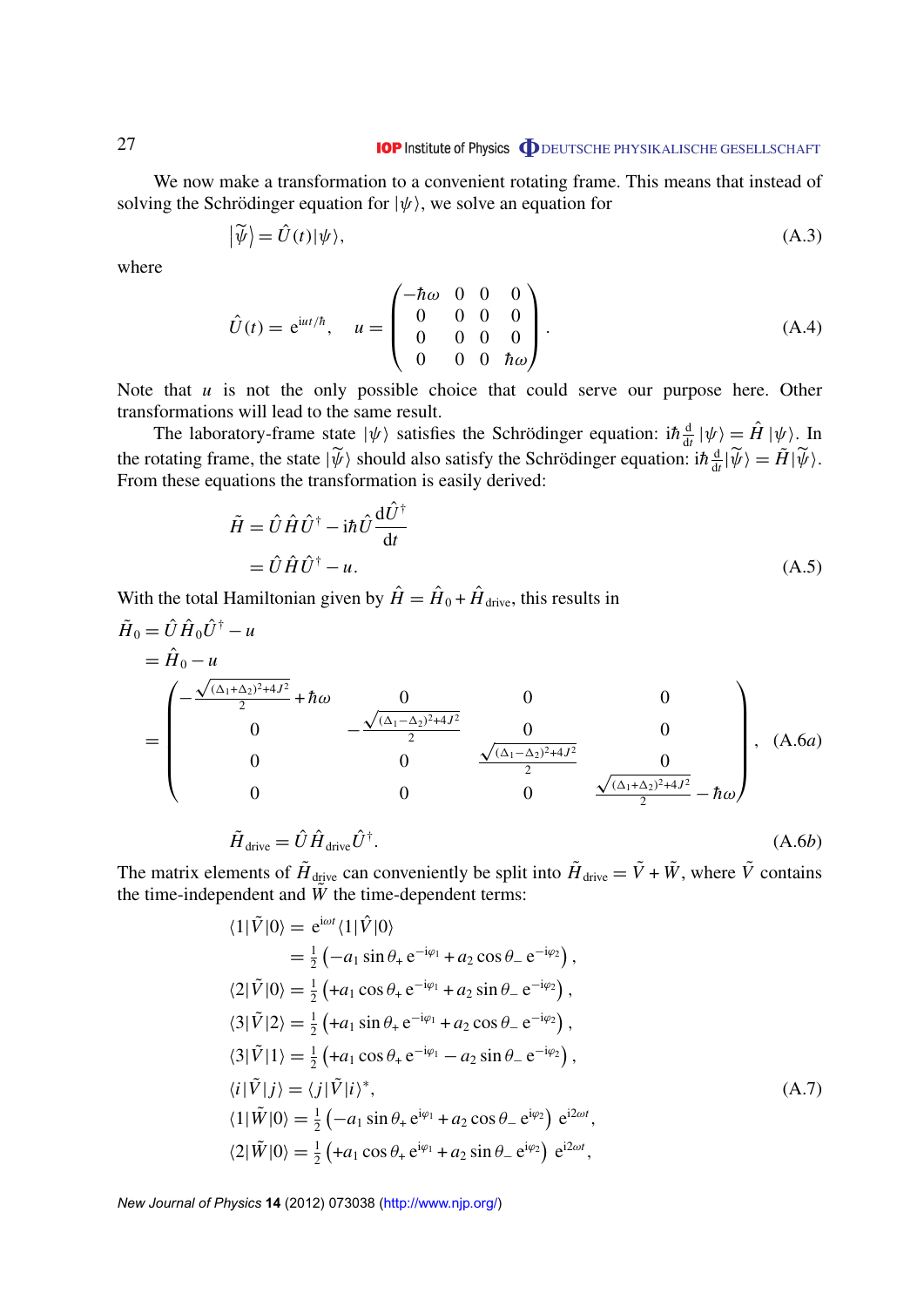**IOP** Institute of Physics **ODEUTSCHE PHYSIKALISCHE GESELLSCHAFT** 

<span id="page-28-0"></span>
$$
\langle 3|\tilde{W}|2\rangle = \frac{1}{2} \left( +a_1 \sin \theta_+ e^{i\varphi_1} + a_2 \cos \theta_- e^{i\varphi_2} \right) e^{i2\omega t},
$$
  

$$
\langle 3|\tilde{W}|1\rangle = \frac{1}{2} \left( +a_1 \cos \theta_+ e^{i\varphi_1} - a_2 \sin \theta_- e^{i\varphi_2} \right) e^{i2\omega t},
$$
  

$$
\langle i|\tilde{W}|j\rangle = \langle j|\tilde{W}|i\rangle^*.
$$

Transforming back to the laboratory-frame, the matrix elements in the energy eigenbasis of  $\hat{V}$ and  $\hat{W}$  are given by

$$
\langle 1|\hat{V}|0\rangle = \frac{1}{2} \left( -a_1 \sin \theta_+ e^{-i\varphi_1} + a_2 \cos \theta_- e^{-i\varphi_2} \right) e^{-i\omega t},
$$
  
\n
$$
\langle 2|\hat{V}|0\rangle = \frac{1}{2} \left( +a_1 \cos \theta_+ e^{-i\varphi_1} + a_2 \sin \theta_- e^{-i\varphi_2} \right) e^{-i\omega t},
$$
  
\n
$$
\langle 3|\hat{V}|2\rangle = \frac{1}{2} \left( +a_1 \sin \theta_+ e^{-i\varphi_1} + a_2 \cos \theta_- e^{-i\varphi_2} \right) e^{-i\omega t},
$$
  
\n
$$
\langle 3|\hat{V}|1\rangle = \frac{1}{2} \left( +a_1 \cos \theta_+ e^{-i\varphi_1} - a_2 \sin \theta_- e^{-i\varphi_2} \right) e^{-i\omega t},
$$
  
\n
$$
\langle i|\hat{V}|j\rangle = \langle j|\hat{V}|i\rangle^*,
$$
  
\n
$$
\langle i|\hat{W}|j\rangle = \langle i|\hat{V}|j\rangle^*.
$$
  
\n(A.8)

From these equations we see that  $\hat{V}$  describes the co-rotating and  $\hat{W}$  the counter-rotating field with respect to the Larmor precession of the system.

The representation of  $\hat{V}$  in the uncoupled-qubit basis can be straightforwardly calculated from the result of equation (A.8), however, the result is a rather involved and large matrix. The main results of this appendix, i.e. the matrix elements in equation [\(A.7\)](#page-27-0), can be reproduced exactly by use of the terms  $\tilde{H}^+_{\text{drive}}$  and  $\tilde{H}^-_{\text{drive}}$  as described in section [2.1.](#page-3-0) This approach is valid for the purpose of calculating transition strengths, but for other purposes it can be necessary to use the full representation  $\hat{V}$  and  $\hat{W}$ .

Note that in the derivation in this appendix no approximations have been made: we have only performed transformations and rearranged equations.

# **Appendix B. Quantum mechanical description of the driving field**

In the other sections, we have treated the driving field as a classical field. In this section, we provide a description of the driven system where the driving field is treated quantum mechanically. With this description we verify some of the results on level shifts and gate errors obtained using the classical field description. In addition the description provided here can be used as a starting point to further investigate the strong-driving regime, maximum gate speed and the related gate errors.

For this calculation, we use the dressed-state picture. We consider a model composed of two qubits and a harmonic oscillator containing a large number of photons. In this picture the Hamiltonian becomes time independent and the frequency of the driving field now appears as  $h\omega\hat{b}^{\dagger}\hat{b}$ , where  $\hat{b}$  and  $\hat{b}^{\dagger}$  are the annihilation and creation operators of the quantized field. The driving term  $a_i \cos(\omega t)$  in the original Hamiltonian (i.e. the Hamiltonian in which the driving field is treated as classical) is now replaced by the operator  $g_i(\hat{b} + \hat{b}^{\dagger})$ , where  $g_i$  represents the coupling strength between the resonator and qubit *i*.

We take the case where qubit 2 is the target qubit and where the  $|00\rangle \leftrightarrow |01\rangle$  transition is to be darkened. In this case  $\varphi_1 = \varphi_2$ . Again, for simplicity in the expressions, we take  $\varphi_1 = \varphi_2 = 0$ . Unlike in the weak-driving limit, we do not impose the relations  $\hbar \omega = E_1 - E_0$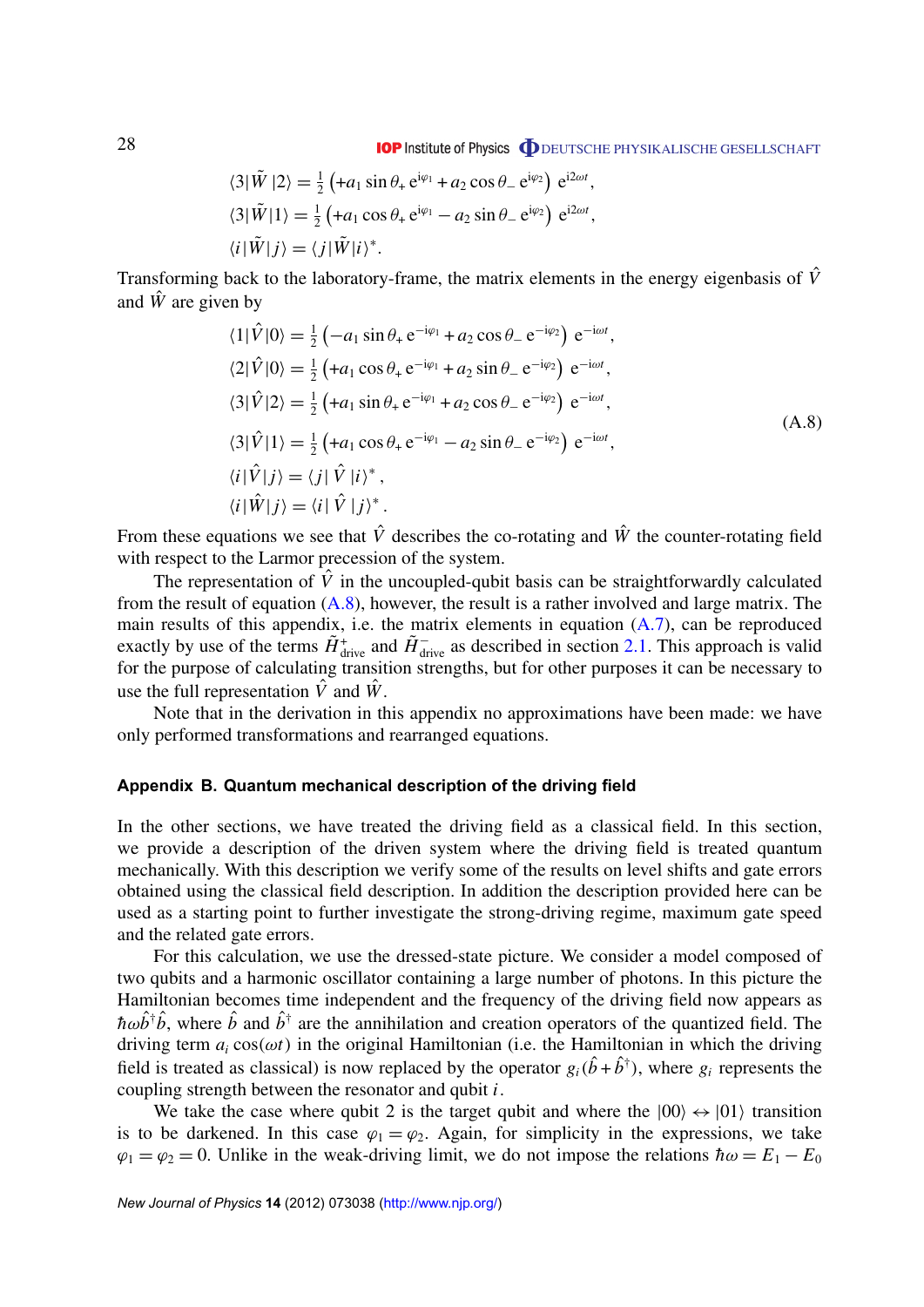and  $a_2/a_1 = \sin \theta_+ / \cos \theta_-$ . Instead, we leave the coupling strengths between the oscillator and the two qubits as tunable parameters to be decided later.

Assuming that the qubit frequencies  $\Delta_1$  and  $\Delta_2$  are much larger than the coupling and driving frequency scales, the energy-level structure breaks up into blocks of four energy levels in each block, with negligible effects caused by the coupling between the different blocks. We therefore consider the spaces spanned by the states  $|0, N+1\rangle$ ,  $|1, N\rangle$ ,  $|2, N\rangle$  and  $|3, N-1\rangle$ . In this space the Hamiltonian reads

$$
\hat{H} = \begin{pmatrix}\n0 & -C_1 \sin \theta_+ + C_2 \cos \theta_- & C_1 \cos \theta_+ + C_2 \sin \theta_- & 0 \\
-C_1 \sin \theta_+ + C_2 \cos \theta_- & (E_1 - E_0) - \hbar \omega & 0 & C_1 \cos \theta_+ - C_2 \sin \theta_- \\
C_1 \cos \theta_+ + C_2 \sin \theta_- & 0 & (E_2 - E_0) - \hbar \omega & C_1 \sin \theta_+ + C_2 \cos \theta_- \\
0 & C_1 \cos \theta_+ - C_2 \sin \theta_- & C_1 \sin \theta_+ + C_2 \cos \theta_- & (E_1 + E_2 - 2E_0) - 2\hbar \omega\n\end{pmatrix},
$$
\n(B.1)

where  $C_i =$ *N g<sup>i</sup>* , with *N* the number of photons in the resonator, and we have made the assumption that *N* is large, such that  $N \approx N + 1$ .

One can now argue that the condition for a darkened transition is that the two corresponding energy levels must be degenerate: what corresponds to driven (Rabi) evolution in the previous picture can be regarded as Larmor precession in the current picture, and for Larmor precession to be suppressed the corresponding states have to be degenerate.

If we make the approximation that the driving amplitudes are small compared to the detuning, the above Hamiltonian can be approximated as

$$
\hat{H}_0 \approx \begin{pmatrix}\n0 & -C_1 \sin \theta_+ + C_2 \cos \theta_- & 0 & 0 \\
-C_1 \sin \theta_+ + C_2 \cos \theta_- & (E_1 - E_0) - \hbar \omega & 0 & 0 \\
0 & 0 & (E_2 - E_0) - \hbar \omega & C_1 \sin \theta_+ + C_2 \cos \theta_- \\
0 & 0 & C_1 \sin \theta_+ + C_2 \cos \theta_- (E_1 + E_2 - 2E_0) - 2\hbar \omega\n\end{pmatrix},
$$
\n(B.2)

and then it is obvious that the lowest two energy levels are degenerate for the choice of parameters  $(E_1 - E_0) - \hbar \omega = 0$  and  $-C_1 \sin \theta_+ + C_2 \cos \theta_- = 0$ , which is actually a different way of writing the condition derived in the semiclassical derivation (equation [\(13\)](#page-7-0)).

When we do not make the approximation of small driving amplitudes, using the full Hamiltonian in equation (B.1), the matrix elements  $H_{02}$ ,  $H_{20}$ ,  $H_{13}$  and  $H_{31}$  will mix all the quantum states to form the new, corrected energy eigenstates. If we think in terms of an orderby-order expansion of the effects of these matrix elements, we can see that the matrix elements  $H_{02}$  and  $H_{20}$  will cause mixing and repulsion between the states  $|0, N+1\rangle$  and  $|2, N\rangle$ , while the matrix elements  $H_{13}$  and  $H_{31}$  will cause mixing and repulsion between the states  $|1, N\rangle$  and  $|3, N - 1\rangle$ . To first order, the corrected quantum states are:

$$
|0, N+1\rangle' = |0, N+1\rangle - \frac{C_1 \cos \theta_+ + C_2 \sin \theta_-}{E_2 - E_0 - \hbar \omega} |2, N\rangle, \tag{B.3a}
$$

$$
|1, N\rangle' = |1, N\rangle - \frac{C_1 \cos \theta_+ - C_2 \sin \theta_-}{E_2 - E_0 - \hbar \omega} |3, N - 1\rangle, \tag{B.3b}
$$

$$
|2, N\rangle' = |2, N\rangle + \frac{C_1 \cos \theta_+ + C_2 \sin \theta_-}{E_2 - E_0 - \hbar \omega} |0, N+1\rangle, \tag{B.3c}
$$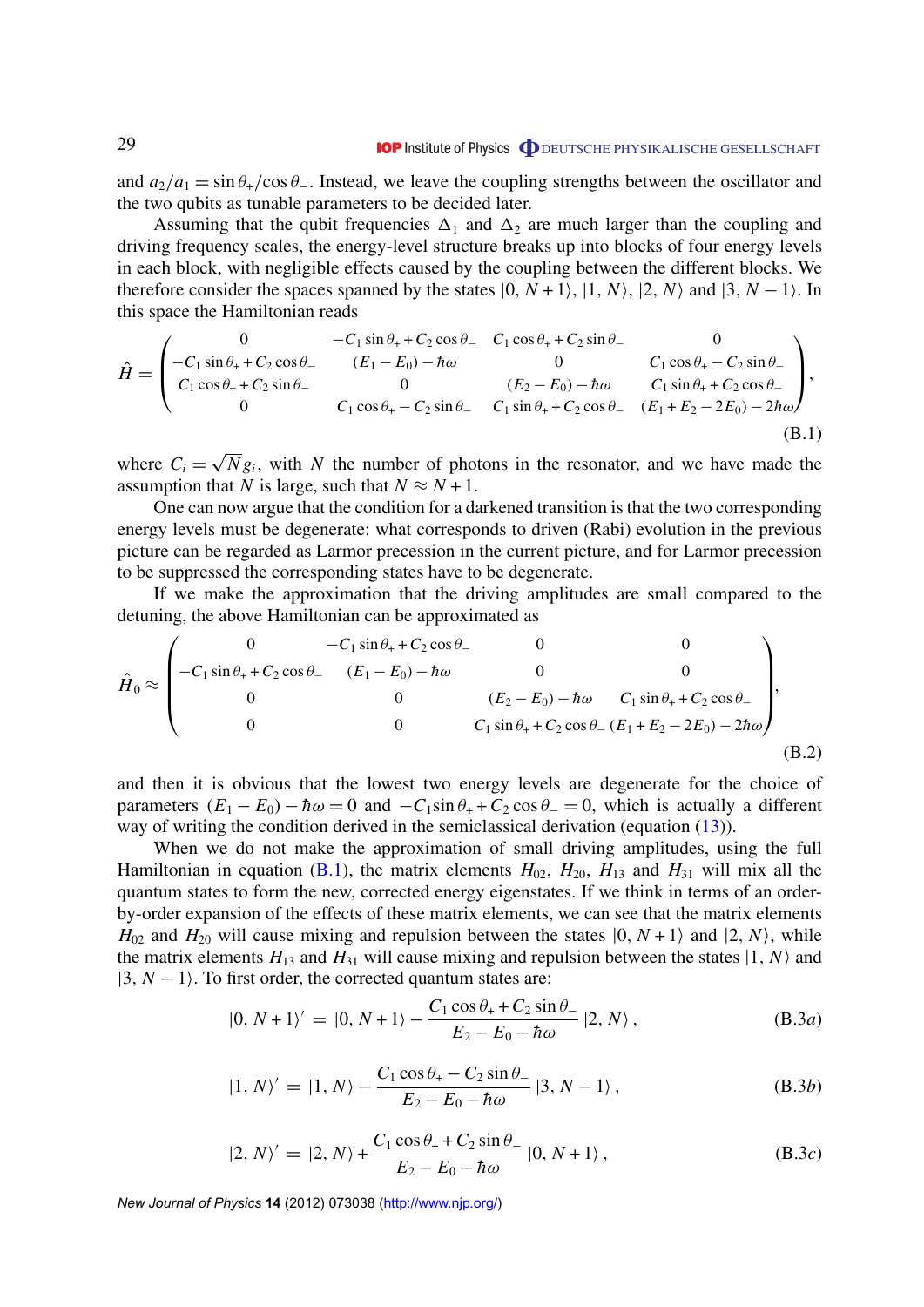#### **IOP** Institute of Physics **ODEUTSCHE PHYSIKALISCHE GESELLSCHAFT**

$$
|3, N - 1\rangle' = |3, N - 1\rangle + \frac{C_1 \cos \theta_+ - C_2 \sin \theta_-}{E_2 - E_0 - \hbar \omega} |1, N\rangle, \qquad (B.3d)
$$

<span id="page-30-0"></span>and, to last order, the corrections to the energies ( $\delta E_i = E'_i - E_i$ ) are given by

$$
\delta E_0 = -\delta E_2 = -\frac{(C_1 \cos \theta_+ + C_2 \sin \theta_-)^2}{E_2 - E_0 - \hbar \omega},
$$
\n(B.4*a*)

$$
\delta E_1 = -\delta E_3 = -\frac{(C_1 \cos \theta_+ - C_2 \sin \theta_-)^2}{E_2 - E_0 - \hbar \omega}.
$$
 (B.4b)

With the above corrections, we have

$$
E'_{1} - E'_{0} = E_{1} - E_{0} + \frac{4C_{1}C_{2}\cos\theta_{+}\sin\theta_{-}}{E_{2} - E_{0} - \hbar\omega},
$$
\n(B.5*a*)

$$
E'_3 - E'_2 = E_3 - E_2 - \frac{4C_1C_2\cos\theta_+ \sin\theta_-}{E_2 - E_0 - \hbar\omega},
$$
(B.5*b*)

$$
E'_{2} - E'_{0} = E_{2} - E_{0} + \frac{2(C_{1} \cos \theta_{+} + C_{2} \sin \theta_{-})^{2}}{E_{2} - E_{0} - \hbar \omega},
$$
(B.5*c*)

$$
E'_{3} - E'_{1} = E_{3} - E_{1} + \frac{2(C_{1}\cos\theta_{+} - C_{2}\sin\theta_{-})^{2}}{E_{2} - E_{0} - \hbar\omega},
$$
\n(B.5d)

and

 $\langle 1, N | \hat{H}_0 | 0, N + 1 \rangle' = -C_1 \sin \theta_+ + C_2 \cos \theta_-$ 

+ 
$$
(C_1 \sin \theta_+ + C_2 \cos \theta_-)
$$
  $\frac{(C_1 \cos \theta_+)^2 - (C_2 \sin \theta_-)^2}{(E_2 - E_0 - \hbar \omega)^2}$ , (B.6*a*)

 $\langle 3, N - 1 | \hat{H}_0 | 2, N \rangle' = C_1 \sin \theta_+ + C_2 \cos \theta_-$ 

+ 
$$
(-C_1 \sin \theta_+ + C_2 \cos \theta_-)
$$
  $\frac{(C_1 \cos \theta_+)^2 - (C_2 \sin \theta_-)^2}{(E_2 - E_0 - \hbar \omega)^2}$ . (B.6*b*)

The above equations can now be used to determine the modified conditions for performing the desired operation. One requirement for suppressing the  $|0, N + 1\rangle \leftrightarrow |1, N\rangle$  oscillations is that the parameters  $C_1$ ,  $C_2$  and  $\omega$  are chosen such that the matrix element  $\langle 1, N | \hat{H}_0 | 0, N+1 \rangle$ (equation (B.6*a*)) vanishes. And in order to obtain full oscillations between the states  $|2, N\rangle$  and  $|3, N - 1\rangle$ , the driving frequency  $\omega$  must match the energy difference  $E'_3 - E'_2$ 2 (equation (B.5*b*)). These equations can be solved iteratively starting from the weak-driving relations and calculating corrections. Note however that at some level of accuracy one would need to take into account the coupling between the different blocks in the dressed-state ladder.

It is, however, clear from the above results that strong driving does not simply result in harmless modifications to the required driving frequency and the ratio between the two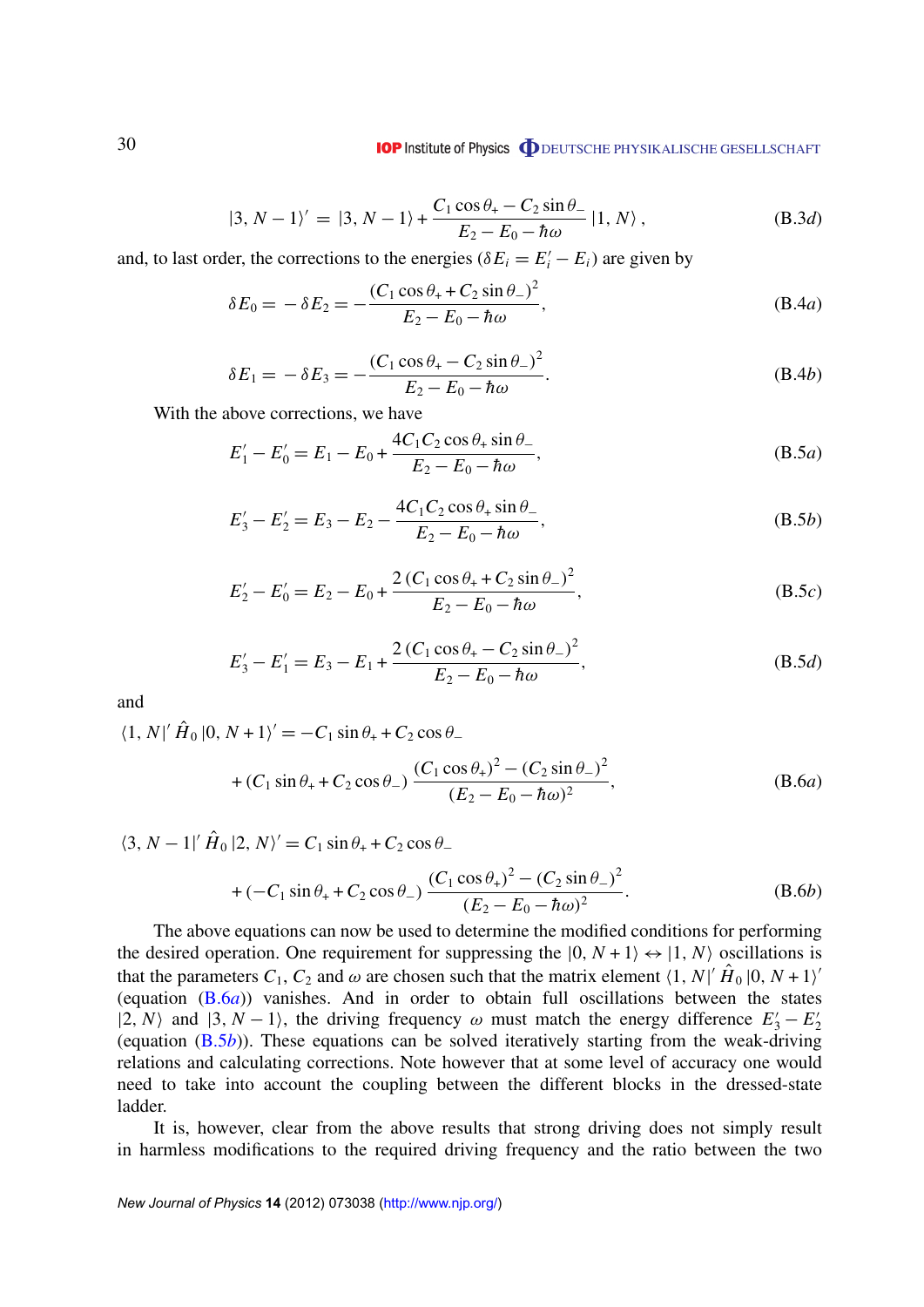<span id="page-31-0"></span>driving amplitudes. We identify three processes influencing the performance of the gate. The first effect is related to the energy shifts in the transitions with splittings  $E'_2 - E'_0$  $\frac{1}{0}$  and  $E'_3 - E'_1$  $\frac{1}{1}$  (equations [\(B.5](#page-30-0)*c*) and (B.5*d*)). They contain a common shift of  $2[(C_1 \cos \theta_+)^2 +$  $(\tilde{C}_2 \sin \theta_-)^2$   $[(E_2 - E_0 - \hbar \omega)$ . This shift represents the ac-Stark shift of the control qubit. For small  $\theta_+$  and  $\theta_-$ , we obtain  $2C_1^2/(E_2 - E_0 - \hbar\omega)$ , which is the analogue of the ac-Stark shift calculated in section [4.2](#page-11-0) (an estimate for this shift using typical experimental parameters is provided there).

Both the control-qubit and target-qubit transitions also get shifted with an amount that is opposite for the two associated transitions:  $\pm 4C_1C_2 \cos\theta_+ \sin\theta_-/(E_2 - E_0 - \hbar\omega)$ . What this result means is that during the operation of the CNOT gate, an effective  $\hat{\sigma}_z^{(1)}\hat{\sigma}_z^{(2)}$  term appears, which induces a (partial) CPHASE gate, and prevents us from obtaining an ideal CNOT gate. This error is the equivalent of the CPHASE-type error discussed in section [4.2.](#page-11-0) If we take  $J \ll \Delta_1 - \Delta_2$  and the case of strong driving (i.e.  $C_1 \sim \Delta_1 - \Delta_2$ ) we find that the undesirable  $\hat{\sigma}_z^{(1)}\hat{\sigma}_z^{(2)}$  term has a coefficient that is of the order of  $J^2/(\Delta_1-\Delta_2)$ , which causes small errors on the timescale of a CNOT gate, which is given by  $J^{-1}$ . As discussed earlier, CPHASE-type errors can also be corrected with single-qubit gates.

Lastly, when the matrix elements  $H_{02}$ ,  $H_{20}$ ,  $H_{13}$  and  $H_{31}$  cannot be neglected, it is not possible for any pair of energy levels to be degenerate, which is a general rule of quantum mechanics. As a result no transition can be completely darkened in this case, regardless of the choice of the parameters  $C_1$ ,  $C_2$  and  $\omega$ . To first approximation this source of errors can be regarded as performing an additional single-qubit rotation, which is relatively easy to correct for in experiments.

The results provided in this appendix can be used to perform a detailed numerical study for optimizing the different parameters in order to maximize the fidelity of the CNOT gate in the case of strong driving. However, we shall not do that here.

#### **References**

- [1] Geller M R, Pritchett E J, Galiautdinov A and Martinis J M 2010 *Phys. Rev.* A **81** [012320](http://dx.doi.org/10.1103/PhysRevA.81.012320)
- [2] Linden N, Barjat H and Freeman R 1998 *Chem. Phys. Lett.* **[296](http://dx.doi.org/10.1016/S0009-2614(98)01015-X)** 61
- [3] Plantenberg J H P C, de Groot Harmans C J P M and Mooij J E 2007 *Nature* **447** [836](http://dx.doi.org/10.1038/nature05896)
- [4] Jones J A and Knill E 1999 *J. Magn. Reson.* **141** [322](http://dx.doi.org/10.1006/jmre.1999.1890)
- [5] Rigetti C, Blais A and Devoret M 2005 *Phys. Rev. Lett.* **94** [240502](http://dx.doi.org/10.1103/PhysRevLett.94.240502)
- [6] Paraoanu G S 2006 *Phys. Rev.* B **74** [140504](http://dx.doi.org/10.1103/PhysRevB.74.140504)
- [7] Makhlin Y, Schön G and Shnirman A 2001 *Rev. Mod. Phys.* **73** [357](http://dx.doi.org/10.1103/RevModPhys.73.357)
- [8] You J Q and Nori F 2005 *Phys. Today* **58** [42](http://dx.doi.org/10.1063/1.2155757)
- [9] Wendin G and Shumeiko V 2007 *Low. Temp. Phys.* **33** [724](http://dx.doi.org/10.1063/1.2780165)
- [10] Clarke J and Wilhelm F K 2008 *Nature* **453** [1031](http://dx.doi.org/10.1038/nature07128)
- [11] Schoelkopf R J and Girvin S M 2008 *Nature* **[451](http://dx.doi.org/10.1038/451664a)** 664
- [12] Shevchenko S N, Ashhab S and Nori F 2010 *Phys. Rep.* **[492](http://dx.doi.org/10.1016/j.physrep.2010.03.002)** 1
- [13] Ladd T D, Jelezko F, Laflamme R, Nakamura Y, Monroe C and O'Brien J L 2010 *Nature* **[464](http://dx.doi.org/10.1038/nature08812)** 45
- [14] You J Q and Nori F 2011 *Nature* **474** [589](http://dx.doi.org/10.1038/nature10122)
- [15] Buluta I, Ashhab S and Nori F 2011 *Rep. Prog. Phys.* **74** [104401](http://dx.doi.org/10.1088/0034-4885/74/10/104401)
- [16] Averin D V and Bruder C 2003 *Phys. Rev. Lett.* **91** [057003](http://dx.doi.org/10.1103/PhysRevLett.91.057003)
- [17] Izmalkov A, Grajcar M, Il'ichev E, Wagner T, Meyer H-G, Smirnov A Y, Amin M H S, Maassen A and van den Brink Zagoskin A M 2004 *Phys. Rev. Lett.* **93** [037003](http://dx.doi.org/10.1103/PhysRevLett.93.037003)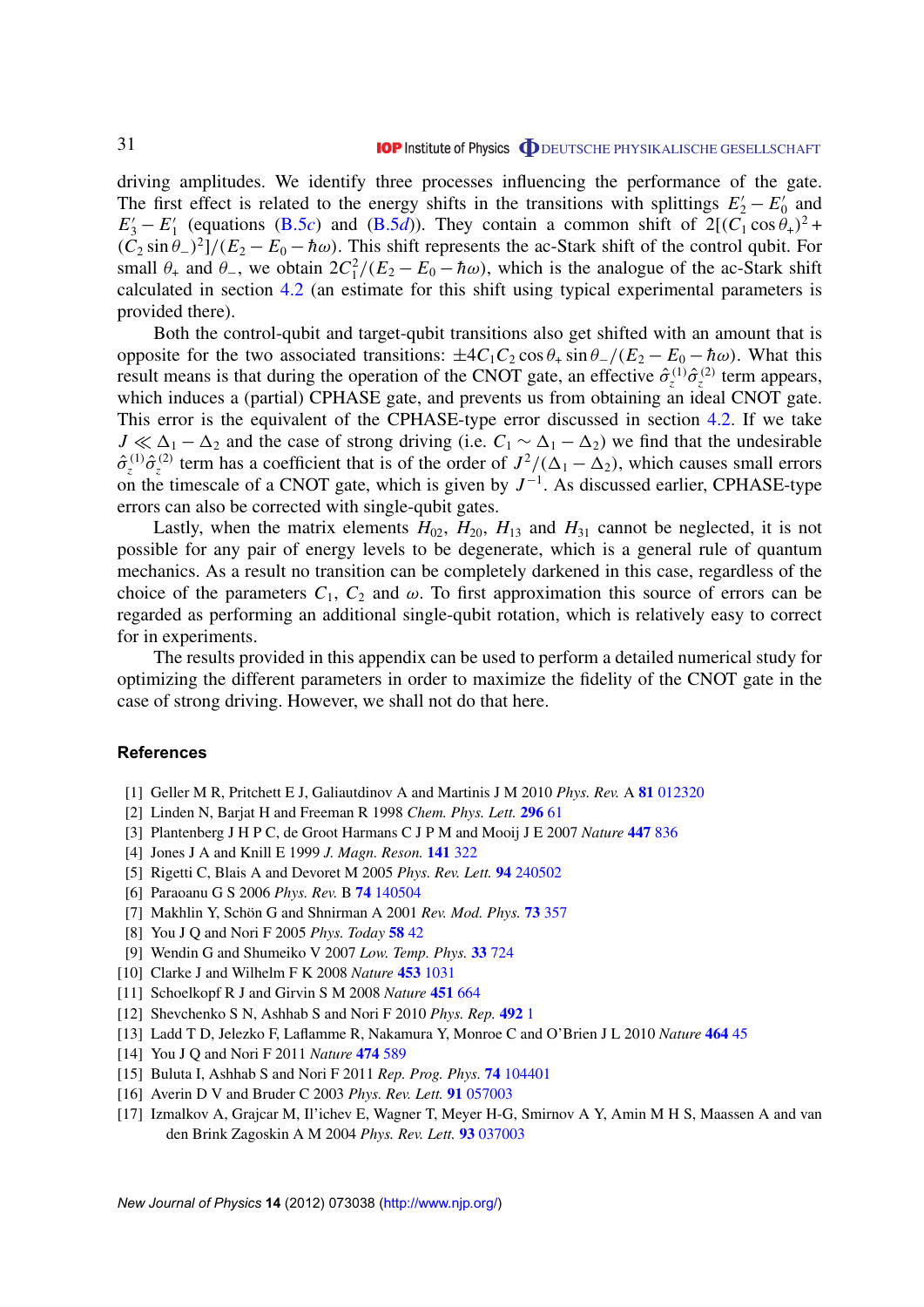- <span id="page-32-0"></span>[18] Plourde B L T, Zhang J, Whaley K B, Wilhelm F K, Robertson T L, Hime T, Linzen S, Reichardt P A, Wu C-E and Clarke J 2004 *Phys. Rev.* B **70** [140501](http://dx.doi.org/10.1103/PhysRevB.70.140501)
- [19] Maassen A, van den Brink Berkley A J and Yalowsky M 2005 *New J. Phys.* **7** [230](http://dx.doi.org/10.1088/1367-2630/7/1/230)
- [20] Wallquist M, Lantz J, Shumeiko V S and Wendin G 2005 *New J. Phys.* **7** [178](http://dx.doi.org/10.1088/1367-2630/7/1/178)
- [21] Bertet P, Harmans C J P M and Mooij J E 2006 *Phys. Rev.* B **73** [064512](http://dx.doi.org/10.1103/PhysRevB.73.064512)
- [22] Hime T, Reichardt P A, Plourde B L T, Robertson T L, Wu C-E, Ustinov A V and Clarke J 2006 *Science* **314** [1427](http://dx.doi.org/10.1126/science.1134388)
- [23] Hutter C, Shnirman A, Makhlin Y and Schön G 2006 Europhys. Lett. **74** [1088](http://dx.doi.org/10.1209/epl/i2006-10054-4)
- [24] Niskanen A O, Harrabi K, Yoshihara F, Nakamura Y, Lloyd S and Tsai J S 2007 *Science* **316** [723](http://dx.doi.org/10.1126/science.1141324)
- [25] Sillanpää M A, Park J I and Simmonds R W 2007 Nature 449 [438](http://dx.doi.org/10.1038/nature06124)
- [26] Yamamoto T, Watanabe M, You J Q, Pashkin Y A, Astafiev O, Nakamura Y, Nori F and Tsai J S 2008 *Phys. Rev.* B **77** [064505](http://dx.doi.org/10.1103/PhysRevB.77.064505)
- [27] Helmer F, Mariantoni M, Fowler A G, von Delft J, Solano E and Marquardt F 2009 *Europhys. Lett.* **85** [50007](http://dx.doi.org/10.1209/0295-5075/85/50007)
- [28] Harrabi K, Yoshihara F, Niskanen A O, Nakamura Y and Tsai J S 2009 *Phys. Rev.* B **79** [020507](http://dx.doi.org/10.1103/PhysRevB.79.020507)
- [29] Wang Y-D, Kemp A and Semba K 2009 *Phys. Rev.* B **79** [024502](http://dx.doi.org/10.1103/PhysRevB.79.024502)
- [30] Strauch F W, Johnson P R, Dragt A J, Lobb C J, Anderson J R and Wellstood F C 2003 *Phys. Rev. Lett.* **91** [167005](http://dx.doi.org/10.1103/PhysRevLett.91.167005)
- [31] Neeley M *et al* 2010 *Nature* **467** [570](http://dx.doi.org/10.1038/nature09418)
- [32] DiCarlo L, Reed M D, Sun L, Johnson B R, Chow J M, Gambetta J M, Frunzio L, Girvin S M, Devoret M H and Schoelkopf R J 2010 *Nature* **467** [574](http://dx.doi.org/10.1038/nature09416)
- [33] Yamamoto T, Pashkin Y A, Astafiev O, Nakamura Y and Tsai J S 2003 *Nature* **425** [941](http://dx.doi.org/10.1038/nature02015)
- [34] Berkley A J, Xu H, Ramos R C, Gubrud M A, Strauch F W, Johnson P R, Anderson J R, Dragt A J, Lobb C J and Wellstood F C 2003 *Science* **300** [1548](http://dx.doi.org/10.1126/science.1084528)
- [35] McDermott R, Simmonds R W, Steffen M, Cooper K B, Cicak K, Osborn K D, Oh S, Pappas D P and Martinis J M 2005 *Science* **307** [1299](http://dx.doi.org/10.1126/science.1107572)
- [36] Ashhab S, Matsuo S, Hatakenaka N and Nori F 2006 *Phys. Rev.* B **74** [184504](http://dx.doi.org/10.1103/PhysRevB.74.184504)
- [37] Ashhab S and Nori F 2007 *Phys. Rev.* B **76** [132513](http://dx.doi.org/10.1103/PhysRevB.76.132513)
- [38] Majer J *et al* 2007 *Nature* **449** [443](http://dx.doi.org/10.1038/nature06184)
- [39] de Groot P C, Lisenfeld J, Schouten R N, Ashhab S, Lupaşcu A, Harmans C J P M and Mooij J E 2010 *Nature Phys.* **6** [763](http://dx.doi.org/10.1038/nphys1733)
- [40] Rigetti C and Devoret M 2010 *Phys. Rev.* B **81** [134507](http://dx.doi.org/10.1103/PhysRevB.81.134507)
- [41] Chow J M *et al* 2011 *Phys. Rev. Lett.* **107** [080502](http://dx.doi.org/10.1103/PhysRevLett.107.080502)
- [42] Wei Q, Kais S, Friedrich B and Herschbach D 2011 *J. Chem. Phys.* **135** [154102](http://dx.doi.org/10.1063/1.3649949)
- [43] Blais A, Gambetta J, Wallraff A, Schuster D I, Girvin S M, Devoret M H and Schoelkopf R J 2007 *Phys. Rev.* A **75** [032329](http://dx.doi.org/10.1103/PhysRevA.75.032329)
- [44] Groszkowski P, Fowler A G, Motzoi F and Wilhelm F K 2011 *Phys. Rev.* B **84** [144516](http://dx.doi.org/10.1103/PhysRevB.84.144516)
- [45] Ashhab S, de Groot P C and Nori F 2012 *Phys. Rev.* A **85** [052327](http://dx.doi.org/10.1103/PhysRevA.85.052327)
- [46] Beige A, Huelga S F, Knight P L, Plenio M B and Thompson R C 2000 *J. Mod. Opt.* **47** [401](http://www.tandfonline.com/doi/abs/10.1080/09500340008244051)
- [47] Filipp S, van Loo A F, Baur M, Steffen L and Wallraff A 2011 *Phys. Rev.* A **84** [061805](http://dx.doi.org/10.1103/PhysRevA.84.061805)
- [48] Makhlin Y 2002 *Quantum Inf. Proc.* **1** [243](http://dx.doi.org/10.1023/A:1022144002391)
- [49] Zhang J, Vala J, Sastry S and Whaley K B 2003 *Phys. Rev.* A **67** [042313](http://dx.doi.org/10.1103/PhysRevA.67.042313)
- [50] Liu Y-X, Wei L F, Tsai J S and Nori F 2006 *Phys. Rev. Lett.* **96** [067003](http://dx.doi.org/10.1103/PhysRevLett.96.067003)
- [51] Ferber J and Wilhelm F K 2010 *Nanotechnology* **21** [274015](http://dx.doi.org/10.1088/0957-4484/21/27/274015)
- [52] Li J, Chalapat K and Paraoanu G S 2008 *Phys. Rev.* B **78** [064503](http://dx.doi.org/10.1103/PhysRevB.78.064503)
- [53] Li J and Paraoanu G S 2012 *J. Phys.: Conf. Ser.* **338** [012010](http://dx.doi.org/10.1088/1742-6596/338/1/012010)
- [54] Gambetta J M, Houck A A and Blais A 2011 *Phys. Rev. Lett.* **106** [030502](http://dx.doi.org/10.1103/PhysRevLett.106.030502)
- [55] Srinivasan S J, Hoffman A J, Gambetta J M and Houck A A 2011 *Phys. Rev. Lett.* **106** [083601](http://dx.doi.org/10.1103/PhysRevLett.106.083601)
- [56] Hoffman A J, Srinivasan S J, Gambetta J M and Houck A A 2011 *Phys. Rev.* B **84** [184515](http://dx.doi.org/10.1103/PhysRevB.84.184515)